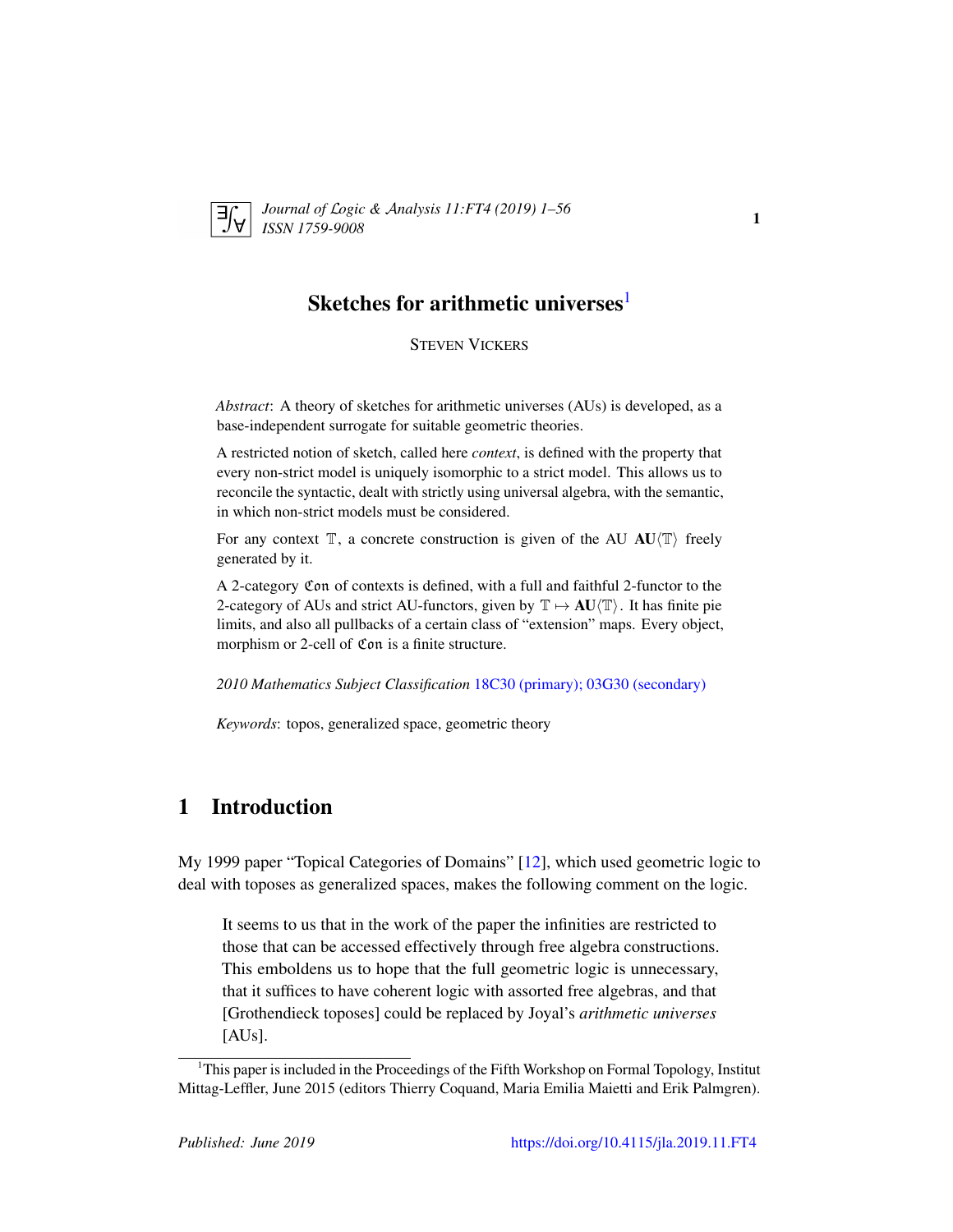The aim of the present paper is to set out a formal basis for doing this, while a companion paper [\[16\]](#page-55-0) explores in greater depth the relation with toposes.

Our main accomplishment (Section [8\)](#page-40-0) is to construct a 2-category Con that can serve as one of generalized spaces. It is analogous to the 2-category  $\mathfrak{Top}$  of Grothendieck toposes and geometric morphisms, or, more generally, to  $\mathfrak{BTop}/\mathcal{S}$ , where  $\mathcal S$  is a chosen base elementary topos with nno, and  $\mathcal{B}\mathfrak{Top}/\mathcal{S}$  is the 2-category of bounded  $\mathcal{S}$ -toposes (see Johnstone  $[5, B4.4]$  $[5, B4.4]$ ).

Although Con is based on a semantics using arithmetic universes, its objects are not AUs as such, but finite structures, presentations of AUs in the style of sketches. It is as if we defined Grothendieck toposes to *be* the geometric theories they classify, with no attempt to identify equivalent presentations. Similarly the 1-cells and 2-cells of Con are finite structures. We prove (Theorem [51\)](#page-51-0) that a 2-functor from Con to AUs and strict AU-functors, mapping presentations  $\mathbb T$  to the presented AUs  $AU(\mathbb T)$ , is full and faithful. This shows that we have defined the 1- and 2-cells in a sufficiently general manner.

We finish with a proof that the entire construction can be internalized in any AU, as anticipated by Joyal's original work on Gödel's Theorem.

# 1.1 Generalized spaces via arithmetic universes

The broad goal of the AU programme of Vickers [\[12\]](#page-54-0) is to use arithmetic universes (AUs) to provide a predicative and base-free surrogate for Grothendieck toposes as generalized spaces, covering also point-free ungeneralized spaces such as locales or formal topologies, and rich enough to include significant mathematics such as the real line.

Briefly, a generalized space is presented by a geometric theory  $\mathbb T$  that describes – as its models – the points of the space, and then the classifying topos  $S[T]$  is a presentation-independent representation of the space. In the case of a theory for an ungeneralized space, the topos is the category of sheaves. In general, it embodies (as its internal logic) the "geometric mathematics" of colimits and finite limits that is generated by a generic model of  $\mathbb T$ . In other words, it is the Grothendieck topos presented by  $\mathbb T$ as a system of generators and relations.

Continuous maps (geometric morphisms) can be expressed as models of one theory in the classifying topos of another – this is the universal property of "classifying topos" – and so this also provides a logical account of continuity. A map from  $\mathbb{T}_1$  to  $\mathbb{T}_2$  is defined by declaring "Let *M* be a model of  $T_1$ ", and then defining a model of  $T_2$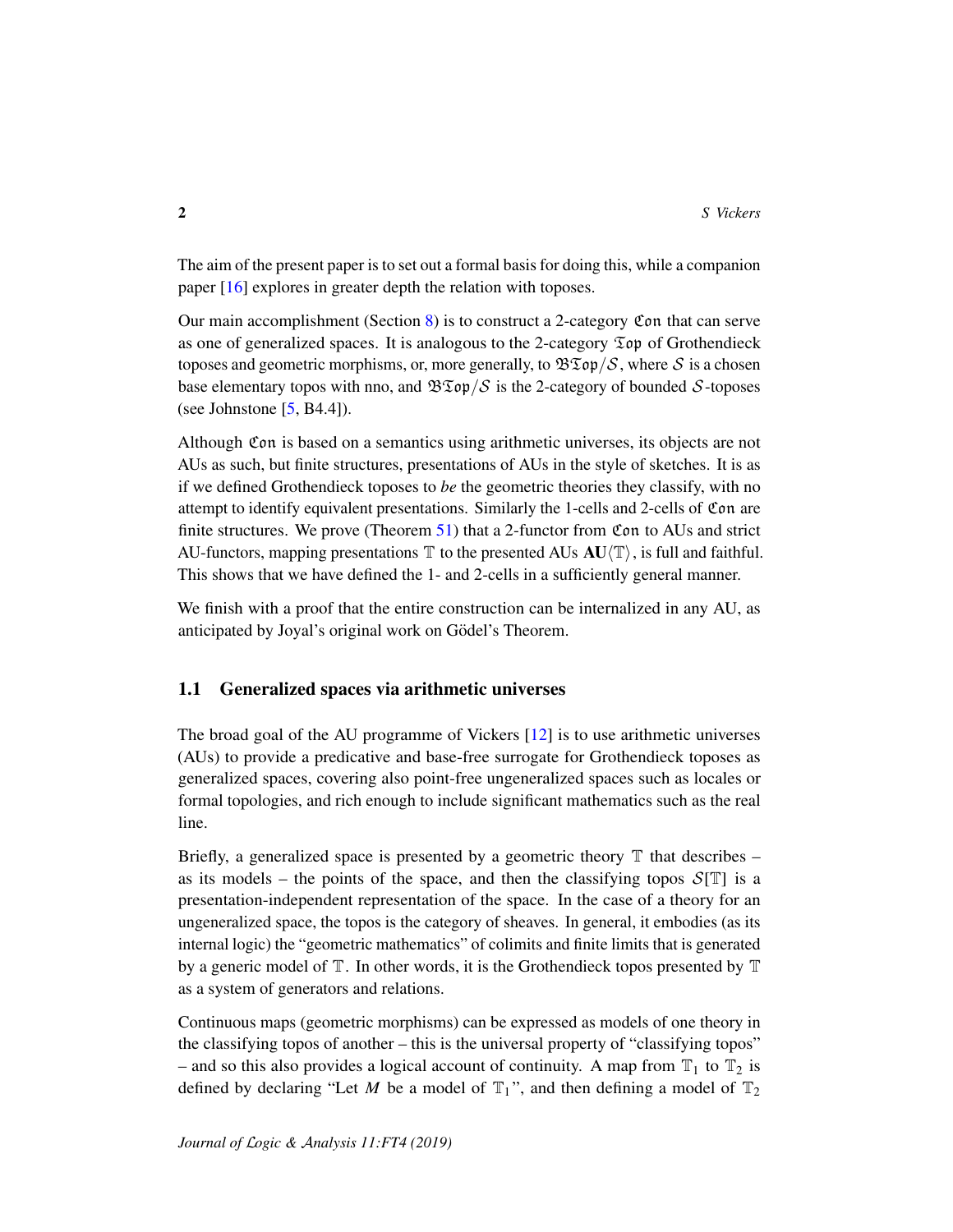in that context (in other words, in  $S[T_1]$ , with *M* the generic model) and within the constraints of geometricity. From this point of view one might say that continuity *is* logical geometricity. See Vickers [\[15,](#page-54-2) [14\]](#page-54-3) for more detailed accounts of the ideas.

A significant problem in the approach is that the notions of Grothendieck topos and classifying topos are parametrized by the base topos  $S$ , whose objects supply the infinities needed for the infinite disjunctions needed in geometric logic, and for the infinite coproducts needed in the category of sheaves, for example to supply a natural numbers object. Technically, Grothendieck toposes (with respect to  $S$ ) are then elementary toposes equipped with bounded geometric morphisms to  $S$ .

The aim of the AU programme is to develop a framework in which spaces, maps and other constructions can be described in a way that does not depend on any choice of base topos. In this "arithmetic" logic, disjunctions would all be finite, but some countable disjunctions could be dealt with by existential quantification over infinite objects (such as N) defined using the list objects of AUs. Thus those infinite disjunctions become an intrinsic part of the logic – albeit a logic with aspects of a type theory – rather than being extrinsically defined by reference to a natural numbers object in a base topos.

Now suppose a geometric theory  $\mathbb T$  can be expressed in this arithmetic way. We write  $AU(T)$  for its classifying AU, which stands in for the base-dependent classifying topos  $S[T]$ . Models of  $T_0$  in an AU A correspond to AU-functors from  $AU(T_0)$  to A (we shall return later to issues of strictness here), and an AU-functor  $h: \text{AU}(\mathbb{T}_1) \to \text{AU}(\mathbb{T}_0)$ will, by composition, transform models of  $\mathbb{T}_0$  into models of  $\mathbb{T}_1$ . It is fruitfully thought of as a point-free map between "spaces of models" of the two theories. In particular, for any base topos  $S$  with nno, *h* will transform the generic model of  $\mathbb{T}_0$  in  $S[\mathbb{T}_0]$  into a model of  $\mathbb{T}_1$  and so induce a geometric morphism from  $\mathcal{S}[\mathbb{T}_0]$  to  $\mathcal{S}[\mathbb{T}_1]$ . Thus a result expressed using AUs can provide a single statement of a topos result valid over any base topos with nno. This is explored in greater depth in Vickers [\[16\]](#page-55-0).

It is already known that a range of results proved using geometric logic can in fact be expressed in the setting of AUs. Maietti and Vickers [\[9\]](#page-54-4) have developed some techniques for dealing with the fact that AUs are not Cartesian closed in general, nor even Heyting pretoposes.

This would be fully predicative, in that it does not at any point rely on the impredicative theory of elementary toposes (with their power objects). Instead of a predicative geometric theory of Grothendieck toposes, parametrized by an impredicative base elementary topos, we have a predicative arithmetic logic of AUs that is itself internalizable in AUs, and so depends on a predicative ambient logic. (This internalizability aspect will be seen in, eg, Section [9,](#page-50-0) where we give a concrete construction of the AU presented by a context.)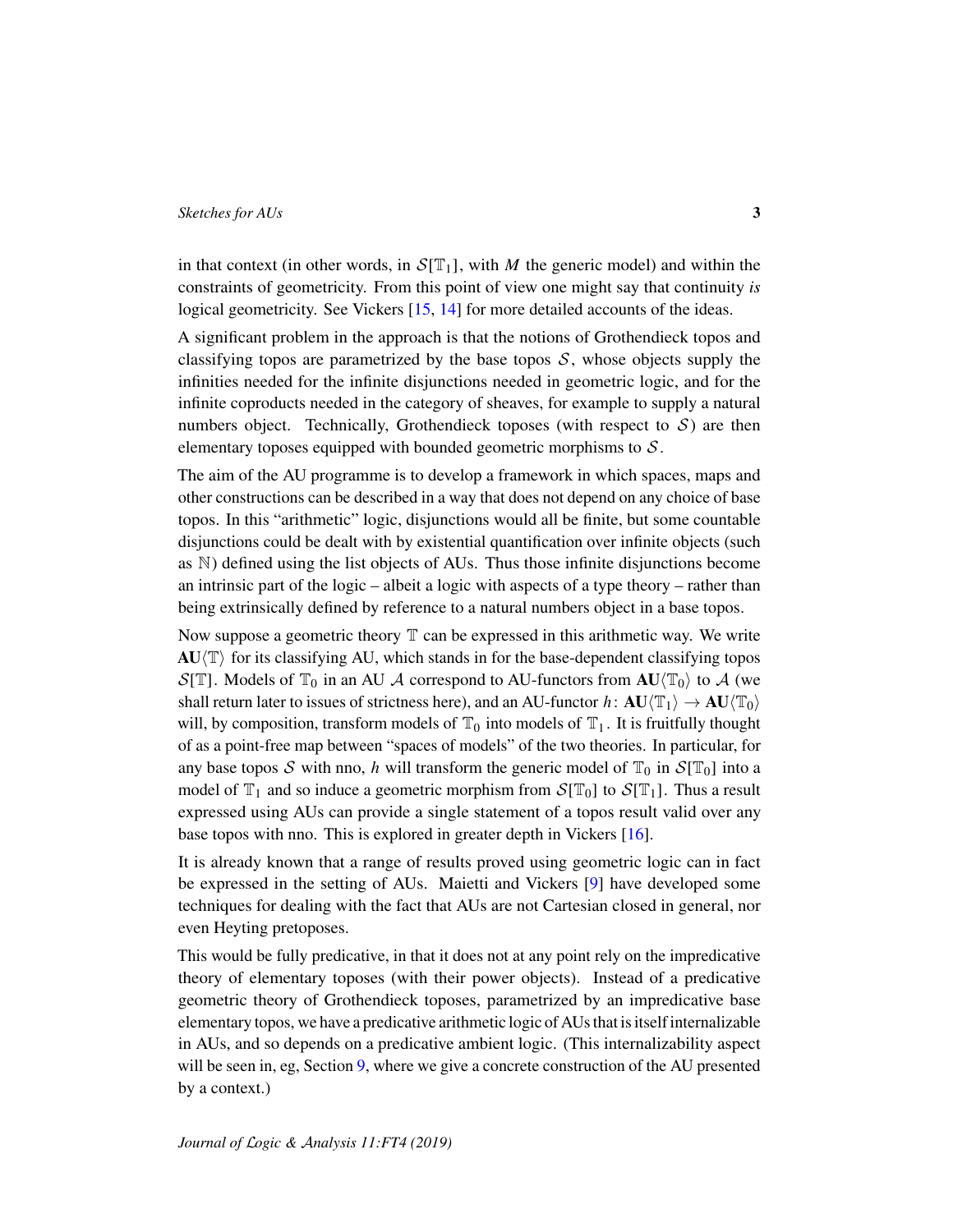# 1.2 Outline of paper

Since the objects of our Con are to be presentations of AUs, our first task is to show that we do indeed have a suitable notion of presentation of an AU, analogous (at least in its universal characterization, though not in its concrete construction) to the way a geometric theory presents its classifying topos. Section [2,](#page-4-0) after some initial results about AUs, accomplishes this by showing in detail the known result that there is a Cartesian theory of AUs; specifically we use the approach via quasiequational theories of Palmgren and Vickers [\[10\]](#page-54-5). (This algebraic mode of presenting the AU is foundationally much more robust than that used for classifying toposes. The route to sheaves uses presheaves to adjoin "arbitrary" colimits, and depends on a chosen base topos to explain what "arbitrary" means.)

In principle, we could now use the algebraic generators and relations for AUs as "arithmetic" theories for our generalized spaces. However, we find that the universal algebra, with its fundamental reliance on equations, is too "strict". It is difficult to get beyond the semantics in which an algebraic expression for – say – a pullback must, strictly, denote "the canonical" pullback.

In Section [3](#page-12-0) we develop an alternative approach using sketches. Traditionally in sketch theory models are defined non-strictly, so that the cone for a pullback may denote *any* suitable pullback. However, it is convenient to consider strict models at the same time and thus get a comparison between them. Our general rule of thumb, more evident in Vickers [\[16\]](#page-55-0), is that syntax, and algebra more generally, should be strict, while semantics is non-strict.

In Section [4](#page-17-0) we gain control over this interaction by giving *extension* rules for building a (finite) sketch out of nothing. The sketches thus obtained are our AU-"contexts", and have the important property (Section [4.2\)](#page-22-0) that every non-strict model of a context has a canonical strict isomorph. A side effect of this restriction is that it is impossible for a context to stipulate equality between objects, which in any case would be categorically unnatural.

At this point we have the object transformation from contexts to AUs,  $\mathbb{T} \mapsto AU \langle \mathbb{T} \rangle$ . Although we don't care if different contexts map to isomorphic AUs, we do want a full and faithful 2-functor: so our task is to define the 1-cells and 2-cells in Con so that they match exactly the (strict) AU-functors between the AUs  $AU/\mathbb{T}$ ).

Section [5](#page-25-0) shows how the 1-cells between contexts are constructed. The universal characterization of  $AU(T_1)$  tells that morphisms  $T_0 \to T_1$  interpret the ingredients of  $\mathbb{T}_1$  as structure in  $AU(\mathbb{T}_0)$ , so our task is to describe how that structure is derived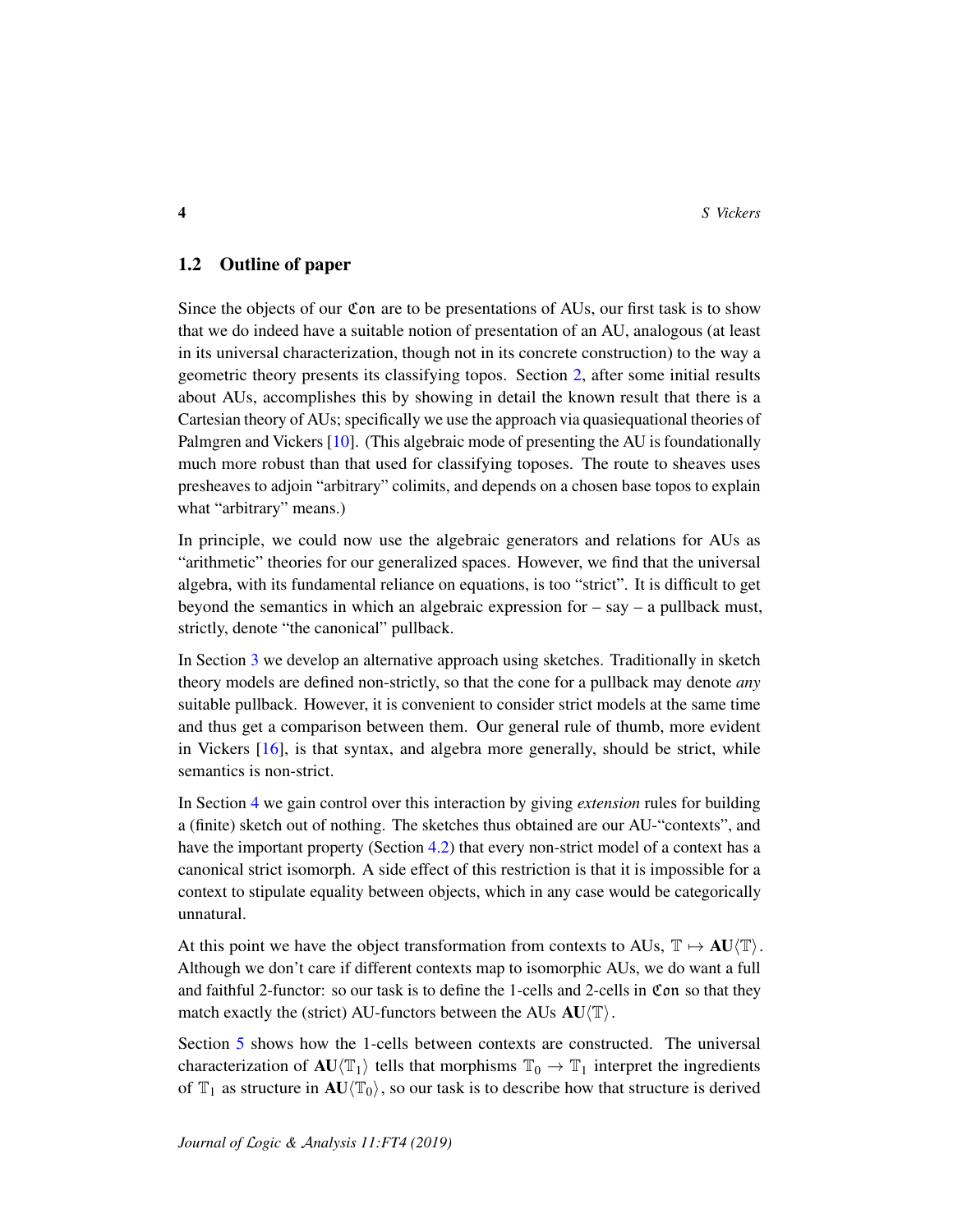from  $\mathbb{T}_0$ . Only finitely much structure is needed to interpret the finite sketch  $\mathbb{T}_1$ , and our notion of *equivalence extension* provides extension rules that adjoin finite amounts of uniquely determined structure. Defining a morphism (a *context map*) as a sketch homomorphism from  $\mathbb{T}_1$  to an equivalence extension of  $\mathbb{T}_0$  provides enough morphisms to get a full functor to AUs. This stage is a localization, forcing the equivalence extensions to be isomorphisms.

However, we we still require faithfulness. This requires us to compare interpretations and discover equalities required by the algebraic rules of AUs. Section [6](#page-31-0) deals with this with its notion of *object equality,* inductive rules to show when the same derivation has been applied twice over.

The next Section [7](#page-34-0) contains miscellaneous results about context maps and object equalities (as particular isomorphisms) in preparation for Section [8.](#page-40-0) Here we put the constructions together, taking context maps modulo object equality, to define our 2-category Con and explore its properties.

In Section [9](#page-50-0) we finally prove the fullness and faithfulness (Theorem [51\)](#page-51-0), showing (Theorem [49\)](#page-50-1) that  $AU(T)$  is isomorphic to a hom-category of Con. We finish the section with a proof that the entire construction can be internalized in any AU, as anticipated by Joyal's original work.

*Note on notation:* Our default order of composition of morphisms is *diagrammatic*. For applicational order we shall always use "◦". For diagrammatic order we shall occasionally show this explicitly using ";".

# <span id="page-4-0"></span>2 Arithmetic universes

We follow Maietti [\[8,](#page-54-6) [9\]](#page-54-4) in defining Joyal's arithmetic universes (AUs) to be *list arithmetic pretoposes*.

More explicitly, as a pretopos an AU  $\mathcal A$  is a category equipped with finite limits, stable finite disjoint coproducts and stable effective quotients of equivalence relations. (For more detailed discussion, see, eg, Johnstone [\[5,](#page-54-1) A1.4.8].)

In addition, it has, for each object *A*, a *parametrized list object* List(*A*). It is equipped with morphisms

$$
1 \xrightarrow{\varepsilon} \text{List}(A) \xleftarrow{\text{cons}} A \times \text{List}(A)
$$

(where  $\cos(a, x) = a : x$  is the list *x* with *a* appended at the front) and whenever we have the solid part of the following diagram, there is a unique fillin of the dotted parts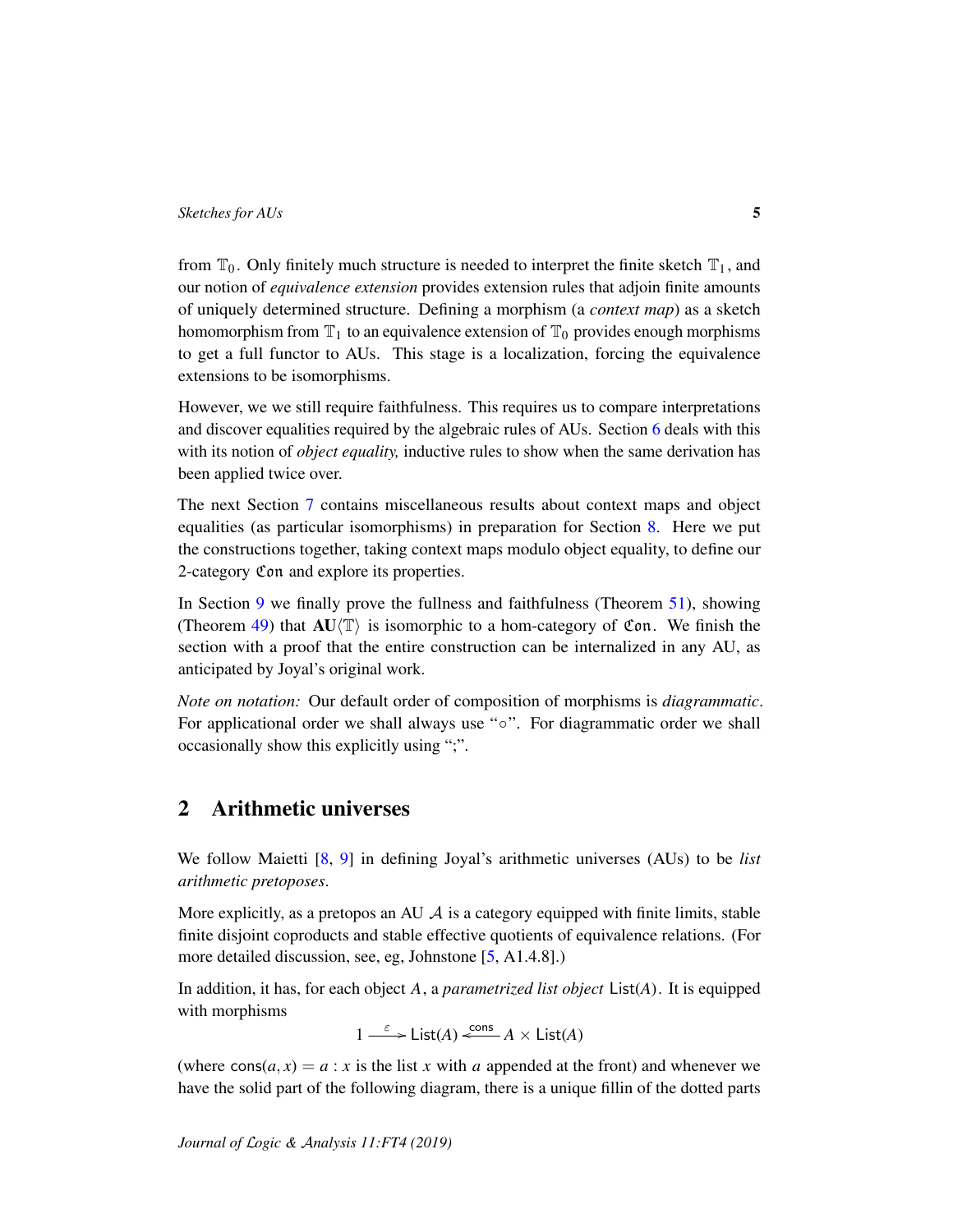to make a commutative diagram.

<span id="page-5-0"></span>(1) List(*A*) × *B* rec*<sup>A</sup>* (*y*,*g*) (*A* × List(*A*)) × *B* cons <sup>×</sup>*<sup>B</sup>* <sup>o</sup> ∼= *A* × (List(*A*) × *B*) *A*×rec*<sup>A</sup>* (*y*,*g*) *B* hε,*B*i = *y* /*Y* o *g A* × *Y*

In other words, this recursively defines  $r = \text{rec}^{A}(y, g)$  by:

$$
r([], b) = y(b)
$$

$$
r(a : x, b) = g(a, r(x, b))
$$

Note that the use of *B* rather than 1 corresponds to this being a *parameterized* list object; that is to say, it makes  $List(A) \times B$  a list object in the slice over *B*.

<span id="page-5-1"></span>**Remark 1** For future reference, we note the functoriality of List: If  $f : A_0 \to A_1$ , then there is a unique  $List(f)$ :  $List(A_0) \rightarrow List(A_1)$  making the following diagram commute.

$$
\begin{array}{ccc}\n & \text{List}(A_0) < & \frac{\text{cons}_0}{\text{Cons}_0} & A_0 \times \text{List}(A_0) \\
 & & \downarrow & \text{List}(f) \\
 & & \downarrow & \text{List}(f) \\
 & & \downarrow & \text{List}(f) \\
 & & \downarrow & \text{List}(A_1) \\
 & & \downarrow & \text{List}(A_1)\n\end{array}
$$

To see this, consider the action of  $A_0$  on  $List(A_1)$  by

List(A<sub>1</sub>)
$$
\leftarrow
$$
  $\xrightarrow{\text{cons}_1}$  - A<sub>1</sub>  $\times$  List(A<sub>1</sub>) $\leftarrow$   $\xrightarrow{f \times \text{List}(A_1)}$  - A<sub>0</sub>  $\times$  List(A<sub>1</sub>).

We assume the AU structure specifies canonical choices of those colimits, limits and list objects. This enables an approach using the universal algebra of Cartesian theories, with (partial) algebraic operators for the canonical choices.

We shall use the quasiequational form of Cartesian theories, Palmgren and Vickers [\[10\]](#page-54-5). Our Cartesian theory of AUs will use primitive operators as suggested by the following proposition, although that particular choice of primitives is not critical. Doubtless there are more efficient characterizations, and the techniques in the remainder of the present paper are intended to be equally applicable for other choices.

**Proposition 2** A category  $A$  is an arithmetic universe iff the following hold.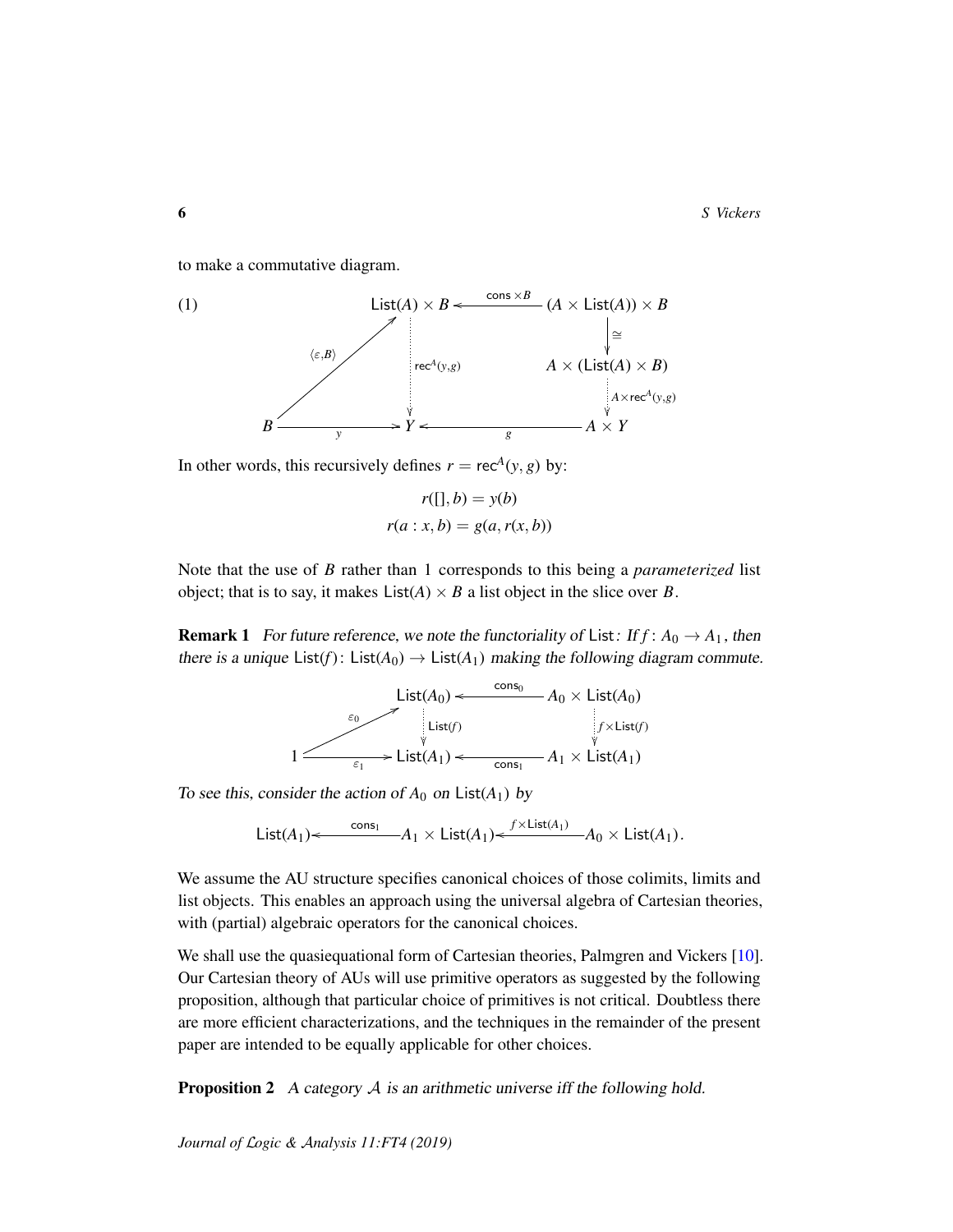- (1) A has a terminal object and pullbacks (hence all finite limits).
- (2) A has an initial object and pushouts (hence all finite colimits), and they are stable under pullback.
- (3) Balance (unique choice): if a morphism is both mono and epi, then it is iso.
- (4) Exactness: any equivalence relation is effective (it is the kernel pair of its own coequalizer).
- (5) A has parameterized list objects.

**Proof**  $\Rightarrow$ : (1), (3) and (4) are properties of any pretopos, as is the existence of stable finite coproducts. (5) is a postulate for AUs.

Hence it remains to show the existence of stable coequalizers for all pairs  $X \rightrightarrows Y$ . First, because as a pretopos A is regular, we can take the image R of X in  $Y \times Y$ , a relation on *Y* . Next, in a pretopos we can find the reflexive-symmetric closure of *R*. Next, in an AU we can find the free category over any directed graph, and in particular we can find the transitive closure of any relation. We end up with the equivalence relation generated by *R*, and at each step, we keep the same set of morphisms from *Y* that compose equally with the two morphisms from *X* or *R*. Thus the coequalizer of the equivalence relation, existing because of exactness of A as pretopos, also serves as a coequalizer for  $X \rightrightarrows Y$ .

Stability follows from the stability, in a pretopos, of image factorization and of coequalizers of equivalence relations.

 $\Leftarrow$ : Two properties of pretoposes remain to be proved. First, for binary coproduct, the injections are monic and disjoint. Second, any epi is the coequalizer of its kernel pair.

Consider a coproduct cocone (bottom row here) pulled back along one of the injections. The two squares are pullbacks,  $\Delta$  is diagonal.



By stability the top row is a coproduct cocone, and so we can define a copairing morphism  $f = [\mathsf{Id}_K, q_2 \Delta] : X \to K$  and calculate that  $f = p_2^{-1}$ . Since the kernel pair projection  $p_2$  is an isomorphism, it follows that  $i_1$  is monic.

We can now replace *K* and the projections by *X* and identity morphisms, and the coproduct property of the top row can be rephrased as follows: every triangle  $L \rightarrow \rightarrow X \rightarrow Y$ commutes.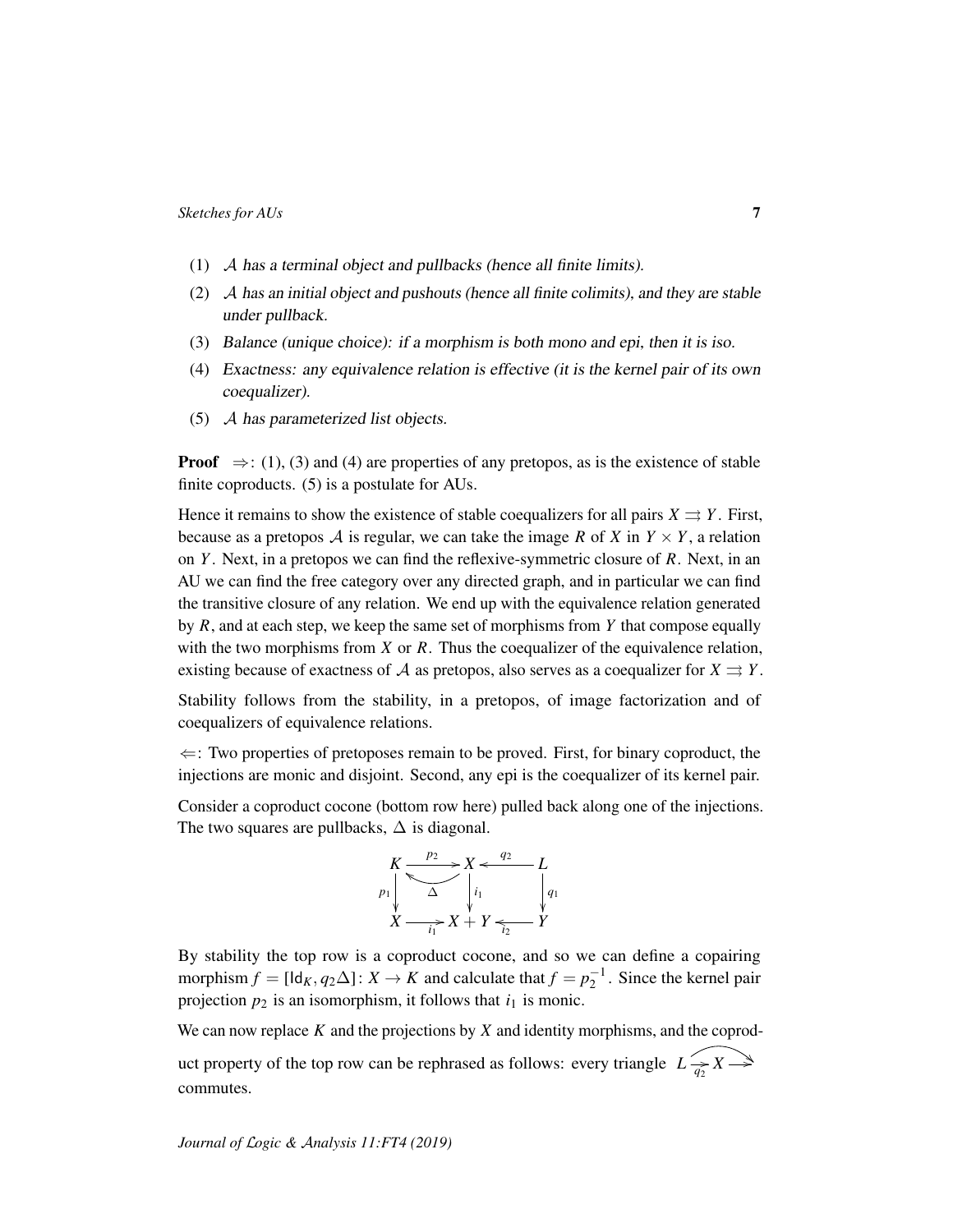Now consider  $\cdot : 0 \to L$ . By stability of the initial object, we see that  $\cdot$  is mono. It is also epi. For suppose we have two morphisms  $f_1, f_2: L \to Z$ . Consider the following diagram, where  $j_1$  and  $j_2$  are coproduct injections.

$$
L \xrightarrow{q_2} X
$$
  
\n
$$
f_1 \downarrow f_2 \downarrow f_2
$$
  
\n
$$
Z \xrightarrow{j_1} Z + X
$$

Both squares must commute, and we already know that  $j_1$  is monic, so  $f_1 = f_2$ . By balance, it follows that  $L \cong 0$ .

It remains to show that any epi  $e: X \to Y$  is the coequalizer of its kernel pair. In fact we show something slightly more general, without assuming  $e$  is epi. Let  $K_2$  be its kernel pair, with projections  $p_1$  and  $p_2$ , and let  $e' : X \to Y'$  be their coequalizer, with factorization  $e = e'e''$ . Then we show that  $e''$  is mono. (If *e* is epi then so too is  $e''$ , so  $e^{\prime\prime}$  is an isomorphism by balance.)

In the following diagram, where the bottom row is pulled back along *e*, we see that the top row is a split fork and hence a coequalizer.

$$
K_3 \xrightarrow[p_{13}]{p_{13}} K_2 \xrightarrow[p_{23}]{p_{23}} K_2 \xrightarrow[p_1 \Delta]{p_{23}} X
$$
  

$$
K_2 \xrightarrow[p_1]{p_1} X \xrightarrow{e} Y
$$

Now consider pulling back the factorization  $e'e''$ :

$$
K_2 \xrightarrow{f'} X' \xrightarrow{f''} X
$$
  
\n
$$
P_1 \downarrow \xrightarrow{\Delta} \downarrow g
$$
  
\n
$$
X \xrightarrow{e'} Y' \xrightarrow{e''} Y
$$

By stability, we see that  $f'$  is a coequalizer of  $p_{13}$  and  $p_{23}$ , and by comparing with the split fork we find  $\Delta f' = f''^{-1}$ . We deduce that we can replace *X'* by *X*, and have a pullback square:

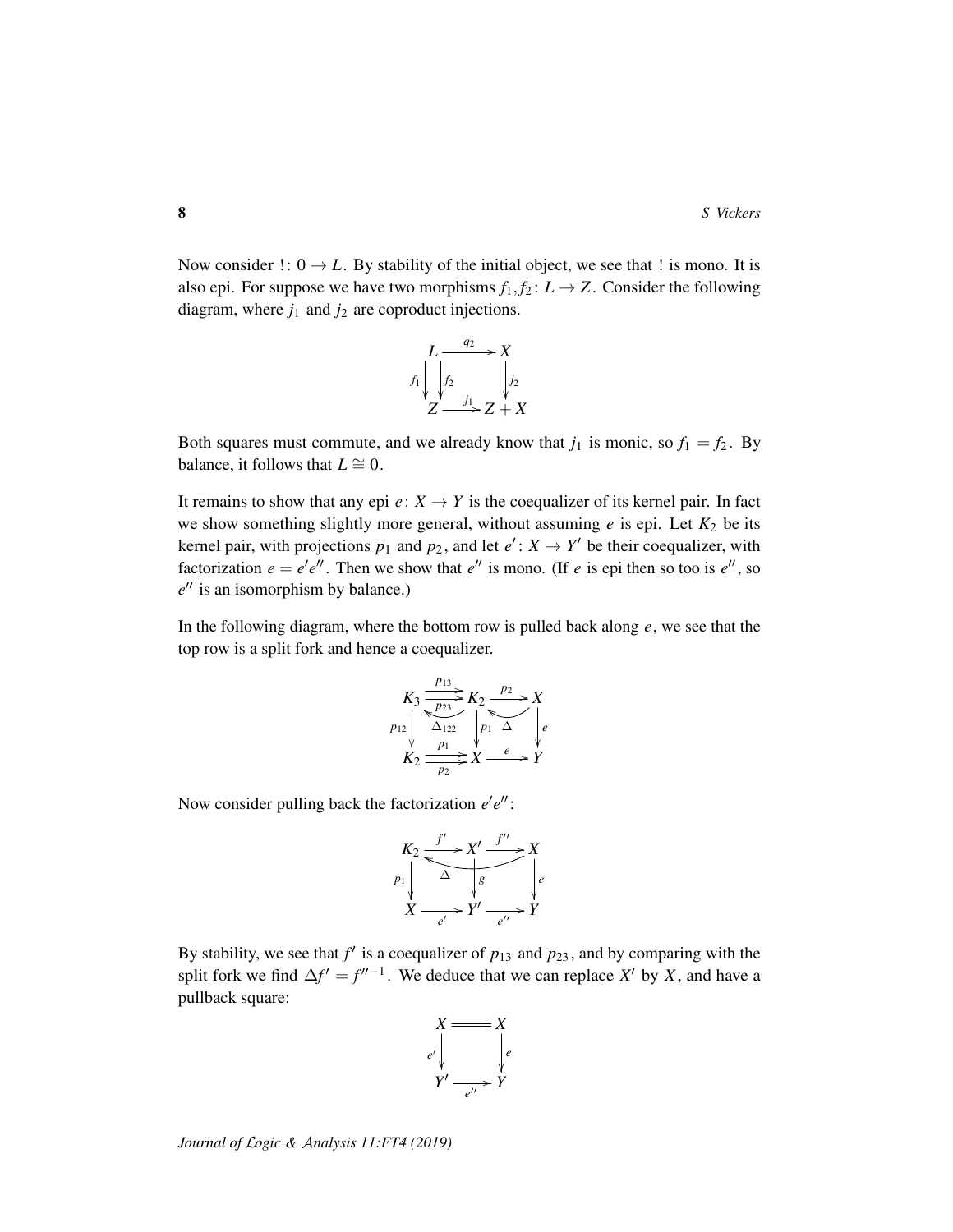Now we can use the above pullback square, turned on its side, to pull back the factorization  $e'e''$  along  $e''$ .



By stability (for  $e'$  as coequalizer) we see that  $p_2$  is an isomorphism and so  $e''$  is monic.  $\Box$ 

It follows that the theory of AUs is quasiequational as in Palmgren and Vickers [\[10\]](#page-54-5).

**Definition 3** We present the quasiequational theory of AUs as follows. Some of the operators and axioms are already set out explicitly in [\[10\]](#page-54-5) or in Maietti and Vickers [\[9\]](#page-54-4), and we refer back to them for some of the details.

- (See  $[10, \text{Example 4}]$  $[10, \text{Example 4}]$ .) The ingredients of the theory of categories: sorts obj, arr, total operators d, c: arr  $\rightarrow$  obj (domain and codomain) and id: obj  $\rightarrow$  arr (identity morphisms), and partial  $\circ$ : arr<sup>2</sup>  $\rightarrow$  arr (composition, as binary operator, in applicational order).
- (See [\[10,](#page-54-5) Section 6].) Ingredients for terminal objects: a constant 1: obj and operator  $!$ <sup>1</sup>: obj  $\rightarrow$  arr (unique morphism to terminal) with axioms

$$
\top \vdash^X_{\text{max}} d(1_X^1) = X \land c(1_X^1) = 1
$$
  
 
$$
c(u) = 1 \vdash^u_{\text{max}} u = 1_{d(u)}^1 \text{ (for uniqueness)}.
$$

• (See  $[10, Section 6.1]$  $[10, Section 6.1]$ .) Ingredients for pullbacks:

First, operators  $p^1, p^2, \text{ or } z \to \text{arr}$  for pullback projections. If  $u_1$  and  $u_2$  have a common codomain, then  $p_{u_1,u_2}^1$  and  $p_{u_1,u_2}^2$  are the two projections from the pullback. We also write  $p_{u_1, u_2}$  for  $u_1 \circ p_{u_1, u_2}^1$ , the diagonal of the pullback square, and  $P_{u_1, u_2}$  for  $d(p_{u_1, u_2})$ , the pullback object itself.

Next, a pairing operator  $\langle \cdot, \cdot \rangle_{\cdot, \cdot}$ :  $arr^4 \to arr$ , with  $\langle v_1, v_2 \rangle_{u_1, u_2}$  the fillin to the pullback of  $u_1$  and  $u_2$  for a cone  $(v_1, v_2)$ . It is defined iff the four arrows make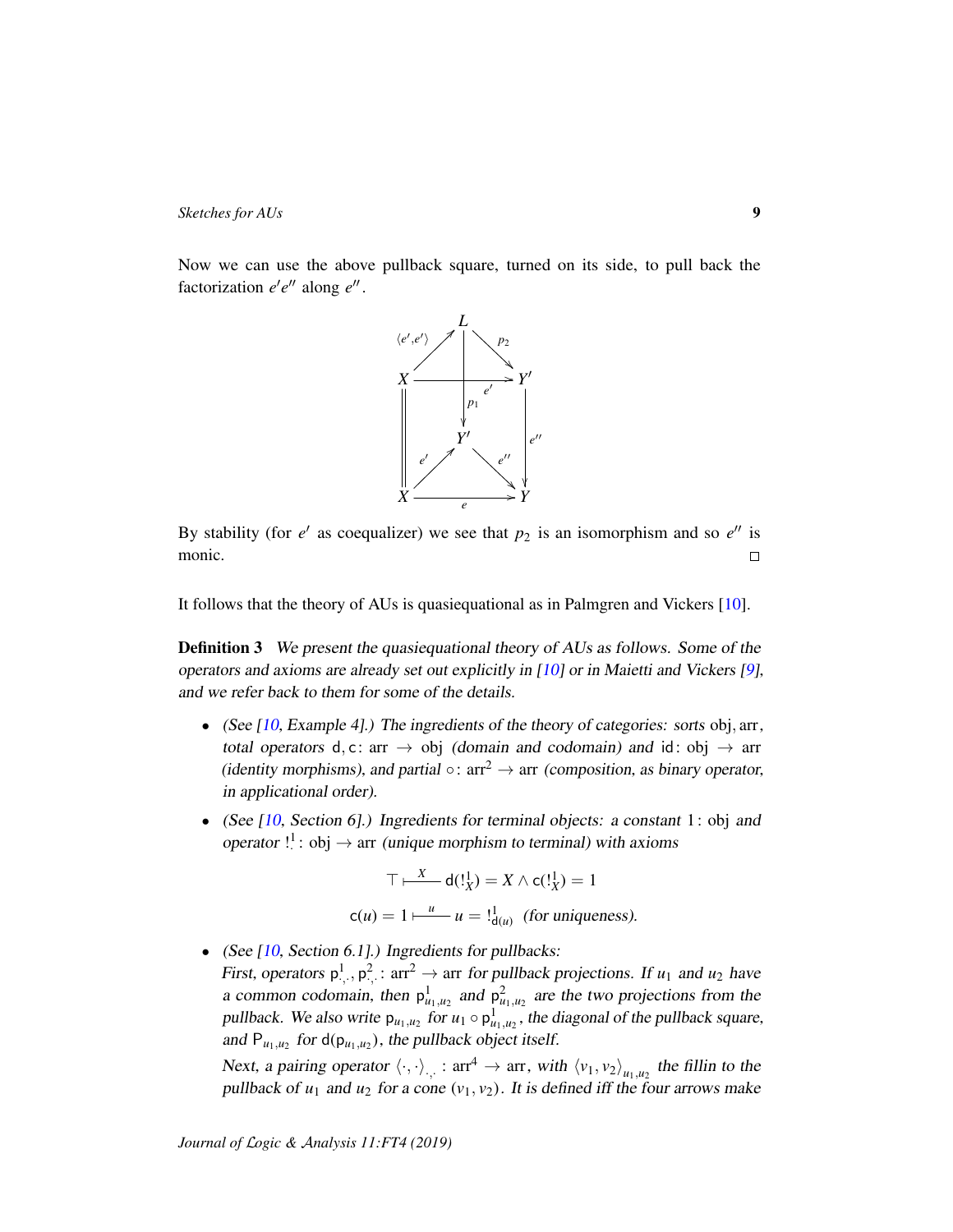.

.

a commutative square in the obvious way, and it has the expected domain and codomain and commutativities.

For uniqueness of fillins,

$$
c(w) = P_{u_1, u_2} \frac{w, u_1, u_2}{\cdots} w = \left\langle p_{u_1, u_2}^1 \circ w, p_{u_1, u_2}^2 \circ w \right\rangle_{u_1, u_2}
$$

• We shall also use some derived notation in a self-explanatory way for products  $X \times Y = \mathsf{P}_{\frac{1}{2},\frac{1}{2}}$ . For example, the projections are  $\mathsf{p}_{X,Y}^i = \mathsf{p}_{Y,Y}^i$  $\frac{d}{dx}$ ,  $\frac{1}{y}$ , and the fillins require no subscripts.

Also, we shall write  $eq_{u_1, u_2}$ :  $E_{u_1, u_2} \to X$  for the equalizer of  $u_1, u_2$ :  $X \to Y$ , defined in a canonical way. Specifically,

$$
\operatorname{eq}_{u_1,u_2} \triangleq \mathsf{p}^1_{\langle \operatorname{\mathsf{id}}(X),u_1\rangle,\langle \operatorname{\mathsf{id}}(X),u_2\rangle}
$$

(The two projections are equal.)

• Ingredients for initial objects and pushouts. They are dual to those for terminal objects and pullbacks. (We can also express coproducts and coequalizer, by dualizing the treatment for products and equalizers.)

For initial objects we have a constant 0: obj, an operator  $!^0$ : obj  $\rightarrow$  arr, and a conditional equation that if  $d(u) = 0$ , then  $u = 0$ ,  $\int_{c(u)}^{0}$ .

Operators  $q^1, q^2, \text{arr}^2 \to \text{arr}$  are for pushout injections. If  $u_1$  and  $u_2$  have a common domain, then  $q_{u_1,u_2}^1$  and  $q_{u_1,u_2}^2$  are the two injections to the pushout. We also write  $q_{u_1,u_2}$  for  $q_{u_1,u_2}^1 \circ u_1$ , the diagonal of the pushout square, and  $Q_{u_1,u_2}$ for  $c(q_{u_1,u_2})$ , the pushout object itself.

Next, a copairing operator  $[\cdot, \cdot]_{\cdot, \cdot}$ :  $arr^4 \to arr$ , with  $[v_1, v_2]_{u_1, u_2}$  the fillin from the pushout of  $u_1$  and  $u_2$  for a cocone  $(v_1, v_2)$ .

For uniqueness of fillins,

$$
\mathsf{d}(w) = \mathsf{Q}_{u_1,u_2} \, \substack{w,u_1,u_2 \\ \longmapsto} \, w = \big[ w \circ \mathsf{q}^1_{u_1,u_2}, w \circ \mathsf{q}^2_{u_1,u_2} \big]_{u_1,u_2}
$$

• Ingredients for stability of colimits under pullback.

For stability of the initial object, it suffices to say that any morphism with 0 for codomain is an isomorphism:

$$
c(u) = 0 \xrightarrow{u} \mathsf{l}_{d(u)}^0 \circ u = \mathsf{id}(d(u))
$$

For stability of pushouts, we have an operator stab.  $\therefore$   $\cdot$  : arr<sup>3</sup>  $\rightarrow$  arr, with stab<sub>u<sub>1,u2</sub>(w) defined iff  $c(w) = Q_{u_1,u_2}$ . To express its equations, we define</sub> notation as shown in this diagram. Here the base diamond is a pushout, and it is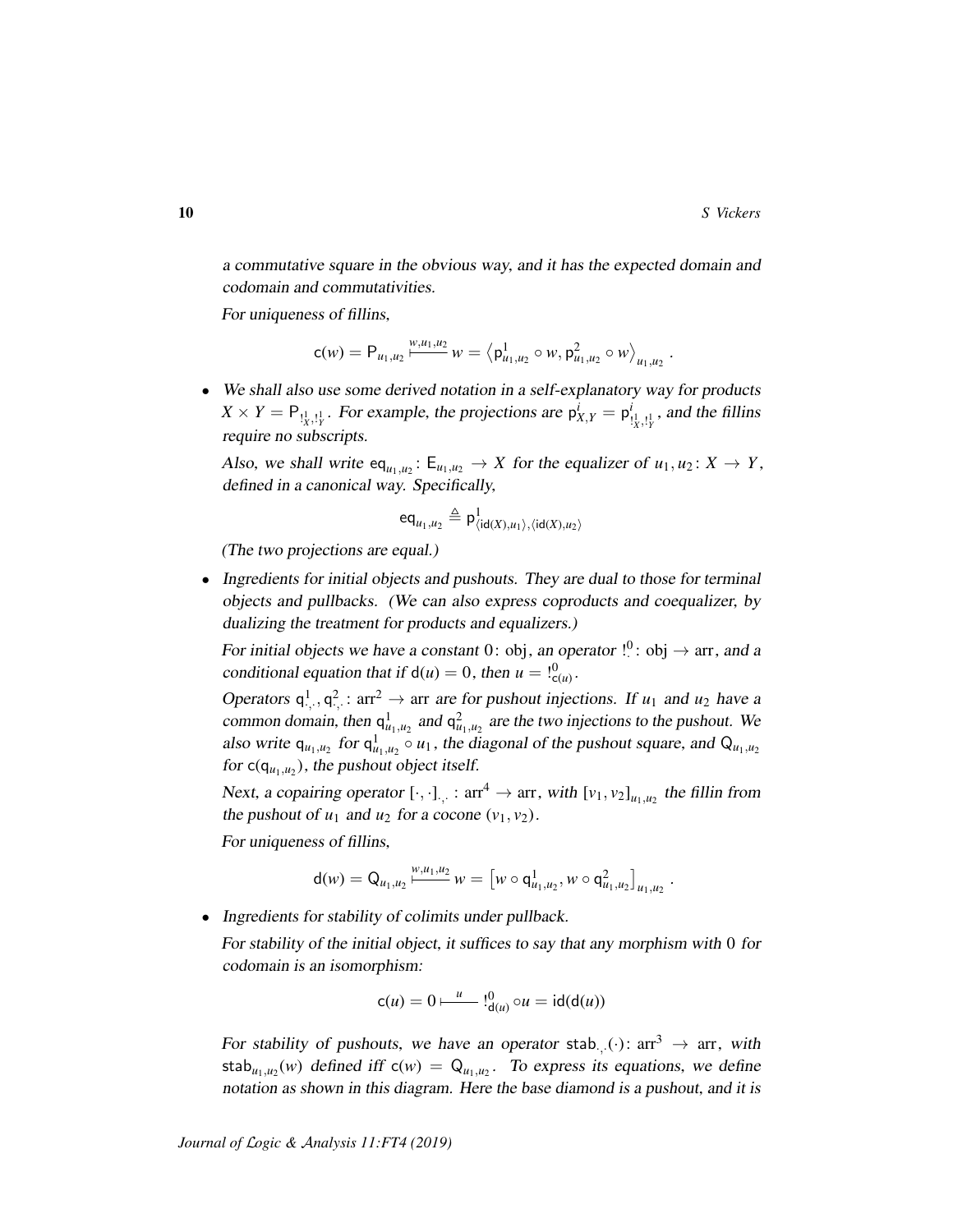pulled back along *w*. The inner top diamond is also a pushout, with fillin *e*, and the equations for the operator, when it is defined, are those required to say that  $\text{stab}_{u_1, u_2}(w) = e^{-1}.$ 

<span id="page-10-0"></span>

$$
v_i = \mathbf{q}_{u_1, u_2}
$$
  
\n
$$
v'_i = \mathbf{p}_{w, v_i}^1
$$
  
\n
$$
u'_i = \langle \mathbf{p}_{w, v}^1, u_i \circ \mathbf{p}_{w, v}^2 \rangle_{w, v_i}
$$
  
\n
$$
e = [v'_1, v'_2]_{u'_1, u'_2}
$$

• Ingredients for balance (unique choice).

We have an operator uc:  $\arctan \theta$  arr, with uc(*u*) defined if  $p_{u,u}^1 = p_{u,u}^2$  and  $q_{u,u}^1 = q_{u,u}^2$  (ie *u* is monic and epi). When it is defined we have  $uc(u) = u^{-1}$ .

• Ingredients for exactness.

We have an operator ex: arr<sup>5</sup> → arr, with ex(π1, π2,*r*,*s*, *t*) defined if hπ1, π2i describes a binary relation, with *r*,*s*, *t* expressing reflexivity, symmetry and transitivity.

<span id="page-10-1"></span>

We require that  $\pi$  is monic; that  $X_2 = P_{\pi_2, \pi_1}$ ; that  $r, s, t$  compose correctly with  $π<sub>1</sub>$  and  $π<sub>2</sub>$ ; that  $γ$  is the canonical coequalizer of  $π<sub>1</sub>$  and  $π<sub>2</sub>$ ; that *K* is the kernel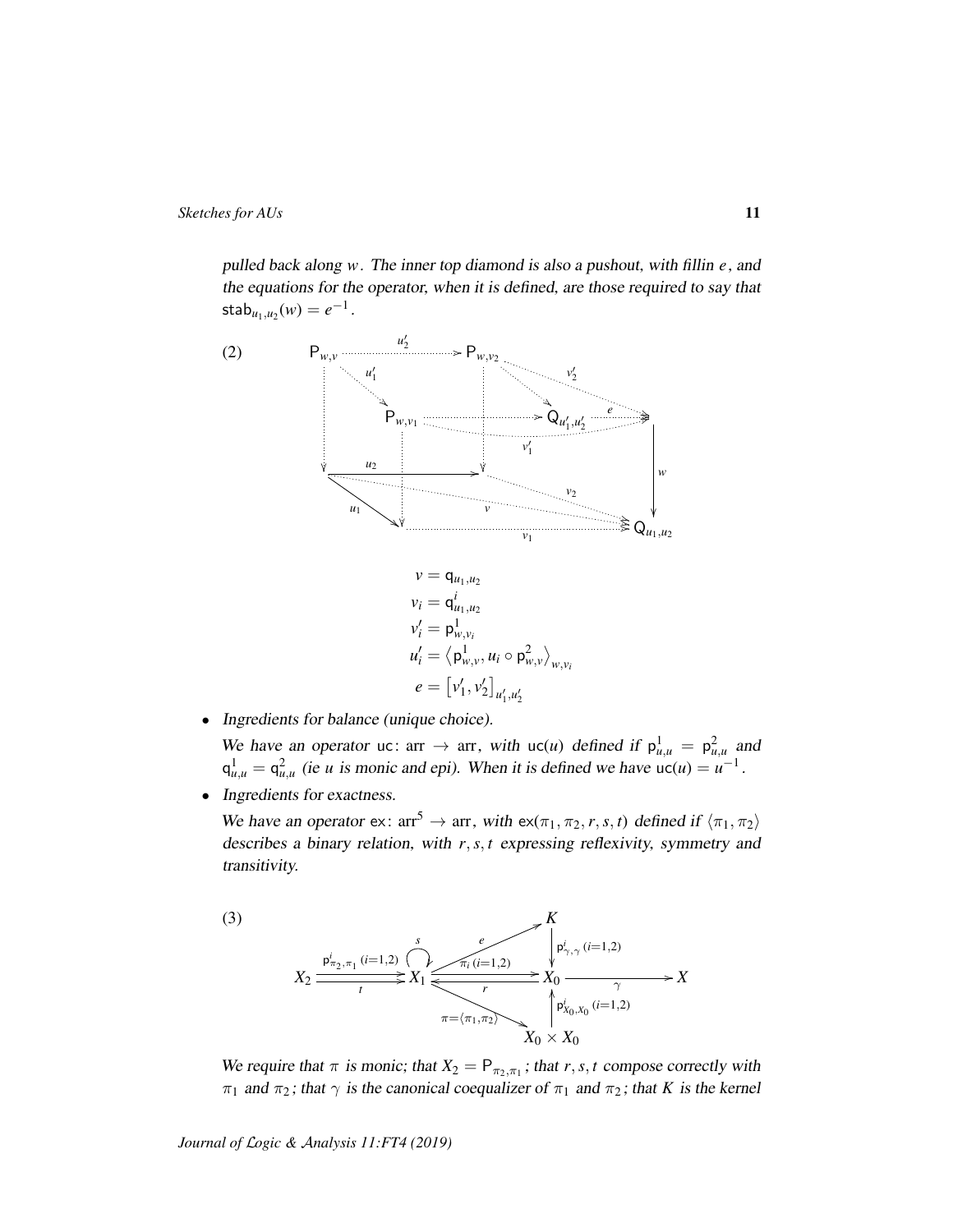pair of  $\gamma$ ; and that *e* is the fillin. Our characterizing equations for ex are to say

$$
\mathsf{ex}(\pi_1, \pi_2, r, s, t) = e^{-1}.
$$

• Ingredients for list objects.

We have total operators  $\varepsilon$ , cons: obj  $\rightarrow$  arr for the principal structure, and we also write  $List(A)$  for  $c(\varepsilon(A))$ .

For the fillins we have a partial operator rec $(\cdot, \cdot)$ : obj  $\times$  arr<sup>2</sup>  $\rightarrow$  arr. Let us write, temporarily, the following (see diagram  $(1)$ ):

$$
\phi^{A}(y, g) \triangleq c(y) = c(g) \land d(g) = A \times c(g)
$$

$$
\psi^{A}_{y, g}(r) \triangleq y = r \circ \langle B, \varepsilon \rangle
$$

$$
\land g \circ (r \times A) \circ \cong = r \circ (B \times \text{cons}(A))
$$

where  $B \triangleq d(v)$ 

$$
\langle B, \varepsilon \rangle \triangleq \langle \text{id}(B), \varepsilon(A) \circ \mathsf{I}_{B}^{1} \rangle
$$
  
\n
$$
\cong \triangleq \langle \mathsf{p}_{A, \textsf{List}A}^{1} \circ \mathsf{p}_{A \times \textsf{List}A,B}^{1}, \langle \mathsf{p}_{A, \textsf{List}A}^{2} \circ \mathsf{p}_{A \times \textsf{List}A,B}^{1}, \mathsf{p}_{A \times \textsf{List}A,B}^{2} \rangle \rangle
$$

Here  $\phi$  expresses the domain of definition of the fillin rec<sup>A</sup>(y, g), and  $\psi$  is the condition (on *r*) that it needs to satisfy. The axioms are now:

$$
\top \vdash^{A} \phi^{A}(\varepsilon(A), \text{cons}(A)) \land \mathsf{d}(\varepsilon(A)) = 1
$$

$$
\phi^{A}(y, g) \vdash^{A, y, g}_{y, g} (\text{rec}^{A}(y, g))
$$

$$
\text{rec}^{A}(y, g) \downarrow \vdash^{A, y, g}_{y, g} \phi^{A}(y, g)
$$

$$
\psi^{A}_{y, g}(r) \vdash^{A, y, g, r}_{y, g}(r) = \text{rec}^{A}(y, g)
$$

**Definition 4** A strict AU-functor from one AU to another is a homomorphism for the quasiequational theory of AUs. In other words, it is a functor that preserves terminals, pullbacks, intials, pushouts and list objects strictly.

An AU-functor is a functor that preserves those constructions (and hence also all finite limits and finite colimits) up to isomorphism.

In AUs we have a general ability to construct free algebras. For theories given by finite product (FP) sketches this is described in some detail in Maietti [\[7\]](#page-54-7). That paper also alludes to the ability to generalize to finite limit (FL) sketches, in other words to Cartesian theories. Palmgren and Vickers [\[10\]](#page-54-5) give a general account of the Cartesian construction, and it is valid in AUs.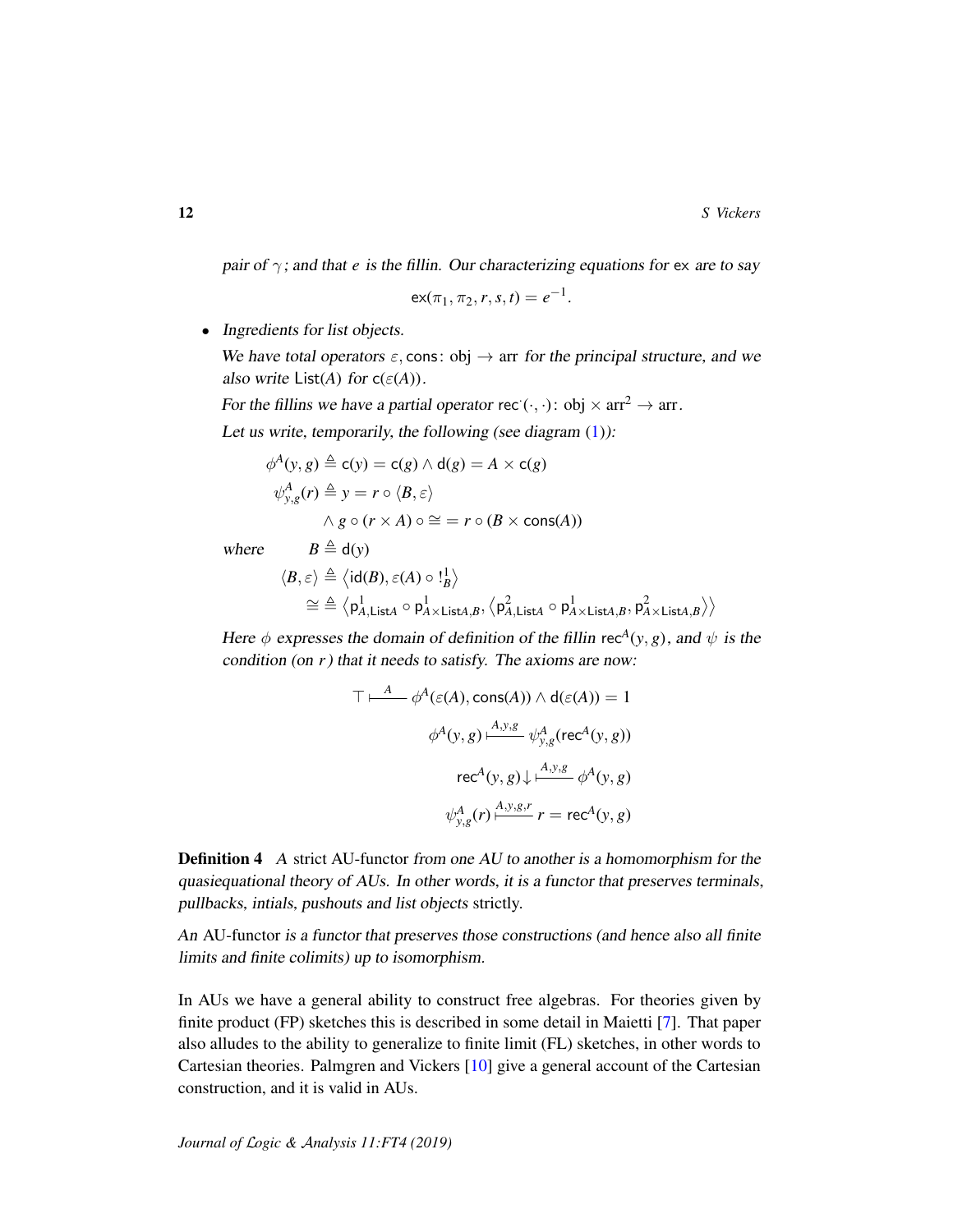# <span id="page-12-0"></span>3 AU-sketches

We shall be interested in generators and relations for AUs, but we shall generally not express them directly using the quasiequational algebra. Instead, we borrow the ideas of sketches.

In their most general form (in this section), they are equivalent in expressive power to the quasiequational algebra. In one direction we make this explicit by giving the equations that correspond to ingredients of a sketch. The other direction comes down to the question of how to express the operators in the quasiequational theory of AUs, and this is done using the equivalence extensions of Section [5.](#page-25-0) The operators for pullbacks and their projections, and analogous operators for other universal constructions, can be captured using the "universals" in a sketch. The operators for fillins, being the unique solutions to certain equational constraints on edges, can be captured with edges constrained by suitable commutativities.

Our main reason for using the sketches is that they give us better control of the important issue of strictness of models (Section [3.1\)](#page-14-0). In Section [4](#page-17-0) we shall restrict our attentions from general sketches to "contexts", finite sketches for which non-strict models have canonical strict isomorphs.

<span id="page-12-1"></span>**Definition 5** An AU-sketch (or just sketch) is a structure with sorts and operations as shown in this diagram.



They are required to satisfy the following equations:

```
sd_0 = sd_1 = Idd_0d_1 = d_2d_0 d_0d_0 = d_1d_0 d_2d_1 = d_1d_1\Gamma_1 d_1 = \Gamma_2 d_1\Gamma'_1 d_1 = \Gamma'_2 d_1\Lambda_2\Gamma_1d_1d_1 = \Lambda_0ted_0 = \Lambda_0 t cd_0 = \Lambda_2 \Gamma_1 d_0 d_0ed_1 = cd_1 = \Lambda_2 \Gamma_2 d_0 d_1
```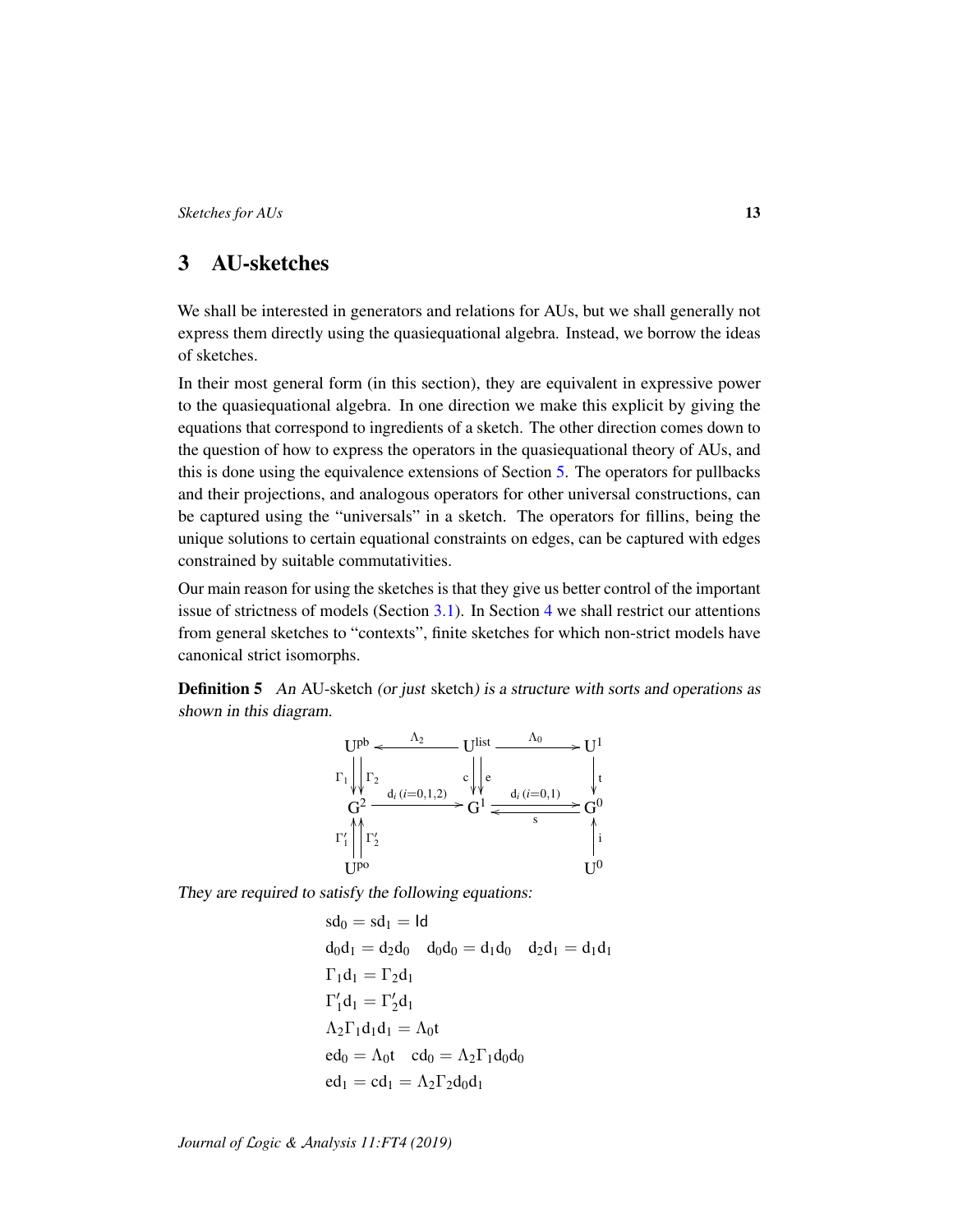If  $\mathbb{T}_1$  and  $\mathbb{T}_2$  are sketches, then a homomorphism of sketches from  $\mathbb{T}_1$  to  $\mathbb{T}_2$ , written  $f: \mathbb{T}_1 \leq \mathbb{T}_2$ , is defined in the obvious way: a family of carrier functions, one for each sort, preserving the operators.

However, we shall consider two sketch homomorphisms to be equal if they agree merely on  $G^0$  and  $G^1$ .

We write  $Sk_{\leq}$  for the category of sketches and sketch homomorphisms.

The structures are a formalization of the sketches well known from eg Barr and Wells [\[1\]](#page-53-0), but adapted for AUs. We shall describe the parts in more detail below, but as a preliminary let us introduce some language that indicates the connection. The elements of  $G^0$ ,  $G^1$  and  $G^2$  are referred to as *nodes, edges* and *commutativities*.

The elements of the other sorts are *universals,* and specify universal properties of various kinds for their *subjects*. For example, an element of Upb is a *pullback universal* and corresponds to a cone in a finite limit sketch. Its subjects are the pullback node and the three projection edges of the pullback cone. Similarly, an element of Ulist is a *list universal.* Its subjects are the list object and the two structure maps, for  $\varepsilon$  and cons. It will also have indirect subjects, since it needs terminal and pullback universals to express the domains of the structure maps.

Any sketch can be used as a system of generators (the nodes and edges) and relations to present an AU. We shall list these implied relations in the general description below. Note that in each case the equations constraining sketches ensure that all the terms used in the relations are defined.

 $G^0$ , s,  $G^1$ ,  $d_0$ ,  $d_1$  form the graph (which we take to be reflexive) of nodes and edges, declaring some objects and arrows and specifying their identities, domains and codomains. The elements of  $G^0$  and  $G^1$  are taken as generators of sorts obj and arr. The implied relations are:

$$
id(X) = s(X) \quad d(u) = d_0(u) \quad c(u) = d_1(u)
$$

 $G^2$ , with  $d_0$ ,  $d_2$  and  $d_1$ , comprises the commutativities, stipulating commutative triangles  $\frac{1}{d_0}$  $d_1$  $\overrightarrow{d_2}$ . Given a triangle of edges  $X \rightarrow Y$ *w*  $Y \rightarrow Z$ , we shall write *uv* ∼*XYZ w* for the existence of a commutativity with that triangle. (Note the *diagrammatic order*.) We shall also write *u* ∼*XY u*<sup>*'*</sup> for a *unary commutativity*, meaning a commutativity  $s(X)u \sim_{XXY} u'$ . We shall omit the node subscripts where convenient.

Equationally, each commutativity  $\varpi$  corresponds to a relation

$$
d_2(\varpi) \circ d_0(\varpi) = d_1(\varpi).
$$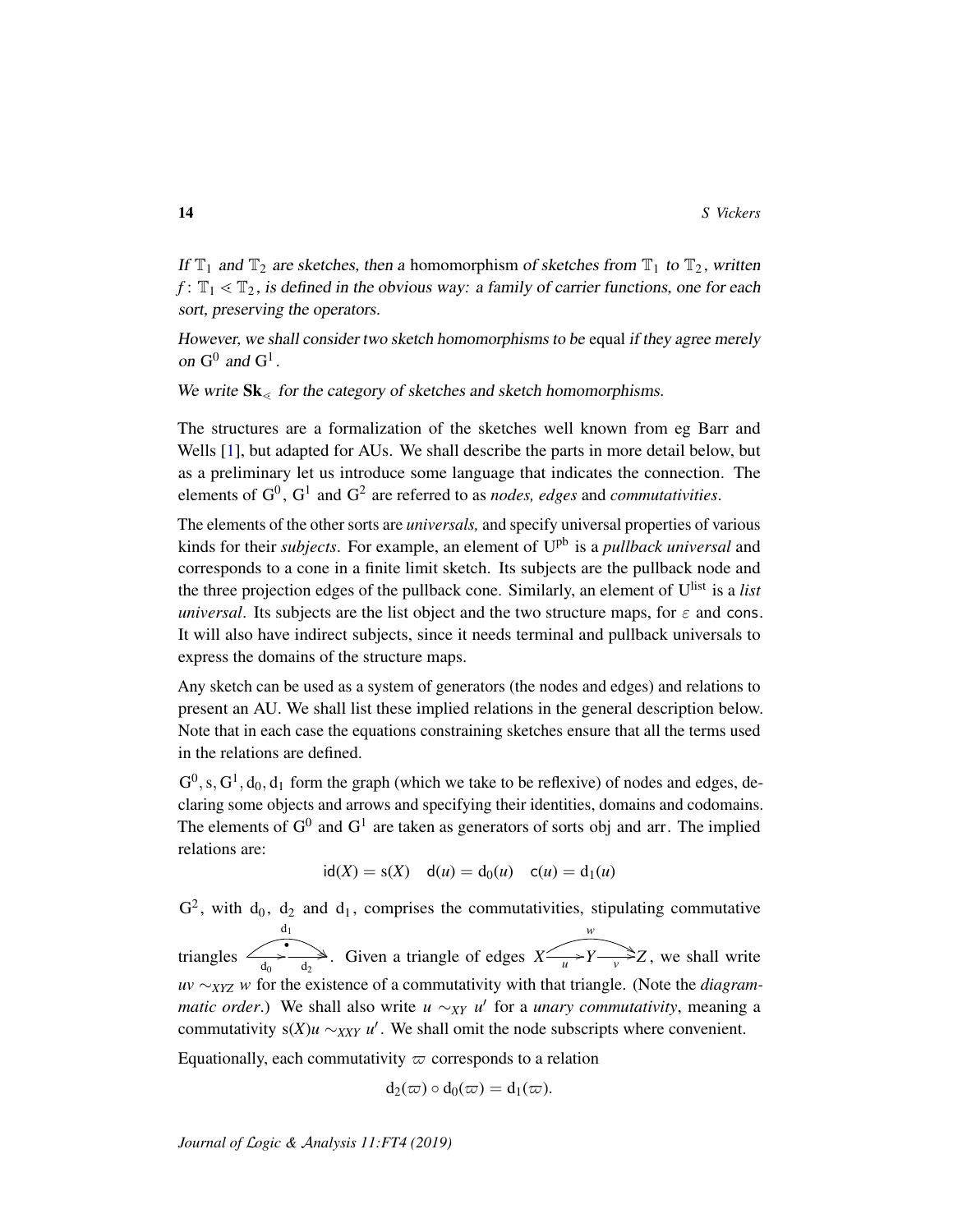U<sup>1</sup> and U<sup>pb</sup>, using t,  $\Gamma^1$ ,  $\Gamma^2$ , are universals for finite limits, here terminal objects or pullbacks. For each pullback universal (in  $U^{pb}$ ) we describe the cone by two commutative triangles ( $\Gamma^1, \Gamma^2$ ), the two halves of the pullback square. For universals  $\omega \in U^1$  or  $\omega \in U^{pb}$ , the implied relations are:

$$
\mathfrak{t}(\varpi)=1
$$
  

$$
\mathsf{d}_0(\Gamma^\lambda(\varpi))=\mathsf{p}^\lambda_{\mathsf{d}_2(\Gamma^1(\varpi)),\mathsf{d}_2(\Gamma^2(\varpi))} \quad (\lambda=1,2)
$$

 $U^0$ , i,  $U^{po}$ ,  $\Gamma'^1$ ,  $\Gamma'^2$  are similar, and dual, for finite colimits:

$$
\begin{array}{c} \mathrm{i}(\varpi)=0 \\[2mm] \mathrm{d}_2(\Gamma'^{\lambda}(\varpi))=\mathsf{q}^{\lambda}_{\mathrm{d}_0(\Gamma'^1(\varpi)),\mathrm{d}_0(\Gamma'^2(\varpi))} \quad (\lambda=1,2) \end{array}
$$

U list , for *list universals*, is novel, but works on similar principles. For a list universal  $\omega \in U^{\text{list}}$ ,  $e(\omega)$  and  $c(\omega)$  supply the primary structure morphisms  $\varepsilon$  and cons for List( $A(\varpi)$ ), where  $A(\varpi) = d_1(d_0(\Gamma^1(\Lambda_2(\varpi))))$ . The domains of the structure morphisms (1 and  $A(\varpi) \times$  List( $A(\varpi)$ )) are limits, and  $\Lambda_0, \Lambda_2$  supply universals to stipulate them. Note that, since we need a terminal anyway, we might as well reuse it as the terminal needed for a product as special case of pullback. The implied relations, which are in addition to those already implied for  $\Lambda_0(\varpi)$  and  $\Lambda_2(\varpi)$ , are:

$$
\varepsilon(A(\varpi)) = \mathbf{e}(\varpi) \quad \text{cons}(A(\varpi)) = \mathbf{c}(\varpi)
$$

## <span id="page-14-0"></span>3.1 Models

### **Definition 6** Let  $T$  be a sketch and  $A$  an AU.

A strict model of  $\mathbb T$  in  $\mathcal A$  is an interpretation of nodes and edges in  $\mathbb T$  as objects (carriers) and morphisms (operations) in  $A$ , in a way that respects all the implied relations of the sketch strictly, ie up to equality.

A model of  $\mathbb T$  in A is an interpretation of nodes and edges in  $\mathbb T$  as objects and morphisms in  $A$ , in a way that respects up to equality all the domains, codomains, identities and commutativities of the sketch, and up to isomorphism all the universals. In other words, the subjects of each universal have to have the appropriate universal property, but do not have to be the canonical construction.

A homomorphism between models of  $\mathbb T$  in an AU  $\mathcal A$  comprises a carrier morphism for each node, together commuting with the operations in the appropriate way. This can be conveniently expressed as a model of  $\mathbb T$  in the comma category  $\mathcal A \downarrow \mathcal A$ , also an AU.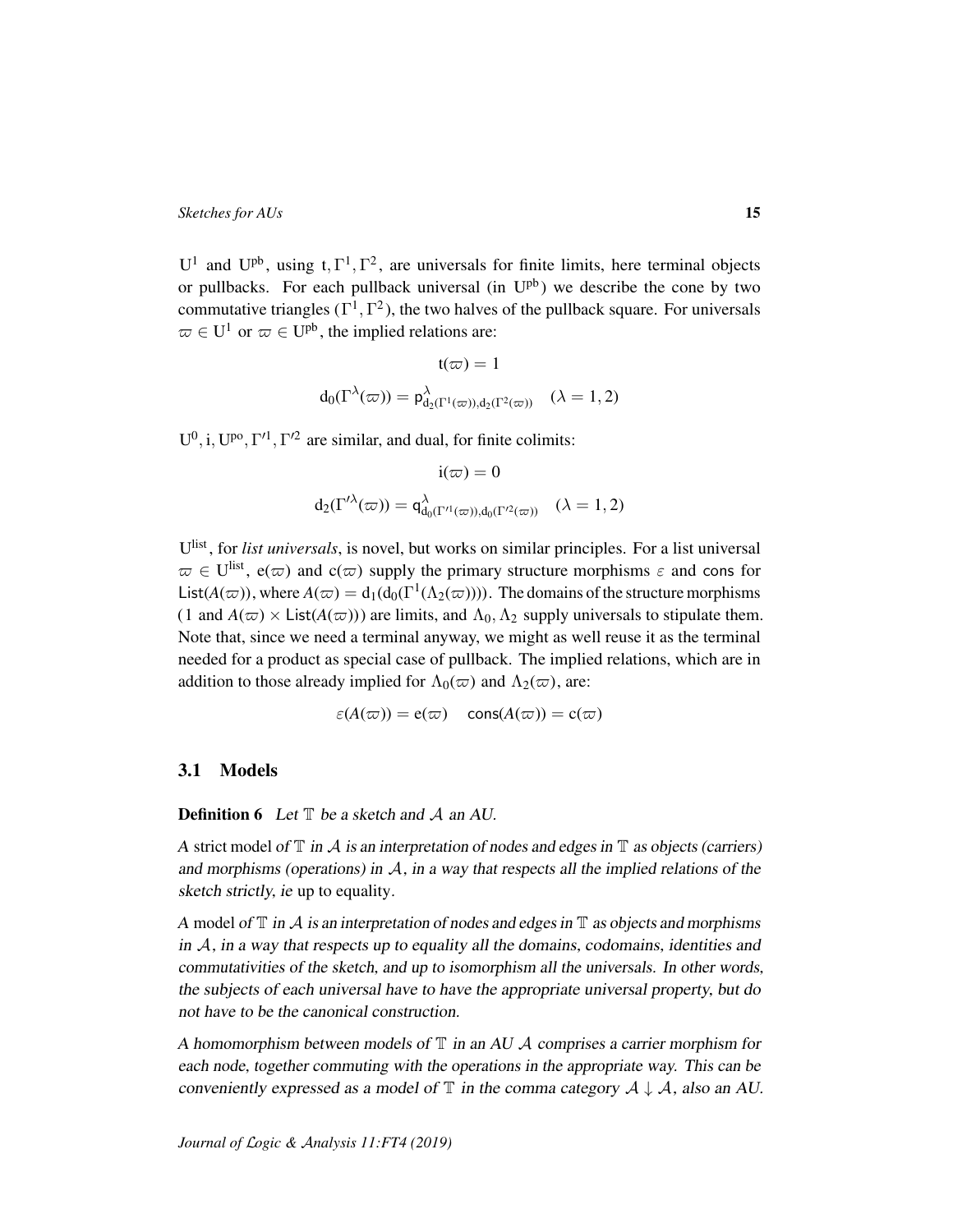(See Maietti and Vickers [\[9\]](#page-54-4) for results concerning these comma categories and their AU structure, and also for the related pseudopullback  $A \downarrow \cong A$ .)

We write  $\mathbb{T}\text{-}\mathbf{Mod}(\mathcal{A})$  for the category of models of  $\mathbb{T}$  in  $\mathcal{A}$ , and  $\mathbb{T}\text{-}\mathbf{Mod}_{s}(\mathcal{A})$  for the full subcategory of strict models.

If  $h: A \rightarrow B$  is an AU-functor, then we obtain a functor

 $\mathbb{T}\text{-}\mathbf{Mod}(h)$ :  $\mathbb{T}\text{-}\mathbf{Mod}(\mathcal{A}) \to \mathbb{T}\text{-}\mathbf{Mod}(\mathcal{B})$ .

If  $h$  is a strict AU-functor, then  $\mathbb{T}\text{-}\mathbf{Mod}(h)$  preserves strictness of models.

As we remarked earlier, any sketch  $\mathbb T$  can be treated as generators and relations for presenting an arithmetic universe, using the fact that the theory of AUs is Cartesian (see Palmgren and Vickers [\[10\]](#page-54-5)). We shall write this as  $AU(T)$ . It is the AU version of the notion of classifying category, and we shall call it the *classifying AU* for T. It is the analogue of the classifying topos when geometric logic is replaced by an arithmetic form.

The injection of generators provides a strict *generic model*  $M_G$  of  $\mathbb T$  in  $AU(\mathbb T)$ , and then the universal property is that any strict model  $M$  of  $T$  in an AU  $\mathcal A$  extends uniquely to a strict AU-functor *h*:  $AU(\mathbb{T}) \rightarrow A$  for which  $\mathbb{T}\text{-}\mathbf{Mod}(h)$  transforms  $M_G$  to M, up to equality. (This is analogous to the universal property for classifying toposes, with strict AU-functors corresponding to the inverse image parts of geometric morphisms, but note that the AU property is stricter.)

Thus strict models of  $\mathbb T$  are in bijection with strict AU-functors out of  $AU(\mathbb T)$ . We have already seen that a non-strict AU functor out of  $AU(T)$  will also give rise to a non-strict model of T, the non-strict image of the generic model. However, the universal property does not allow us to recover the non-strict AU-functor from the model. Hence the universal algebra is less precise for non-strict models and AU-functors. In Section [4](#page-17-0) we restrict the notion of sketch in a way that gives better control over the non-strict models.

**Definition 7** Let  $f: \mathbb{T}_1 \leq \mathbb{T}_0$  be a homomorphism of sketches,<sup>[2](#page-15-0)</sup> and *M* a model of  $\mathbb{T}_0$ in A. Then the *f*-reduct of *M*, written  $M|f$ , is the model of  $\mathbb{T}_1$  whose carriers and operations are got by taking those for *M* corresponding by *f* .

It is a model because the sketch homomorphism transforms all the implied relations of  $\mathbb{T}_1$  into implied relations of  $\mathbb{T}_0$ .

<span id="page-15-0"></span><sup>2</sup> Why this order of 1 and 0? Because in Section [7](#page-34-0) we shall think of *f* as a *map* from the space of models of  $\mathbb{T}_0$  to that of  $\mathbb{T}_1$ , acting by model reduction.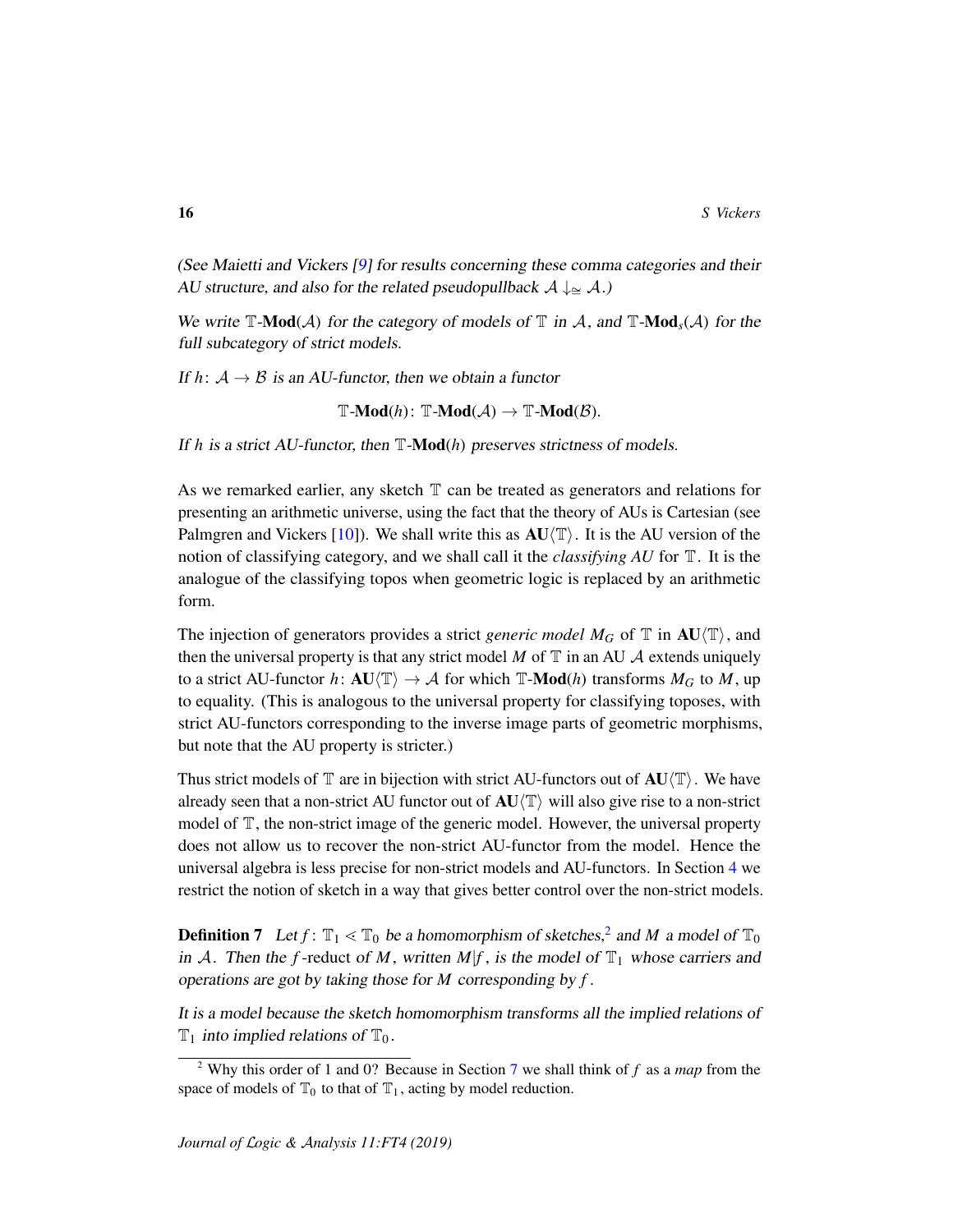Model reduction is functorial with respect to model homomorphisms, and so the assignment  $\mathbb{T} \mapsto \mathbb{T}$ -**Mod**( $\mathcal{A}$ ) is the object part of a contravariant category-valued functor  $(-)$ -**Mod**( $\mathcal{A}$ ) on  $\mathbf{Sk}_{\leq}$ , with sketch homomorphisms assigned to model reduction.

Model reduction preserves strictness.

By taking the *f*-reduct of the generic model in  $AU(T_0)$ , we get a strict model of  $T_1$  in  $AU\langle \mathbb{T}_0\rangle$  and hence a strict AU-functor  $AU\langle f\rangle$ :  $AU\langle \mathbb{T}_1\rangle \rightarrow AU\langle \mathbb{T}_0\rangle$ .

# <span id="page-16-0"></span>3.2 Examples of sketches

Here are some examples of sketches. Again, the notation is adapted to thinking of the sketch as prescribing a class of models in each AU.

- (1) The empty sketch 11 has a unique model in any AU.
- (2) The sketch O has a single node and its identity edge and nothing else. Its models in  $A$  are the objects of  $A$ .
- (3) Let T and U be two sketches. Their *disjoint union* is called the *product* sketch  $\mathbb{T} \times \mathbb{U}$ . Its models are pairs of models of  $\mathbb{T}$  and  $\mathbb{U}$ . We also use notation such as  $\mathbb{T}^2$  for  $\mathbb{T} \times \mathbb{T}$ .
- (4) Let  $\mathbb T$  be a sketch. The *hom sketch*  $\mathbb T^{\rightarrow}$  is made as follows. First, take two disjoint copies of  $\mathbb T$  as in  $\mathbb T^2$ , distinguished by subscripts 0 and 1. These give two sketch homomorphisms  $i_0, i_1 : \mathbb{T} \to \mathbb{T}^+$ . Next, for each node *X* of  $\mathbb{T}$ , adjoin an edge  $\theta_X : X_0 \to X_1$ ; and, for each edge  $u: X \to Y$  of  $\mathbb{T}$ , adjoin an edge  $\theta_u$ :  $X_0 \rightarrow Y_1$  together with two commutativities to make a commutative diagram:

$$
X_0 \xrightarrow{\theta_X} X_1
$$
  
\n
$$
u_0 \qquad \downarrow \qquad u_1
$$
  
\n
$$
Y_0 \xrightarrow{\theta_u} Y_1
$$

Then a model of  $\mathbb{T}^{\to}$  comprises a pair  $M_0, M_1$  of models of  $\mathbb{T}$ , together with a homomorphism  $\theta: M_0 \to M_1$ .

The assignment  $\mathbb{T} \mapsto \mathbb{T}^{\rightarrow}$  extends functorially to sketch homomorphisms, and then  $i_0$  and  $i_1$  become natural transformations.

(5) We shall also write  $\mathbb{T} \rightarrow$  for the theory of composable pairs of homomorphisms of T-models, and analogously for greater numbers of arrows. In fact, for any finite category C we can write  $\mathbb{T}^{\mathcal{C}}$  for the theory of C-diagrams of models of T. (Actually, finiteness is not important here, as we have not set any finiteness conditions on the sketch  $T$ . But it will be important for contexts.)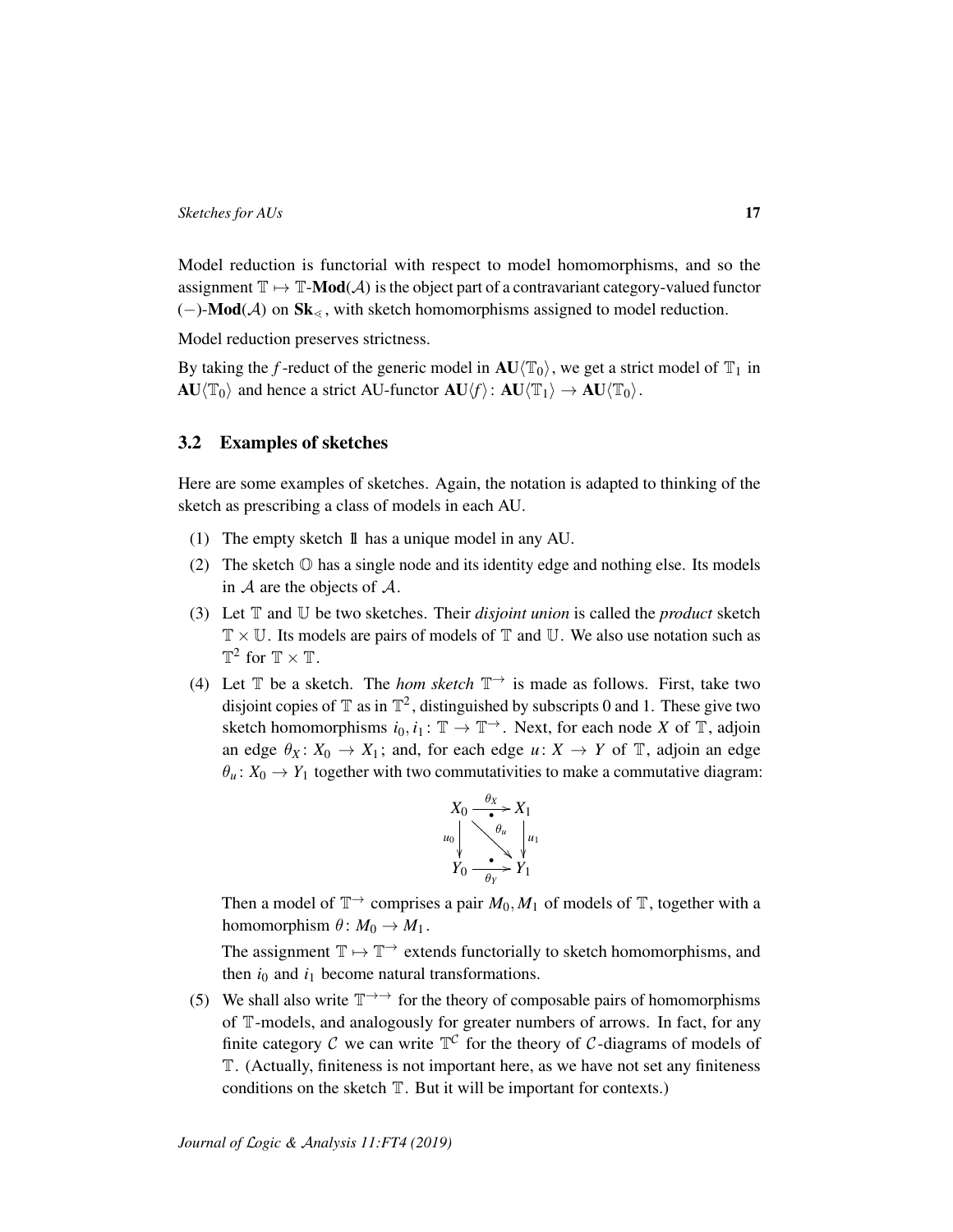The existence of  $\mathbb{T}^{\to}$  enables us to define 2-cells in  $\mathbf{Sk}_{\leq}$ . If  $f_0, f_1 : \mathbb{T}_1 \leq \mathbb{T}_0$ , then a 2-cell from  $f_0$  to  $f_1$  is a sketch homomorphism  $\alpha$ :  $\mathbb{T}_1^{\rightarrow} \ll \mathbb{T}_0$  such that  $i_{\lambda} \alpha = f_{\lambda}$  ( $\lambda = 0, 1$ ). We also say that  $\alpha$  is *between*  $\mathbb{T}_0$  and  $\mathbb{T}_1$ .

2-cells cannot yet be composed, either vertically or horizontally, because edges cannot be composed in sketches. However, we do have *whiskering* on both sides, using either  $\alpha f$  or  $f^{\rightarrow} \alpha$ , and it has all relevant associativities.

We can also take reducts along 2-cells. If *M* is a model of  $\mathbb{T}_0$  in *A*, then the homomorphism  $M|\gamma: M|f_0 \to M|f_1$  uses the carrier functions of  $\mathbb{T}_1^{\to}$  as interpreted in  $\mathbb{T}_0$ .

# <span id="page-17-0"></span>4 Extensions, contexts

In this section we define a class of sketches, the *contexts*, for which every non-strict model can be made strict in a canonical way.

What makes this non-trivial is that in general, strictness has the ability to assert *equalities* between sorts by making a single node *X* the subject of two different universals, for example making it both  $A \times B$  and List *C*. In a non-strict model this just requires  $A \times B \cong$  List *C*, whereas strictness would require equality; and in an AU it can easily happen that the first holds but not the second. Such equalities are not really the concern of category theory, so better would be to have universals specifying two nodes  $X_1$  and *X*<sub>2</sub> as *A*  $\times$  *B* and List *C* respectively, and then to specify an isomorphism  $X_1 \cong X_2$ . Strict models of that are unproblematic.

To enforce the latter kind we shall use each universal with a simple definitional effect, defining its subjects fresh from some other ingredients (nodes and edges) defined previously. This leads to our notion of *extension* of sketches. To prepare for this, we introduce a notion of *protoextension*, in which the syntactic notion of freshness is represented using categorical coproducts.

We say that a set is *strongly finite* if it is isomorphic to a finite cardinal  $\{1, \ldots, n\}$  for some  $n \in \mathbb{N}$ . Equivalently, it is Kuratowski finite, has decidable equality, and can be equipped with a decidable total order.

**Definition 8** A sketch homomorphism  $i'$ :  $\mathbb{U} \ll \mathbb{U}'$  is a protoextension if for each sketch sort  $\Xi$ , we have that  $\mathbb{U}'_{\Xi}$  can be expressed as a coproduct  $\mathbb{U}_{\Xi} + \delta \Xi$ , with  $i'_{\Xi}$  a coproduct injection and  $\delta \Xi$  strongly finite.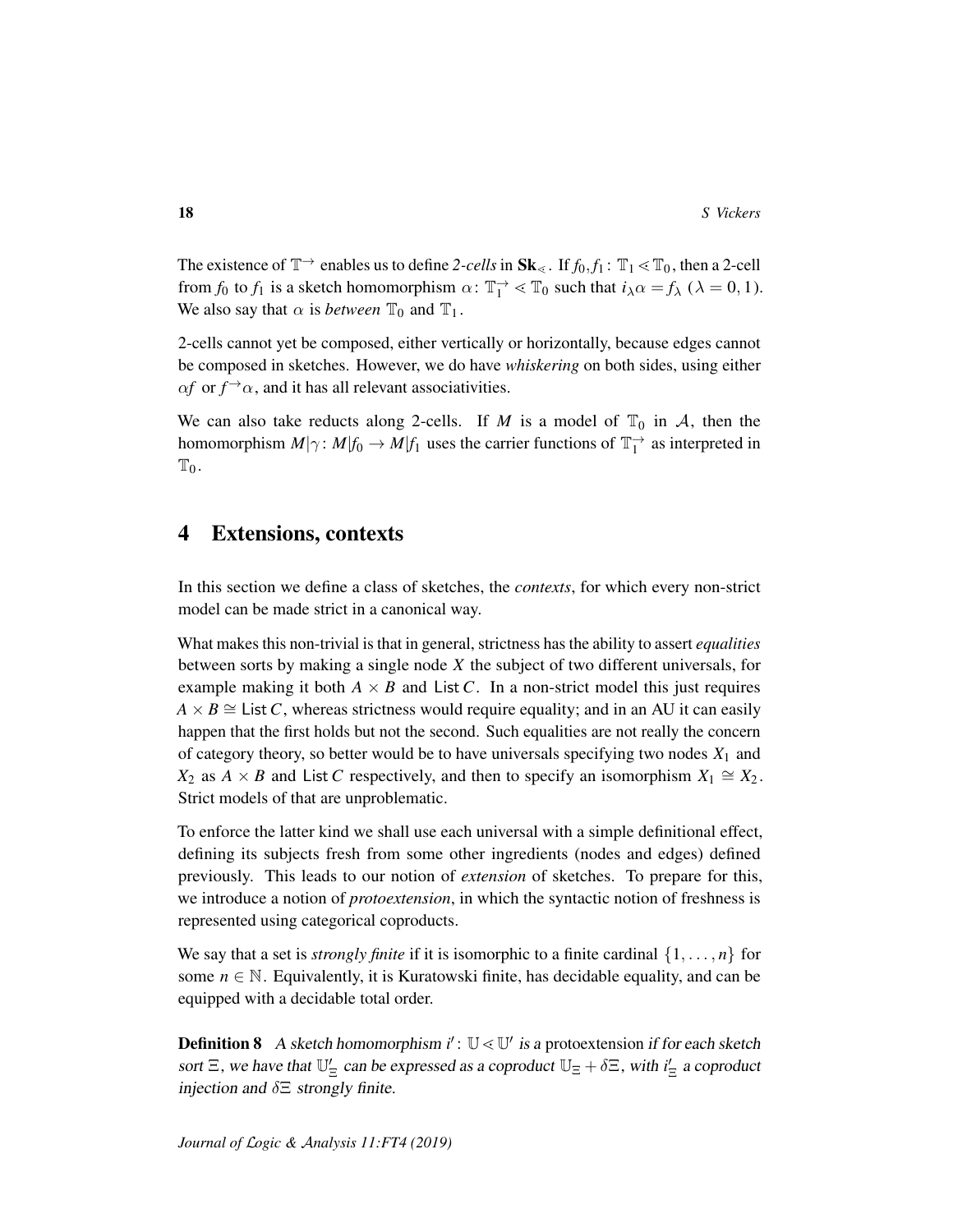<span id="page-18-0"></span>**Proposition 9** Let  $i'$ :  $\mathbb{U} \leq \mathbb{U}'$  be a sketch homomorphism. Then the following are equivalent.

- (1)  $i'$  is a protoextension.
- (2)  $i'$  is a pushout of some strongly finite sketch inclusion, by which we mean a sketch monomorphism  $i: \mathbb{T} \leq \mathbb{T}'$  in which  $\mathbb{T}$  and  $\mathbb{T}'$  are strongly finite (ie their carriers are).

**Proof** (2)  $\Rightarrow$  (1): Let *i*:  $\mathbb{T} \leq \mathbb{T}'$  be a strongly finite sketch inclusion. For each sketch sort  $\Xi$ , we can write  $\mathbb{T}'_{\Xi}$  as a coproduct  $\mathbb{T}'_{\Xi} = \mathbb{T}_{\Xi} + \delta \Xi$ . (Informally in such a situation, we shall often write  $\mathbb{T}'$  as  $\mathbb{T} + \delta \mathbb{T}$ , although this is not a coproduct of sketches.  $\delta \mathbb{T}$  is not a sketch in its own right, as some of its structure may lie in T.)

Now let  $f: \mathbb{T} \leq U$  be an arbitrary sketch homomorphism. Then the pushout  $i': U \leq U'$ of *i* along *f* can be constructed as follows.

For each sketch sort  $\Xi$ , we let  $\mathbb{U}'_{\Xi} = \mathbb{U}_{\Xi} + \delta \Xi$ . For elements of  $\mathbb{U}_{\Xi}$ , their structure is determined as in U. Now suppose  $\varpi \in \delta \Xi$ . In  $\mathbb{T} + \delta \mathbb{T}$ , each structural element of  $\varpi$  (ie the result of applying a sketch operator) is in either  $\mathbb T$  or  $\delta \mathbb T$ . If the latter, then we keep it there in  $\mathbb{U}'$ . If the former, then we apply f to get it in  $\mathbb{U}$ . We obtain a commutative diagram of sketches that is readily verified to be a pushout:

$$
\mathbb{U} + \delta \mathbb{T} \stackrel{f + \delta \mathbb{T}}{\longleftarrow} \mathbb{T} + \delta \mathbb{T}
$$
\n
$$
\downarrow \qquad \qquad \downarrow \qquad \qquad \downarrow \qquad \downarrow
$$
\n
$$
\mathbb{U} \stackrel{\longleftarrow}{\longleftarrow} \mathbb{T}
$$

From the construction,  $i'$  is clearly a protoextension.

(1)  $\Rightarrow$  (2): Use the elements of the  $\delta \Xi$ s as generators for a sketch  $\mathbb{T}'$ , with relations to say that the sketch operations in  $\mathbb{U}'$  are preserved *insofar as* they stay in the  $\delta \Xi$ s. Then  $\mathbb{T}'$  is strongly finite, and the inclusion of the  $\delta \Xi$ s in  $\mathbb{U}'$  induces a sketch homomorphism  $f'$ :  $\mathbb{T}' \lessdot \mathbb{U}'$ .

Let  $\mathbb T$  be the pullback of *i'* and  $f'$ , with projections *i* and *f*. *i* is monic, because *i'* is. Also, in a coproduct the images of the injections are decidable subobjects, and it follows that the carriers of  $\mathbb T$  are decidable subobjects of those of  $\mathbb T'$ , and so  $\mathbb T$  too is strongly finite.

Applying the construction of (2) 
$$
\Rightarrow
$$
 (1), we recover *i'*.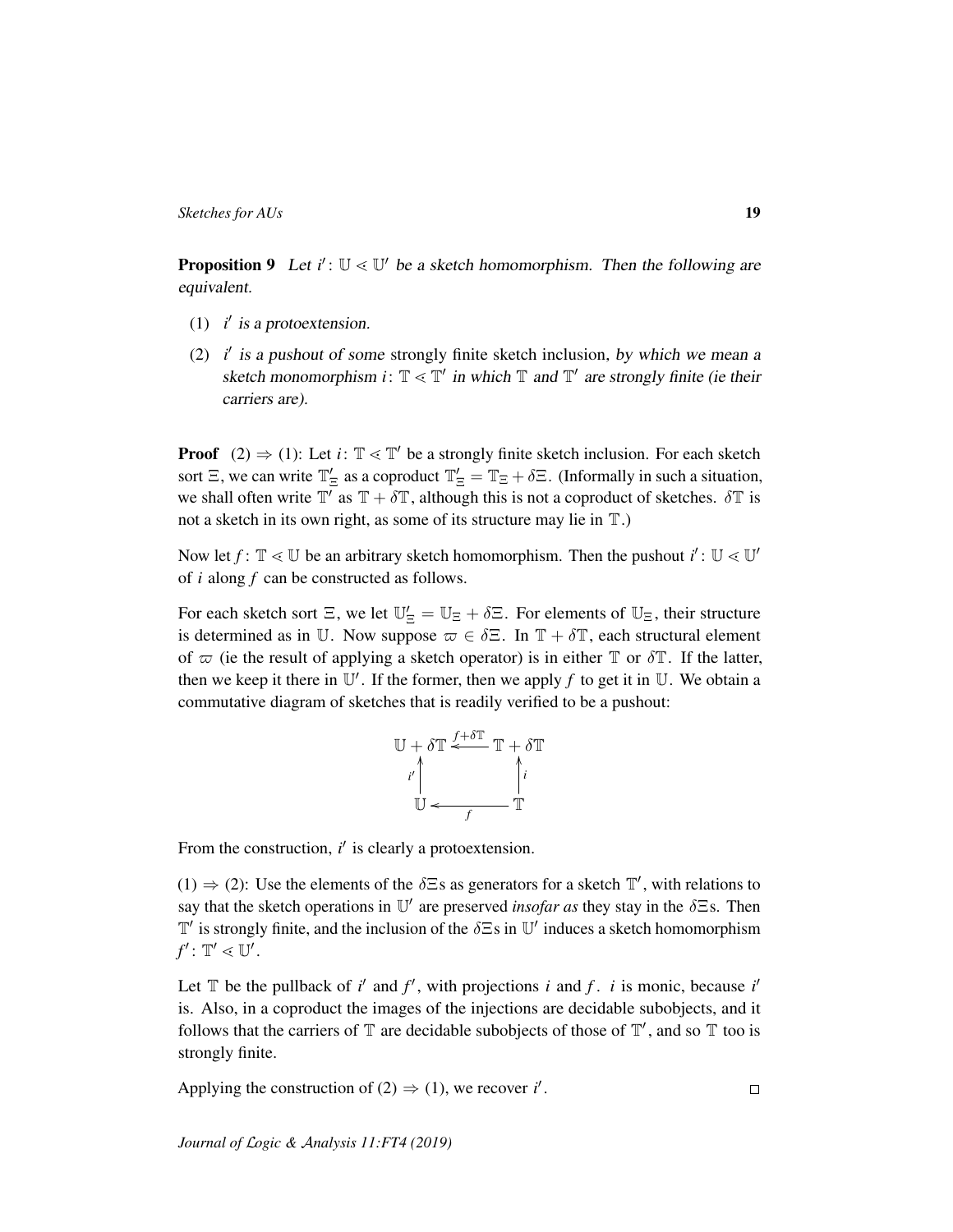It was already clear from the definition that protoextensions are closed under composition. From Proposition [9](#page-18-0) it is also clear that protoextensions *i'* are closed under pushout along any sketch homomorphism *g*. The pushout is called the *reindexing* of *i* 0 along *g*, and written  $g(i')$ .

# 4.1 Extensions: the definition

In the following definition, central to the whole paper, we restrict our proto-extensions by restricting the strongly finite sketch inclusions *i* of Proposition [9.](#page-18-0) First we define a finite family of inclusions  $i: \mathbb{T} \leq \mathbb{T} + \delta \mathbb{T}$  that are generic for *simple extensions*, and then a general *extension* (written  $\subset$ ) is a composite of simple extensions.

For each kind of simple extension, using an inclusion *i*, the sketch homomorphism *f* :  $\mathbb{T} \leq \mathbb{U}$  that we reindex along can be understood as a *data configuration* in  $\mathbb{U}$ , some tuple of elements satisfying some equations. Thus each kind of simple extension can be understood as a sketch transformation that takes *data* (given by *f* ) and delivers a *delta*, according to Proposition [9.](#page-18-0)

Since any sketch homomorphism will transform extension data to extension data, we see that reindexing (as sketch pushout) is got by applying the same extension to the transformed data. For an extension  $c: \mathbb{T}_1 \subset \mathbb{T}'_1$ , we shall typically write a reindexing square as:



<span id="page-19-0"></span>**Definition 10** A simple extension is a proto-extension got as a pushout of one of the following strongly finite sketch inclusions *i*:  $\mathbb{T} \leq \mathbb{T} + \delta \mathbb{T}$ . Where we don't specify  $\delta \Xi$ , it is empty.

<span id="page-19-1"></span>*c*

.

(1) (Adding a new primitive node) No data (ie  $\mathbb T$  is  $\mathbb 1$ ). Deltas:

$$
\delta G^0 = \{ * \}
$$

$$
\delta G^1 = \{ s(*) \}
$$

(2) (A simple functional extension, by a new primitive edge) Data:  $(X, Y) \in G^0 \times G^0$ . Delta:

$$
\delta \mathrm{G}^1 = \{X \text{---} \rightarrow Y\}
$$

In other words  $\delta G^1 = 1 = \{ * \}, d_0(*) = X$ ,  $d_1(*) = Y$ . We shall use similar informal notation in the other cases. Note that the "delta" edges are shown dotted.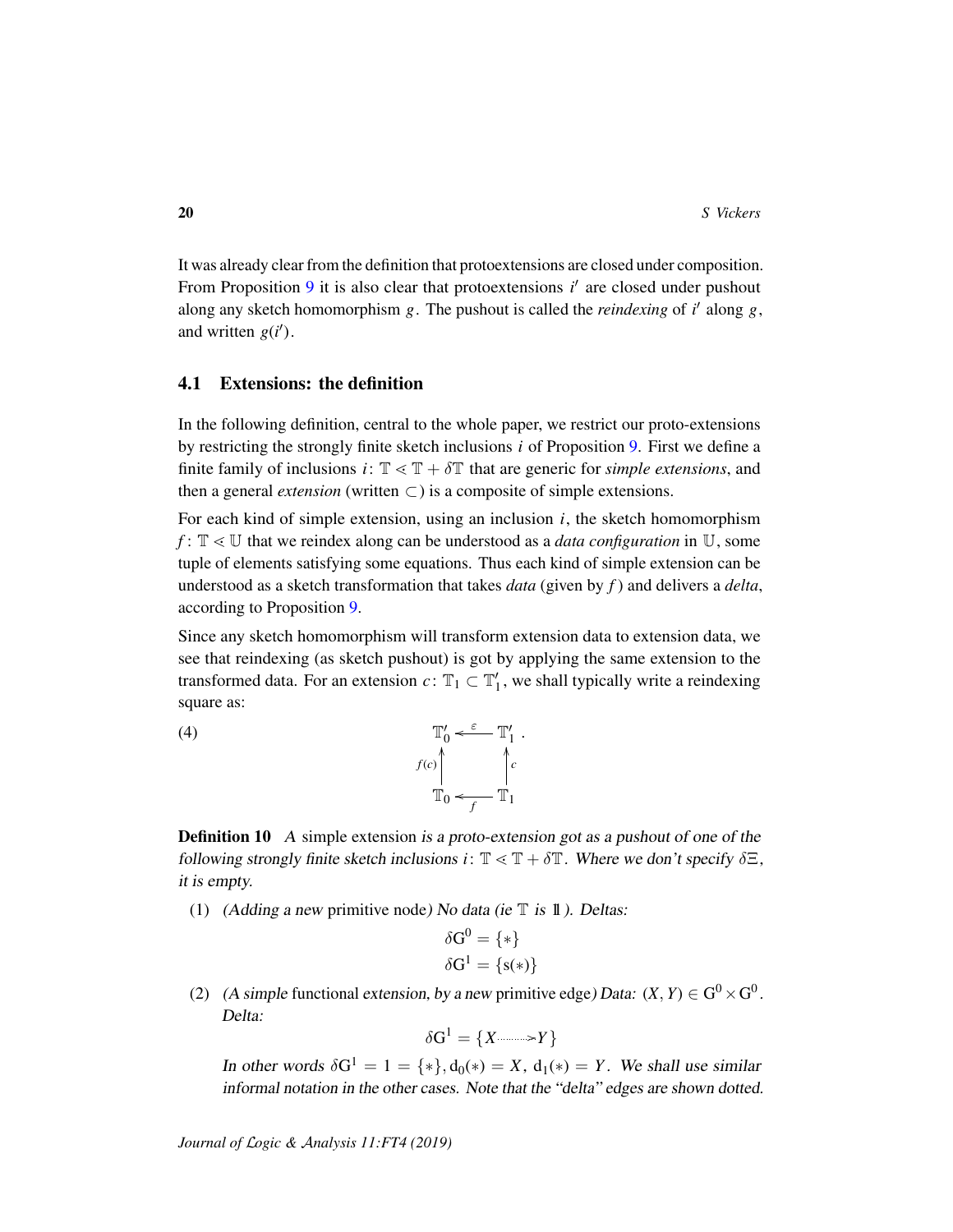(3) (Adding a commutativity) Data:  $\frac{1}{u}$ *w* ( *v* /. Delta:

$$
\delta G^2 = \{ \overbrace{u \xrightarrow{w}}^{w} \} \quad (uv \sim w)
$$

In other words  $\delta G^2 = \{ * \}$  with  $d_0(*) = u$ ,  $d_2(*) = v$ ,  $d_1(*) = w$ .

(4) (Adding a terminal) No data. Deltas:

$$
\delta U^{1} = \{ * \}
$$

$$
\delta G^{0} = \{ t(*) \}
$$

$$
\delta G^{1} = \{ s(t(*)) \}
$$

Adding an initial object is similar.

(5) (Adding a pullback) Data: 
$$
\xrightarrow{u_1} \xleftarrow{u_2} \xleftarrow{u_2}
$$
. Deltas:  
\n
$$
\delta U^{pb} = \begin{Bmatrix} p & p^2 \\ p^1 & p^2 \\ p^2 & p^3 \end{Bmatrix} u_2
$$
\n
$$
\delta G^2 = \{p^1 u_1 \sim p, p^2 u_2 \sim p\}
$$
\n
$$
\delta G^1 = \{p^1, p, p^2, s(P)\}
$$
\n
$$
\delta G^0 = \{P\}
$$

Adding a pushout is similar.

(6) (Adding a list object) Data:  $A \in G^0$ . Deltas:

$$
\delta U^{list} = \{ * = (T \xrightarrow{\varepsilon} L \xleftarrow{\text{cons}} P) \}
$$

$$
\delta U^{1} = \{ \Lambda_{0}(*) = T \}
$$

$$
\delta U^{pb} = \begin{cases} P \xrightarrow{\mathsf{p}^{2}} L \\ \Lambda_{2}(*) = \mathsf{p}^{1} \xrightarrow{\mathsf{p}^{2}} \mathsf{p}^{1} \\ A \xrightarrow{\mathsf{p}^{2}} T \end{cases}
$$

$$
\delta G^{2} = \{ \mathsf{p}^{1}!_{A} \sim \mathsf{p}, \mathsf{p}^{2}!_{L} \sim \mathsf{p} \}
$$

$$
\delta G^{1} = \{ \varepsilon, \text{cons}, \mathsf{p}^{1}, \mathsf{p}, \mathsf{p}^{2}, !_{A}, !_{L}, s(T), s(L), s(P) \}
$$

$$
\delta G^{0} = \{ T, L, P \}
$$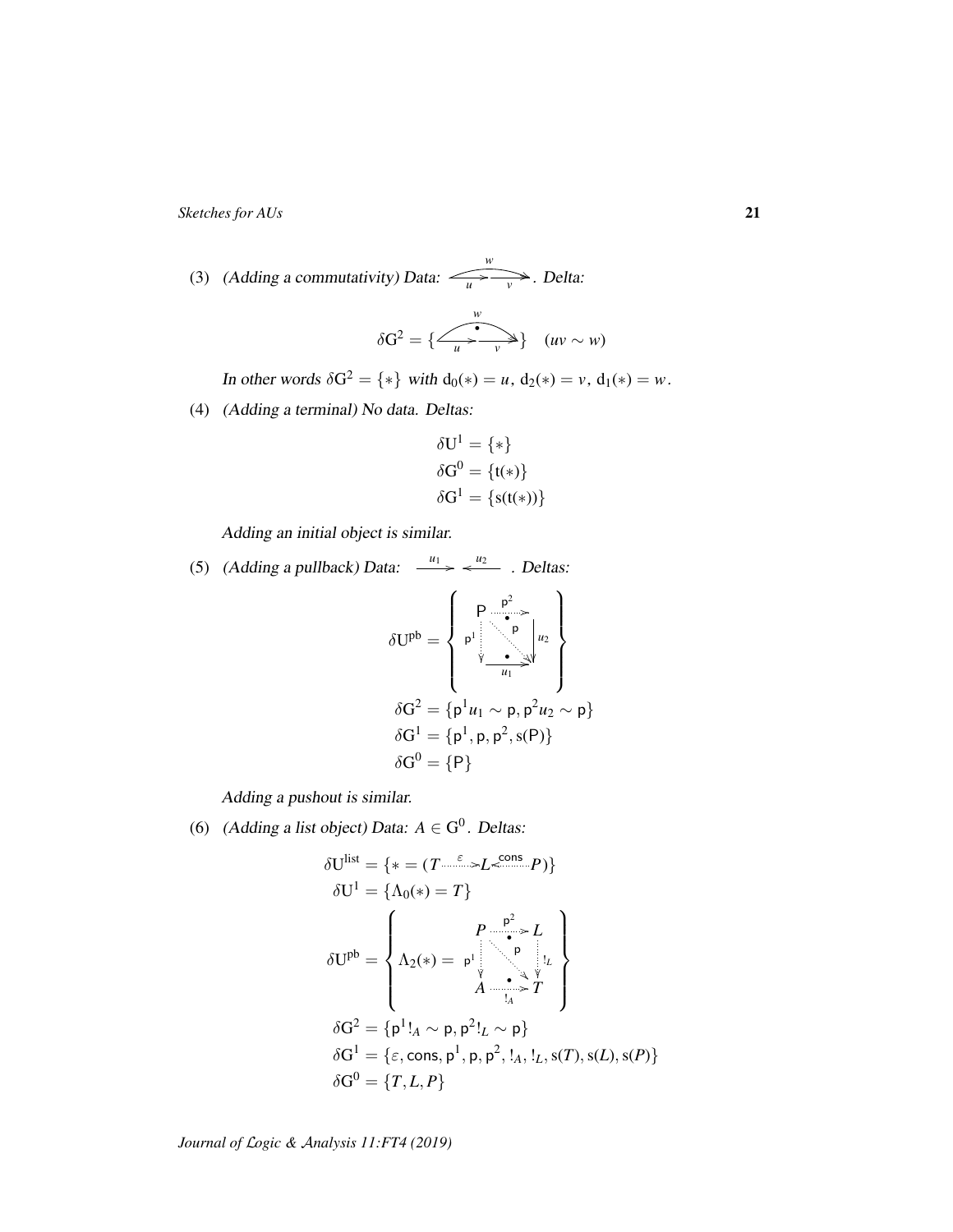An extension of sketches is a proto-extension that can be expressed as a finite composite of simple extensions. We write  $\mathbb{T}_1 \subset \mathbb{T}_2$ .

An AU-context is an extension of the empty sketch  $\mathbbm{1}$ .

**Proposition 11** Let  $c: \mathbb{T} \subset \mathbb{T}'$  be an extension of sketches. Then for each node or edge  $\alpha$  in  $\mathbb{T}'$  that is not in  $\mathbb{T}$ , we can construct an expression  $w_{\alpha}(\vec{n}, \vec{e})$  in the quasiequational theory of AUs with the following properties.

- (1) Its free variables  $\vec{n}, \vec{e}$  are in bijection with some (finitely many) of the nodes and edges of T, and the primitive nodes and edges adjoined in the extension.
- (2) Its definedness can be deduced from the domains and codomains of edges as specified in  $\mathbb{T}'$ . (Recall that the quasiequational theory has partial operators.)
- (3) Let *M* be a strict model of  $\mathbb{T}'$ . Then the interpretation of  $\alpha$  in *M* can be found by evaluating  $w_{\alpha}$  on the interpretations of  $\overrightarrow{n}$  and  $\overrightarrow{e}$ .

Proof By inspecting the cases, we see that for a simple extension each fresh node or edge can be described *uniquely* in one of the ways listed in the following tables. In each case we also give the corresponding  $w_\alpha$  in the third column. The free variables (eg  $u_1$ ) and *u*<sup>2</sup> for the pullback) correspond to the components of the data for that extension, and the domains and codomains implied by the data suffice to guarantee that  $w_\alpha$  is defined. The definition of strict model then tells us that the interpretation of  $\alpha$  is got by evaluating  $w_\alpha$ .

For nodes: the node is primitive or takes one of the forms

$$
\begin{array}{llll}\n\mathfrak{t}(\varpi) & (\varpi \in U^1) & 1 \\
\mathfrak{i}(\varpi) & (\varpi \in U^0) & 0 \\
\mathfrak{d}_0 \mathfrak{d}_1 \Gamma_1(\varpi) & (\varpi \in U^{pb}) & \mathsf{P}_{u_1, u_2} \\
\mathfrak{d}_1 \mathfrak{d}_1 \Gamma'_1(\varpi) & (\varpi \in U^{po}) & \mathsf{Q}_{u_1, u_2} \\
\mathfrak{d}_1 \mathfrak{e}(\varpi) & (\varpi \in U^{\text{list}}) & \text{List}(A)\n\end{array}
$$

For edges: the edge is primitive or takes one of the forms

s(X) 
$$
(X \in G^{0}) \text{ id}(X)
$$
  
\n
$$
d_{1}\Gamma_{1}(\varpi) \text{ or } d_{0}\Gamma_{i}(\varpi) \qquad (\varpi \in U^{pb}) \text{ } p_{u_{1},u_{2}} \text{ or } p_{u_{1},u_{2}}^{i}
$$
  
\n
$$
d_{1}\Gamma'_{1}(\varpi) \text{ or } d_{2}\Gamma'_{i}(\varpi) \qquad (\varpi \in U^{po}) \text{ } q_{u_{1},u_{2}} \text{ or } q_{u_{1},u_{2}}^{i}
$$
  
\n
$$
e(\varpi), c(\varpi) \qquad (\varpi \in U^{list}) \text{ } \varepsilon(A), \text{ cons}(A)
$$
  
\n
$$
d_{2}\Gamma_{1}\Lambda_{2}(\varpi) \text{ or } d_{2}\Gamma_{2}\Lambda_{2}(\varpi) \qquad (\varpi \in U^{list}) \text{ } !^{1}(A) \text{ or } !^{1}(\text{List}(A))
$$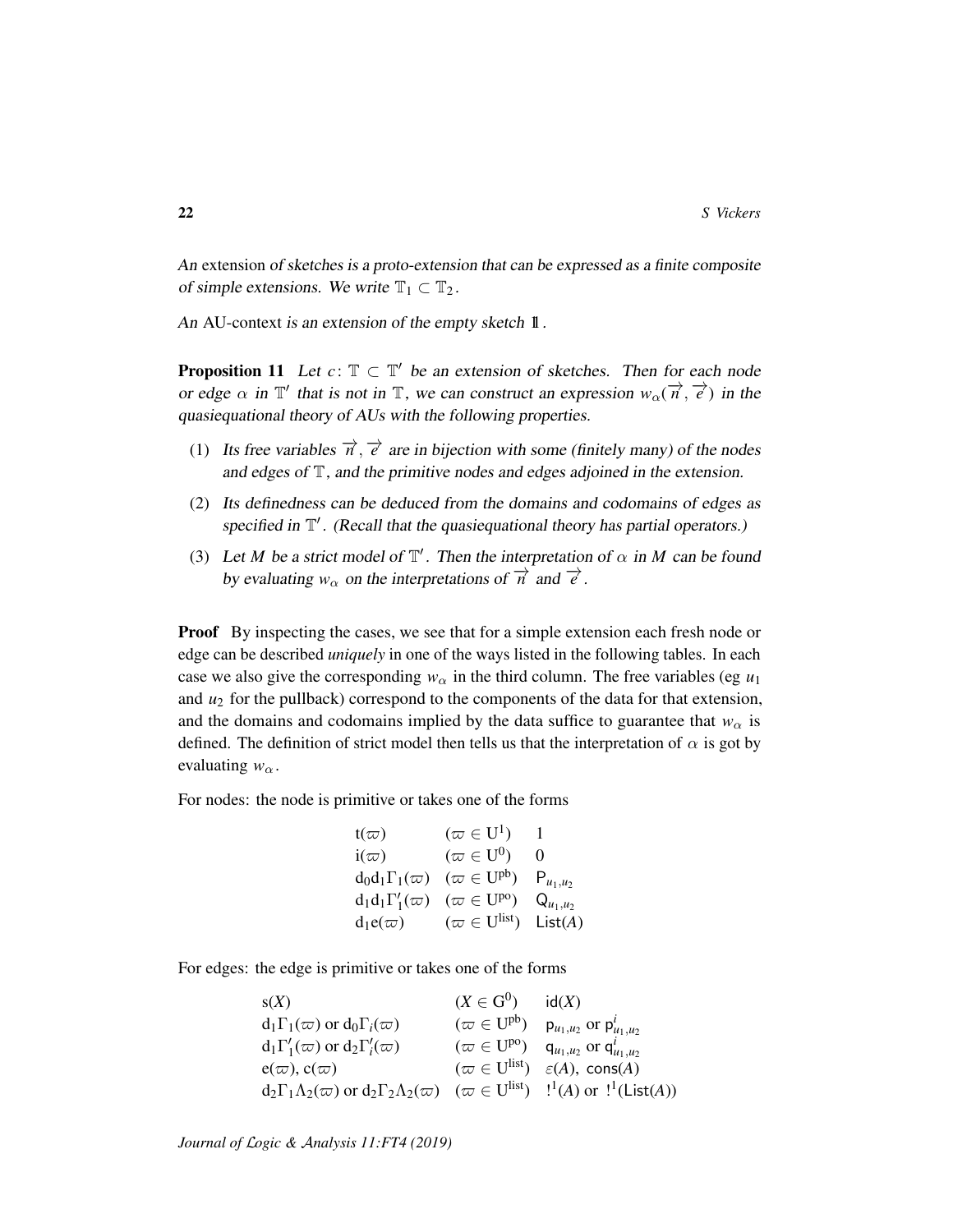These facts are preserved by subsequent simple extensions, since those forms are only introduced for fresh nodes or edges. It follows that the facts remain true for the composite extension.

We can now apply an induction on the number of composed simple extensions, and use the equations for strict models that are imposed by the sketch structure. We look explicitly at universals for pullbacks and list. Other situations are similar or easier.

First, consider a simple extension in the form of a pullback universal  $\varpi$ , defined on the configuration  $\frac{u_1}{u_2} \leftarrow \frac{u_2}{u_1}$ . The relations for such a universal tell us that the fresh edge  $d_0 \Gamma_1(\varpi)$  has to be interpreted as  $p^1_{u_1, u_2}$ , and we use induction to find the expressions for  $u_1$  and  $u_2$ . (The base case is if they are primitive or in  $\mathbb{T}$ .) The other fresh edges and the fresh node are dealt with in a similar way. Note that if  $\omega = \Lambda_2(\omega')$  for some  $\omega' \in U^{\text{list}}$ , then the subjects of  $\omega$  are treated in the same way, but  $u_i = d_2(\Gamma_i(\varpi))$  gets its expression from  $\varpi'$ .

Now consider a simple extension in the form of a list universal  $\varpi$ , on object A. All the fresh nodes and edges have expressions in terms of A. For  $e(\varpi)$  and  $c(\varpi)$  and their codomain this is clear. Next, from the terminal universal  $\Lambda_0(\varpi)$  we have t( $\Lambda_0(\varpi)$ ) = 1. Because this appears as a vertex in the pullback square  $\Lambda_2(\varpi)$ , it follows from the AU axioms that  $d_2(\Gamma_1(\Lambda_2(\varpi))) = \frac{1}{4}$  and  $d_2(\Gamma_2(\Lambda_2(\varpi))) = \frac{1}{4}$  ist<sub>(*A*)</sub>. Since these are *u*<sub>1</sub> and  $u_2$  in the treatment of the pullback universals, it only remains to deal with the easy case of the identity morphisms.  $\Box$ 

Note that a primitive edge can acquire equality with an AU-expression by subsequently added commutativities. We shall use this later for introducing AU operators that have not been mentioned so far in extensions.

# <span id="page-22-0"></span>4.2 Strictness results

The reason for introducing extensions was for an important property that non-strict interpretations can be reinterpreted strictly in a canonical way. The following definition and lemma will make this precise, in a generality whose usefulness becomes more apparent in Vickers [\[16\]](#page-55-0).

**Definition 12** Let  $\mathbb{T} \subset \mathbb{T}'$  be a sketch extension. A model of  $\mathbb{T}'$  is strict for the extension if, for each universal, each subject node or edge  $\alpha$  is equal to the result of its expression  $w_{\alpha}$ .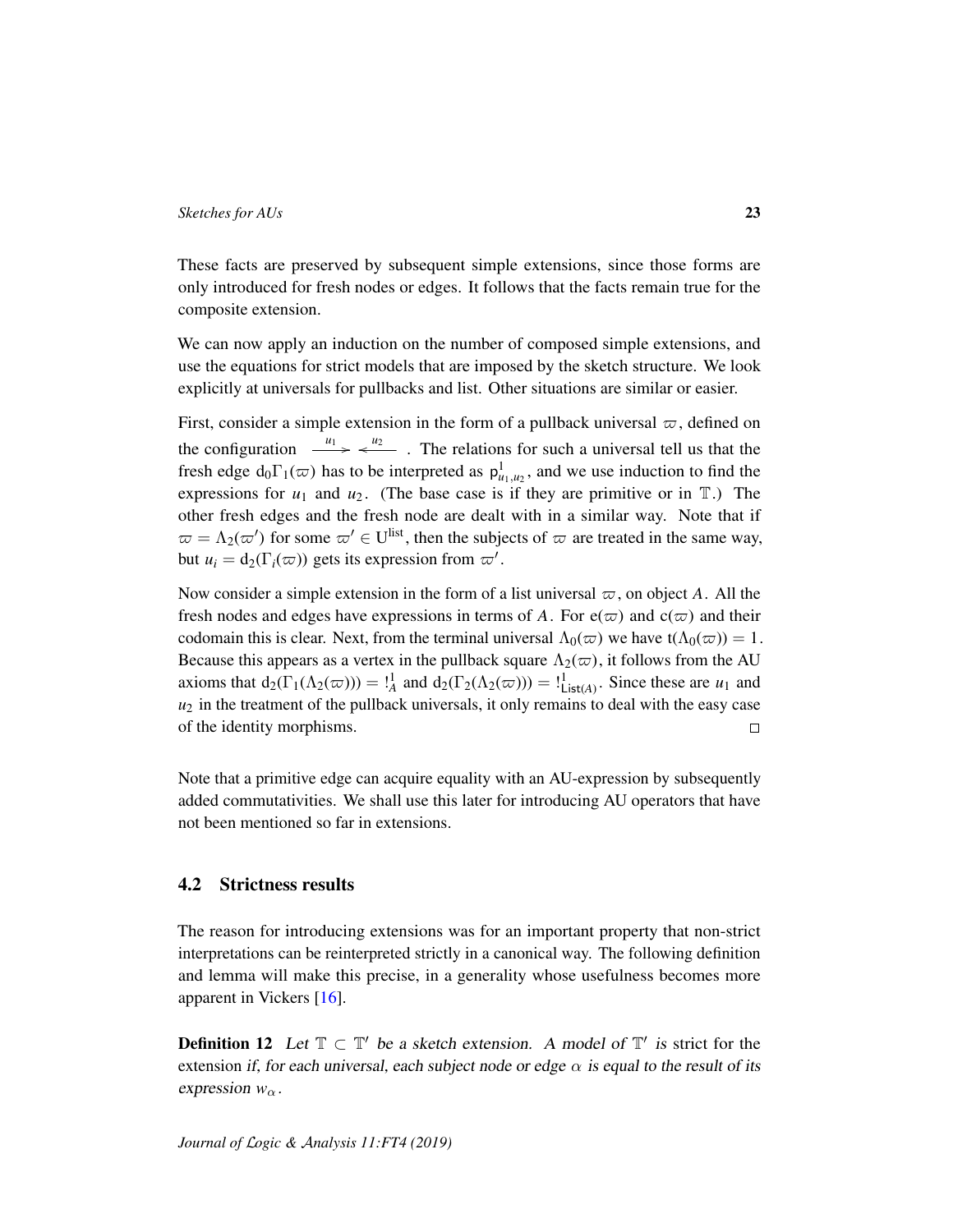Note that a model of  $\mathbb{T}'$  is strict in its own right iff it is strict for the extension and its T-reduct is strict.

**Lemma 13** Suppose, as in the diagram below, an extension  $\mathbb{T}_1 \subset \mathbb{T}'_1$  is reindexed along a sketch homomorphism  $\mathbb{T}_1 \le \mathbb{T}_0$ . Suppose also that in some AU A we have models  $M_0$  and  $M'_1$  of  $\mathbb{T}_0$  and  $\mathbb{T}'_1$ , with an isomorphism  $\phi: M_0 | \mathbb{T}_1 \cong M'_1 | \mathbb{T}_1$ .

$$
M'_0 \qquad \qquad \mathbb{T}'_0 \stackrel{\varepsilon}{\longleftarrow} \mathbb{T}'_1 \qquad M'_0 | \mathbb{T}'_1 \stackrel{\phi'}{\underset{\simeq}{\longleftarrow}} M'_1
$$

$$
M'_0 | \mathbb{T}_0 \stackrel{\uparrow}{\longleftarrow} M_0 \qquad \qquad \uparrow \subset
$$

$$
M'_0 | \mathbb{T}_0 \stackrel{\uparrow}{\longleftarrow} M_0 | \mathbb{T}_1 \stackrel{\phi}{\underset{\simeq}{\longleftarrow}} M'_1 | \mathbb{T}_1
$$

Then there is a unique model  $M'_0$  of  $\mathbb{T}'_0$  and isomorphism  $\phi' : M'_0 | \mathbb{T}'_1 \cong M'_1$  such that

- (1)  $M'_0|T_0 = M_0$ ,
- (2)  $M'_0$  is strict for the extension  $\mathbb{T}_0 \subset \mathbb{T}'_0$ ,
- (3)  $\phi'|\mathbb{T}_1 = \phi$ , and
- (4)  $\phi'$  is equality on all the primitive nodes for the extension  $\mathbb{T}_1 \subset \mathbb{T}'_1$ .

**Proof** It suffices to cover the cases for a simple extension  $\mathbb{T}_1 \subset \mathbb{T}'_1$ .

If the extension adjoins a primitive node  $X$ , then we can and must take its carrier in  $M'_0$ to be equal to its carrier in  $M_1'$ , and the carrier function in  $\phi'$  to be the identity.

Suppose the extension adjoins a primitive edge  $u: X \to Y$ . Then  $\phi'$  must equal  $\phi$ , and to preserve the homomorphism property we can and must define the operation for *u* in  $M'_0$  to be  $\phi(X)M'_1(u)\phi^{-1}(Y)$ , using the operation in  $M'_1$ .

If the extension adjoins a new commutativity, then the morphism equation already holds in  $M'_1|\mathbb{T}_1$  and hence in  $M_0$ , so we can and must take  $M'_0$  and  $\phi'$  to be given by the same data as  $M_0$  and  $\phi$ .

It remains only to examine the case where the extension adds a universal. We consider the case of a list universal, as the others are similar (and easier).  $M'_0$  has to interpret the new nodes and edges in the canonical way. In particular, *T* , *L* and *P* are 1, List(*A*) and  $A \times$  List(*A*). Then the universal properties (of terminal object, list object and binary product) give canonical isomorphisms between those canonical interpretations in  $M_0'$  and the corresponding interpretations (possibly non-canonical) in  $M'_1$ . The corresponding carrier morphisms of  $\phi'$  can be defined to be those canonical isomorphisms, and indeed by the homomorphism properties and uniqueness of fillins they must be so defined.  $\square$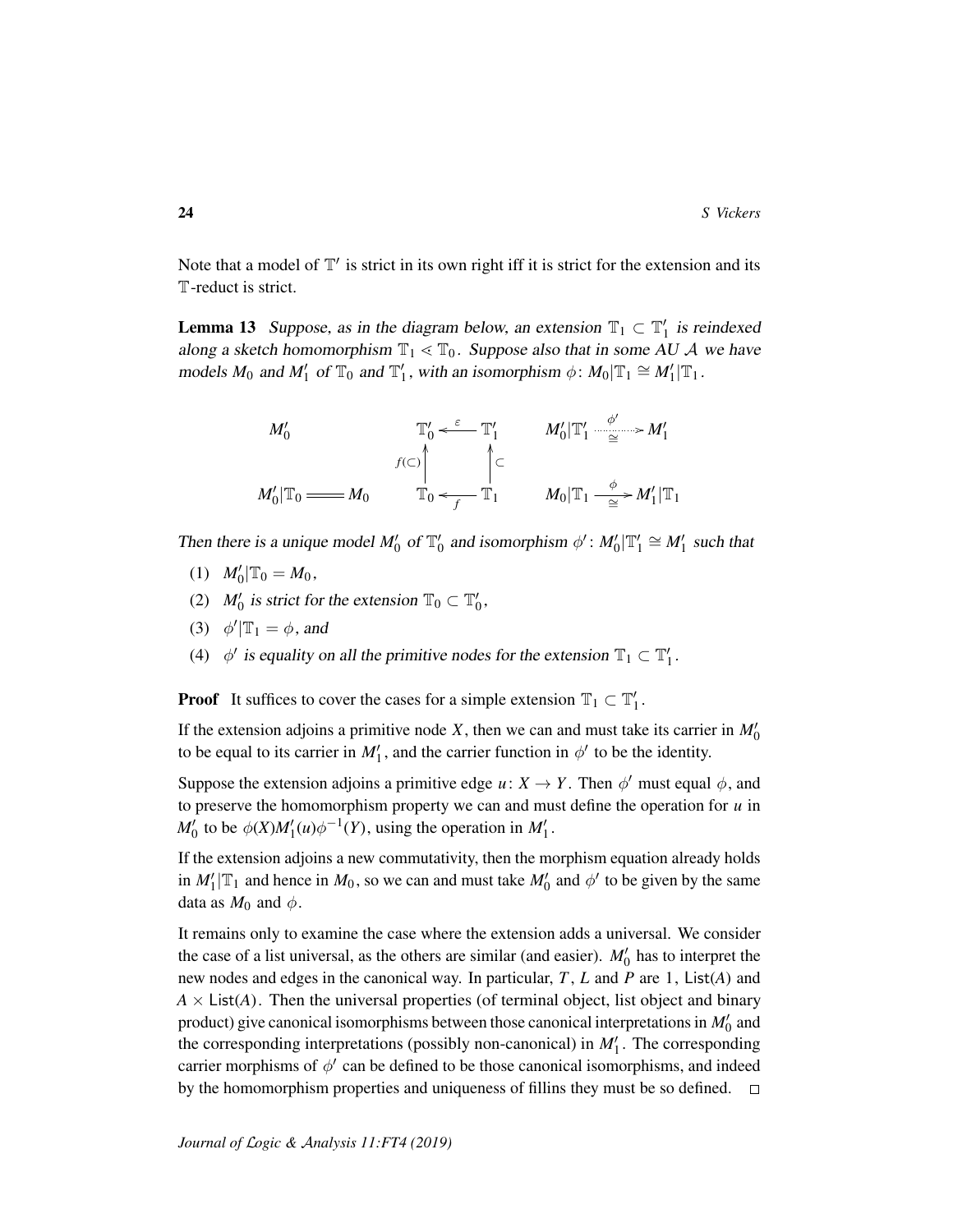By considering the case where  $\mathbb{T}_0 = \mathbb{T}_1 = 1$ , we obtain:

<span id="page-24-0"></span>**Corollary 14** Let  $\mathbb T$  be a context, A an AU, and  $M_1$  a model of  $\mathbb T$ . Then there is a unique isomorphism  $\phi$ :  $M_0 \cong M_1$  such that  $M_0$  is a strict model of  $\mathbb T$  and  $\phi$  is an identity on each primitive node.

We call  $M_0$  the *canonical strict isomorph* of  $M_1$ .

It follows that if  $\mathbb T$  is a context, and  $h: \mathcal A \to \mathcal B$  is a *non*-strict AU-functor, then we get a functor  $\mathbb{T}\text{-}\mathbf{Mod}_s(h)$ :  $\mathbb{T}\text{-}\mathbf{Mod}_s(\mathcal{A}) \to \mathbb{T}\text{-}\mathbf{Mod}_s(\mathcal{B})$ . Given a strict model *M* in  $\mathcal{A}$ , composing with  $h$  gives a non-strict model in  $B$ , and we can then take its canonical strict isomorph. An important example, developed in Vickers [\[16\]](#page-55-0), is when *h* is the inverse image part of a geometric morphism between two toposes with natural number objects.

# 4.3 Examples of contexts

Here are some examples of contexts. (cf. Section [3.2.](#page-16-0))

- (1) The sketches  $\mathbb{1}$  and  $\mathbb{O}$  are both contexts.
- (2) If  $\mathbb{T}_0$  and  $\mathbb{T}_1$  are both contexts, then so is  $\mathbb{T}_0 \times \mathbb{T}_1$ . To be specific, we shall adjoin the ingredients of  $\mathbb{T}_0$  first, so that  $\mathbb{T}_0 \subset \mathbb{T}_0 \times \mathbb{T}_1$  is an extension and for  $\mathbb{T}_1$  we just have a homomorphism  $\mathbb{T}_1 \ll \mathbb{T}_0 \times \mathbb{T}_1$ .
- (3) If  $\mathbb T$  is a context, then so is  $\mathbb T^{\rightarrow}$ . We take it that  $i_0: \mathbb T \subset \mathbb T^{\rightarrow}$  is the extension. Similarly,  $\mathbb{T} \rightarrow$  is a context, with extensions  $\mathbb{T}$ — $\frac{i_0}{6}$  $\frac{i_0}{\subset}$   $\mathbb{T} \rightarrow \frac{i_{01}}{\subset}$   $\mathbb{T} \rightarrow \rightarrow$ , where  $i_{01}$ is the reindexing  $i_1(i_0)$ .

More generally, for any strongly finite category  $\mathcal C$  we have that  $\mathbb T^{\mathcal C}$  can be made a context. The order of simple extensions for it will depend on a total order given to each finite set involved.

(4) If  $\mathbb T$  is a context, then it has an extension  $\mathbb T^{ns}$  whose strict models are the *non-strict* models of  $T$ . For each non-primitive node *X*, we adjoin a primitive node *X'* together with an isomorphism  $X' \cong X$ .

Note that we do need  $T$  to be a context here, not an arbitrary sketch. A model of  $\mathbb{T}^{ns}$  is actually an isomorphic pair of two models, one strict and the other not. We need Corollary [14](#page-24-0) to get this pair from any non-strict model.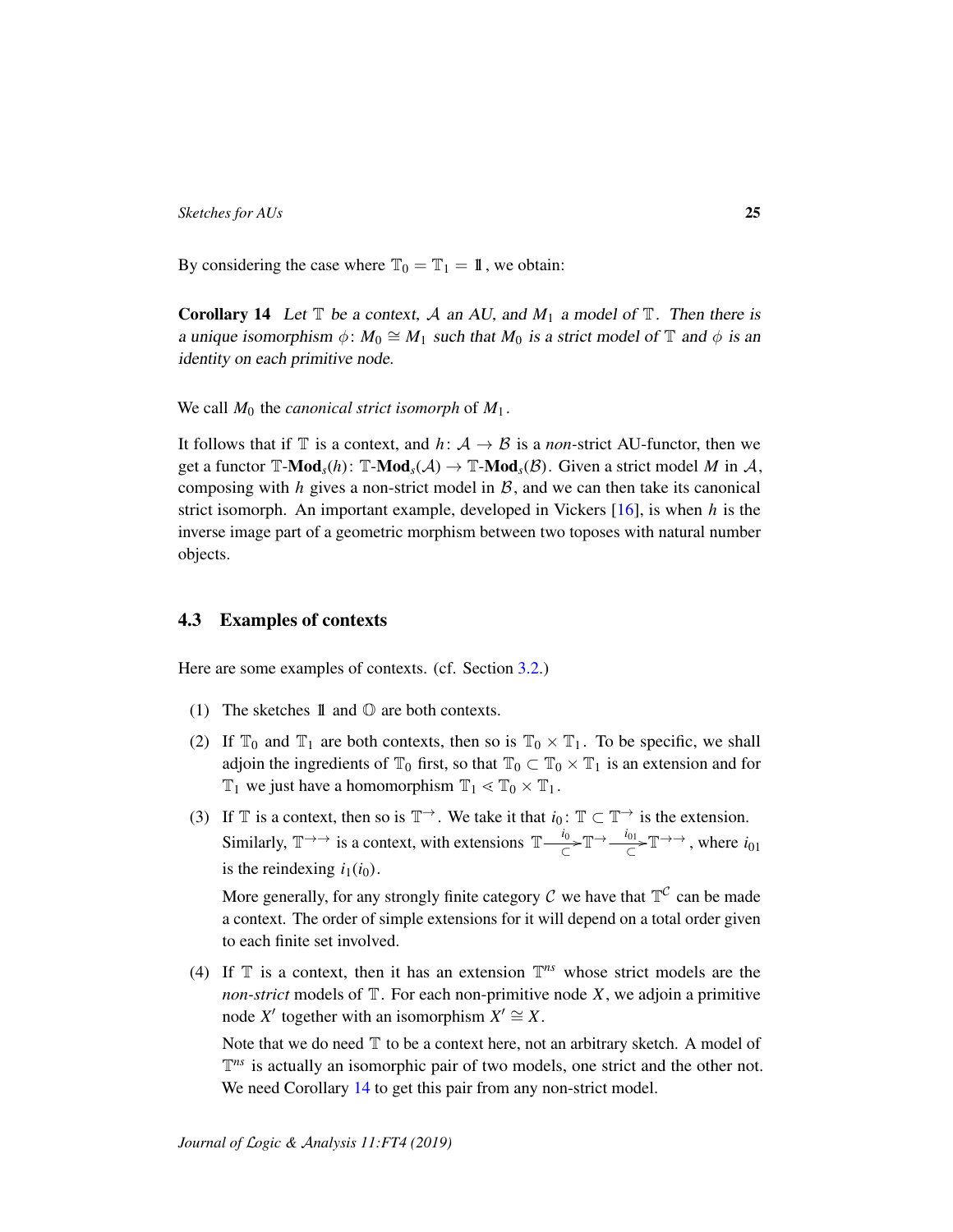- (5) Without going into details, there is a context  $\mathbb R$  for the theory of Dedekind sections. It is defined as outlined in Maietti and Vickers [\[9\]](#page-54-4). First, the natural numbers  $N$  can be defined as  $List(1)$ . Their (decidable) order and arithmetic can be defined using the universal property. Then the rationals  $\mathbb Q$  can be defined by standard techniques, together with their decidable order and arithmetic. Next, two nodes  $L$  and  $R$  are adjoined, with edges to  $\mathbb Q$  and conditions to make them monic. Finally we add axioms to make (*L*, *R*) a Dedekind section.
- (6) For various kinds of presentation of locales, there are context extensions  $\mathbb{T}_0 \subset \mathbb{T}_1$ where a model of  $\mathbb{T}_0$  is a presentation, and one of  $\mathbb{T}_1$  is a presentation equipped with a point of the corresponding locale.

The same principle also applies in formal topology, with an inductively generated formal topology understood as a presentation.

For example, suppose we take the formal topologies as defined in Coquand et al. [\[3\]](#page-54-8). First we declare the base *B*, a poset. Next, the cover  $\triangleleft_0$  can be adjoined as a node, with an edge to *B*. A node *C* is adjoined for a disjoint union of all the covering sets, with an edge to  $\triangleleft_0$ . The conditions on these can also be expressed using AU structure in a context  $\mathbb{T}_0$ . For  $\mathbb{T}_1$  we adjoin to  $\mathbb{T}_0$  a monic into *B*, together with conditions to make it a formal point.

Note that we have not attempted here to extract the full cover  $\triangleleft$ .

# <span id="page-25-0"></span>5 Equivalence extensions

An equivalence extension is an extension, but one in which the simple extension steps are grouped together in a way that guarantees that the fresh ingredients (nodes, edges, properties, equations) introduced in the extension are all already known to exist uniquely. The most intricate parts are for the edges. In an ordinary extension, an unconstrained fresh edge can subsequently be specified uniquely up to equality by commutativities (equations). In an equivalence extension when we introduce an edge we must also document the justification for its existence (as a composite or a fillin; universal structure edges such as limit projections are introduced along with the universal objects). In addition, we must also include steps for proving equations between edges; this is to provide images for commutativities under a sketch morphism. These steps essentially codify the rules for congruences in universal algebra. (The reason this is not needed for nodes is that essentially algebraic theories of categories do not normally have any axioms to imply equations between objects.)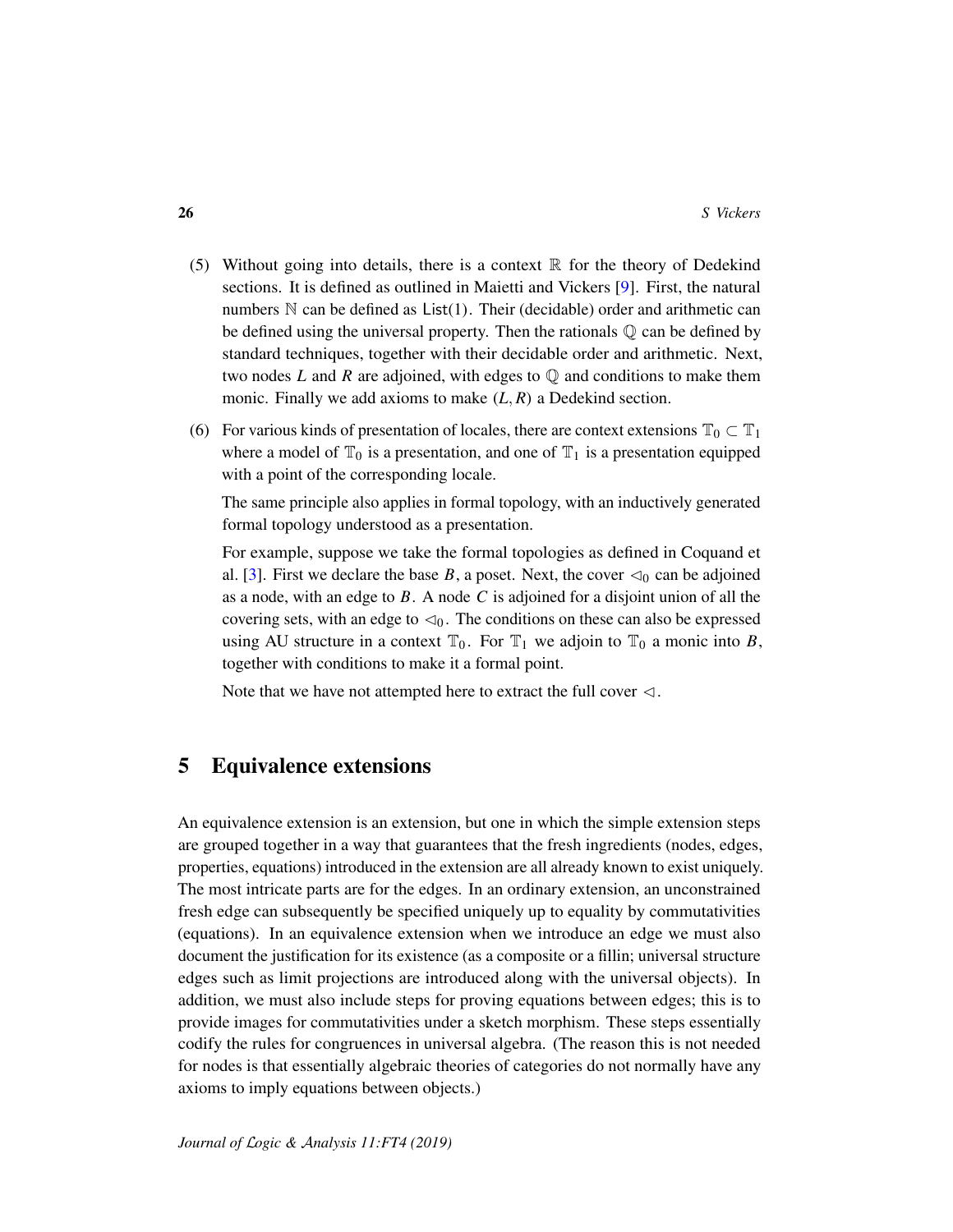The game now is to describe simple equivalence extensions sufficient to generate all the operators of the the theory of AUs and all the arrow equalities generated by the axioms. (For object equalities see Section [6.](#page-31-0))

Definition 15 A simple equivalence extension is a proto-extension of one of the following forms (or rules). Note that each is in fact an extension.

In each case, every node or edge introduced will, in any strict model, become equal to a certain AU expression in terms of the data. For nodes, which are all introduced by simple extensions of universal kind, this has already been covered in Definition [10.](#page-19-0) For edges the expressions are given in  $\delta G^1$ . Those expressions do indeed satisfy the commutativities listed in  $\delta G^2$ . On the other hand, any edges satisfying them will be equal to the expressions by the AU equations for uniqueness of fillins.

| First, there are various rules associated with morphisms and their composition. They |                               |  |  |  |  |  |
|--------------------------------------------------------------------------------------|-------------------------------|--|--|--|--|--|
|                                                                                      | are summarized in this table. |  |  |  |  |  |
|                                                                                      |                               |  |  |  |  |  |

| Delta<br>Data                    |                                                             |                     |
|----------------------------------|-------------------------------------------------------------|---------------------|
| $\boldsymbol{u}$<br>$\mathcal V$ | $v \circ u$<br>$\boldsymbol{u}$<br>$\mathcal{V}$            | composition         |
| $X \rightarrow Y$                | $\mathcal{U}$<br>$\widehat{\gt} Y$<br>s(X)<br>$\mathcal{U}$ | left unit law       |
| $X \rightarrow Y$                | $\mathcal{U}$<br>$\gt Y$<br>$\mathcal{U}$<br>s(Y)           | right unit law      |
| ≝                                | ⇘                                                           | left associativity  |
|                                  |                                                             | right associativity |

Second, for each kind of universal (terminal, pullback, initial, pushout, list), we have three rules. The first will be the simple extension that introduces the corresponding node, the second will introduce fillins by adjoining a primitive edge with the appropriate equations, and the third will introduce equations for the uniqueness of fillins.

We illustrate this for pullbacks and for list objects. The rules for terminals, initials and pushouts follow the same principles as for pullbacks.

For pullbacks:

• A simple extension for a pullback universal is also an equivalence extension.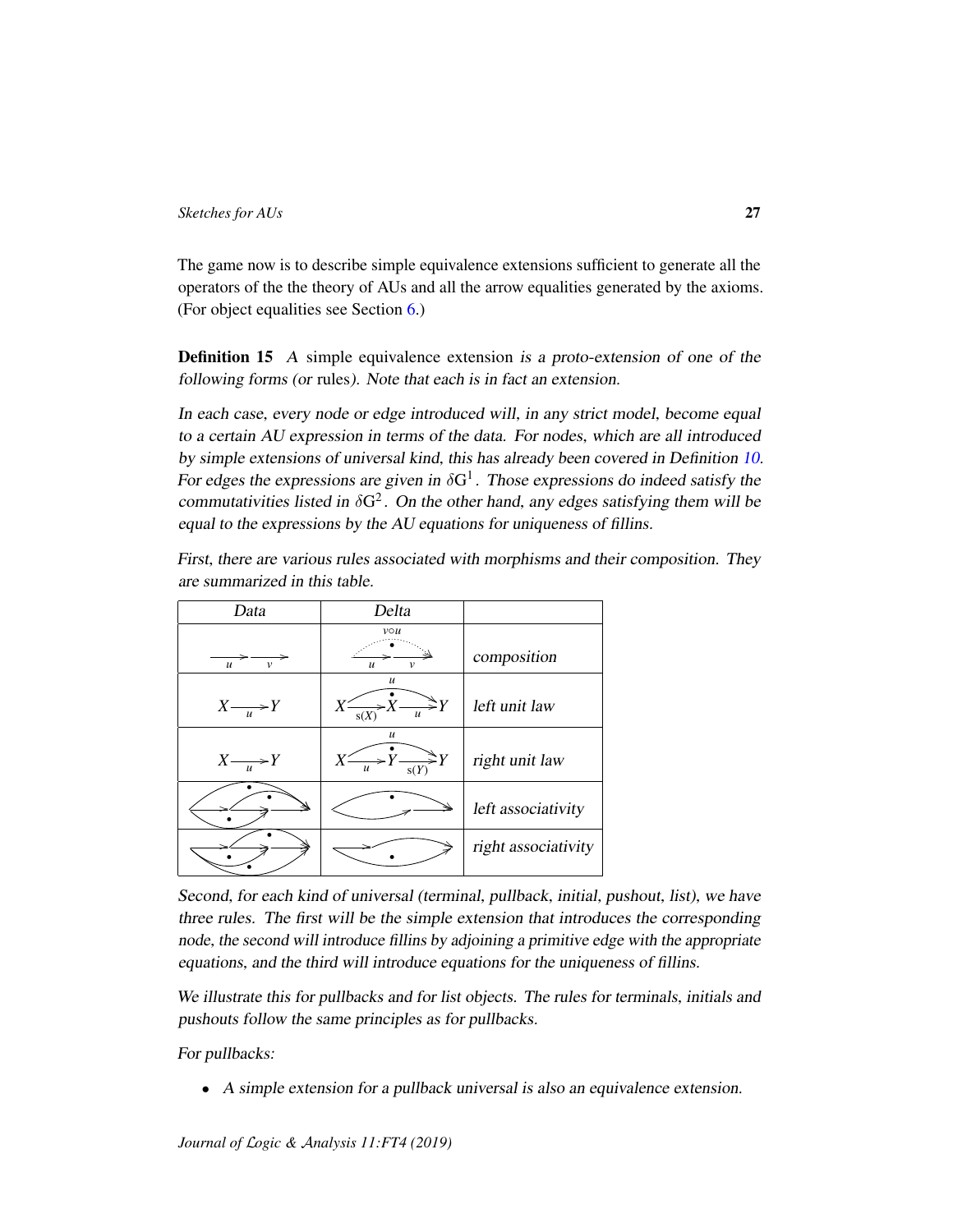• Suppose we have a pullback universal  $\varpi \in U^{pb}$ , and another cone given as  $\Delta_1, \Delta_2 \in \mathbb{G}^2$ , with

$$
\mathbf{m}d
$$

and  
\n
$$
d_2(\Delta_i) = d_2(\Gamma_i(\varpi)) = u_i
$$
\n
$$
d_1(\Delta_1) = d_1(\Delta_2) = v.
$$



Then our equivalence extension has

$$
\delta G^1 = \{ w = \langle v_1, v_2 \rangle_{u_1, u_2} \}
$$
  
and  

$$
\delta G^2 = \{ w p^1 \sim v_1, w p^2 \sim v_2 \}.
$$

• Suppose we have a pullback universal  $\varpi \in U^{pb}$  as above, and edges  $v_1, v_2, w, w'$ with commutativities  $wp^1 \sim v_1, wp^2 \sim v_2, w'p^1 \sim v_1, w'p^2 \sim v_2$ . Then our equivalence extension has

$$
\delta G^2 = \{ w \sim w' \}.
$$

For list objects:

- A simple extension for a list universal is also an equivalence extension.
- Suppose we have a list universal  $\varpi \in U^{\text{list}}$  with  $1 \xrightarrow{\varepsilon} L \xleftarrow{\text{cons}} A \times L$ . Suppose (see diagram [\(1\)](#page-5-0)) we also have nodes *B*, *Y* , pullback universals to specify nodes for  $L \times B$ ,  $(A \times L) \times B$ ,  $A \times (L \times B)$  and  $A \times Y$ , edges  $B \longrightarrow^{y} Y \longleftarrow^{g} A \times Y$ , and edges for  $\langle \cdot \cdot \cdot \rangle$ , cons  $\times B$  and the associativity isomorphism, together with auxiliary edges and commutativities needed to characterize them.

Using the notation of the following diagrams, our equivalence extension has  $\delta G^1 = \{r, r', r'', g', g''\},$  where  $r = \text{rec}^A(y, g)$ , and  $\delta G^2$  comprises the seven commutativities shown. The second diagram is what is needed to specify that  $r' = A \times r$ .

$$
(5)
$$

$$
\left\langle A \times (L \times B) \right\rangle_{\text{P}}^{\text{Cons} \times \text{B}} \xrightarrow{\text{Cons} \times \text{B}} (A \times L) \times B
$$
\n
$$
\left\langle A \times (L \times B) \right\rangle_{\text{P}}^{\text{P}} \xrightarrow{\text{P}} L \times B
$$
\n
$$
\left\langle A \times (L \times B) \right\rangle_{\text{P}}^{\text{P}} \xrightarrow{\text{P}} L \times B
$$
\n
$$
\left\langle A \times (L \times B) \right\rangle_{\text{P}}^{\text{P}} \xrightarrow{\text{P}} \left\langle A \times Y \right\rangle_{\text{P}}^{\text{P}}^{\text{P}} \xrightarrow{\text{P}} Y
$$
\n
$$
\left\langle A \times (L \times B) \right\rangle_{\text{P}}^{\text{P}} \xrightarrow{\text{P}} Y
$$
\n
$$
\left\langle A \times (L \times B) \right\rangle_{\text{P}}^{\text{P}} \xrightarrow{\text{P}} Y
$$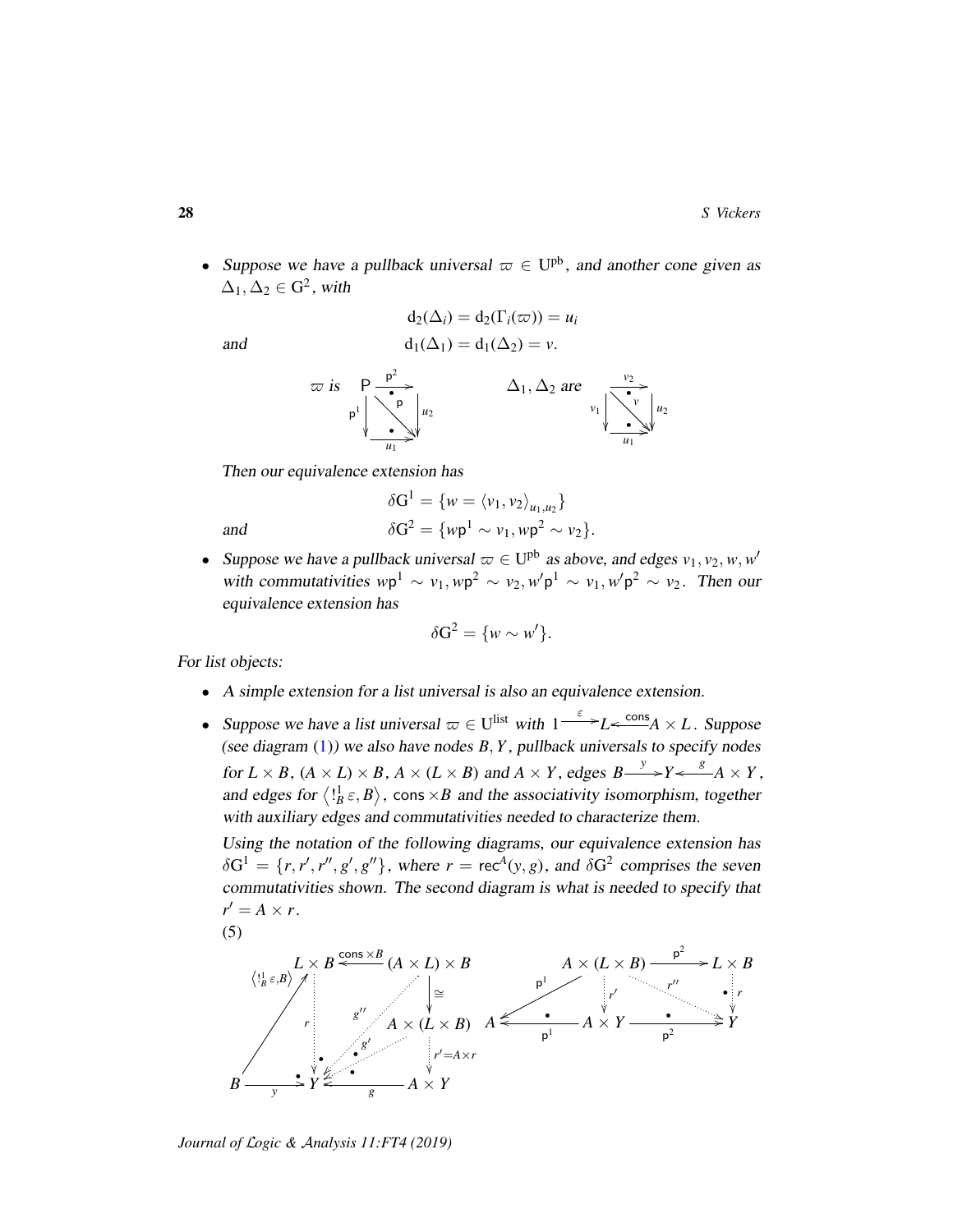• Suppose, given the configuration for the above fillin, we have two solutions with fillins  $r_1, r_2$ . Then our equivalence extension has

$$
\delta G^2 = \{r_1 \sim r_2\}.
$$

(Equivalence of the other edges can then be deduced.)

Finally, we have rules for balance, stability and exactness. In each case, the given configuration contains a particular edge  $u: X \to Y$  for which the equivalence extension adjoins an inverse. Hence

$$
\delta G^1 = \{u^{-1}\}, \quad \delta G^2 = \{uu^{-1} \sim s(X), u^{-1}u \sim s(Y)\}.
$$

• Rule for balance. Suppose we are given pullback and pushout universals  $\varpi \in U^{pb}, \varpi' \in U^{po}$ , expressing the kernel pair and cokernel pair for the same edge  $u: X \rightarrow Y$ :

$$
\varpi \text{ has } \mathsf{P}_{u,u} \xrightarrow{\mathsf{P}_{u,u}^1} X \qquad \qquad \varpi' \text{ has } X \xrightarrow{u} Y
$$
\n
$$
\mathsf{P}_{u,u}^1 \downarrow \qquad \qquad \downarrow u \qquad \qquad \downarrow u \qquad \qquad \downarrow u
$$
\n
$$
X \xrightarrow{u} Y
$$
\n
$$
\mathsf{P}_{u,u}^1 \xrightarrow{u} Y
$$

Suppose we also have commutativities  $p_{u,u}^1 \sim p_{u,u}^2$  (*u* is monic) and  $q_{u,u}^1 \sim q_{u,u}^2$ (*u* is epi). Then our equivalence extension has  $\delta G^1 = \{u^{-1} = uc(u)\}.$ 

- Rule for stability of initial objects. Suppose we are given a universal  $\varpi \in U^0$  for an initial object 0, and an edge  $u: X \to 0$ . Then  $\delta G^1 = \{u^{-1} = \binom{0}{X}\}.$
- Rule for stability of pushouts. Suppose we have data as outlined in diagram [\(2\)](#page-10-0). This will include two pushout universals (bottom square and inner square on top), three pullback universals for vertical squares (front and right faces, and also one stretching diagonally over *v*), the extra edge *e*, and other diagonal edges where necessary. Then the equivalence extension inverts *e*,  $\delta G^1 = \{e^{-1} =$  $\mathsf{stab}_{u_1, u_2}(w)\}.$
- Rule for exactness. Suppose we have data as outlined in diagram [\(3\)](#page-10-1). This will include pullback universals to specify that  $X_0 \times X_0$ ,  $X_2$  and *K* are the appropriate limits, pushout universals to specify that  $\gamma$  is a coequalizer, and commutativities to specify that  $\pi$  and *e* are fillins. Then the equivalence extension inverts *e*,  $\delta G^1 = \{e^{-1} = \textsf{ex}(\pi_1, \pi_2, r, s, t)\}.$

An equivalence extension, written  $\mathbb{T} \in \mathbb{T}'$ , is a proto-extension that can be expressed as a composite of finitely many simple equivalence extensions.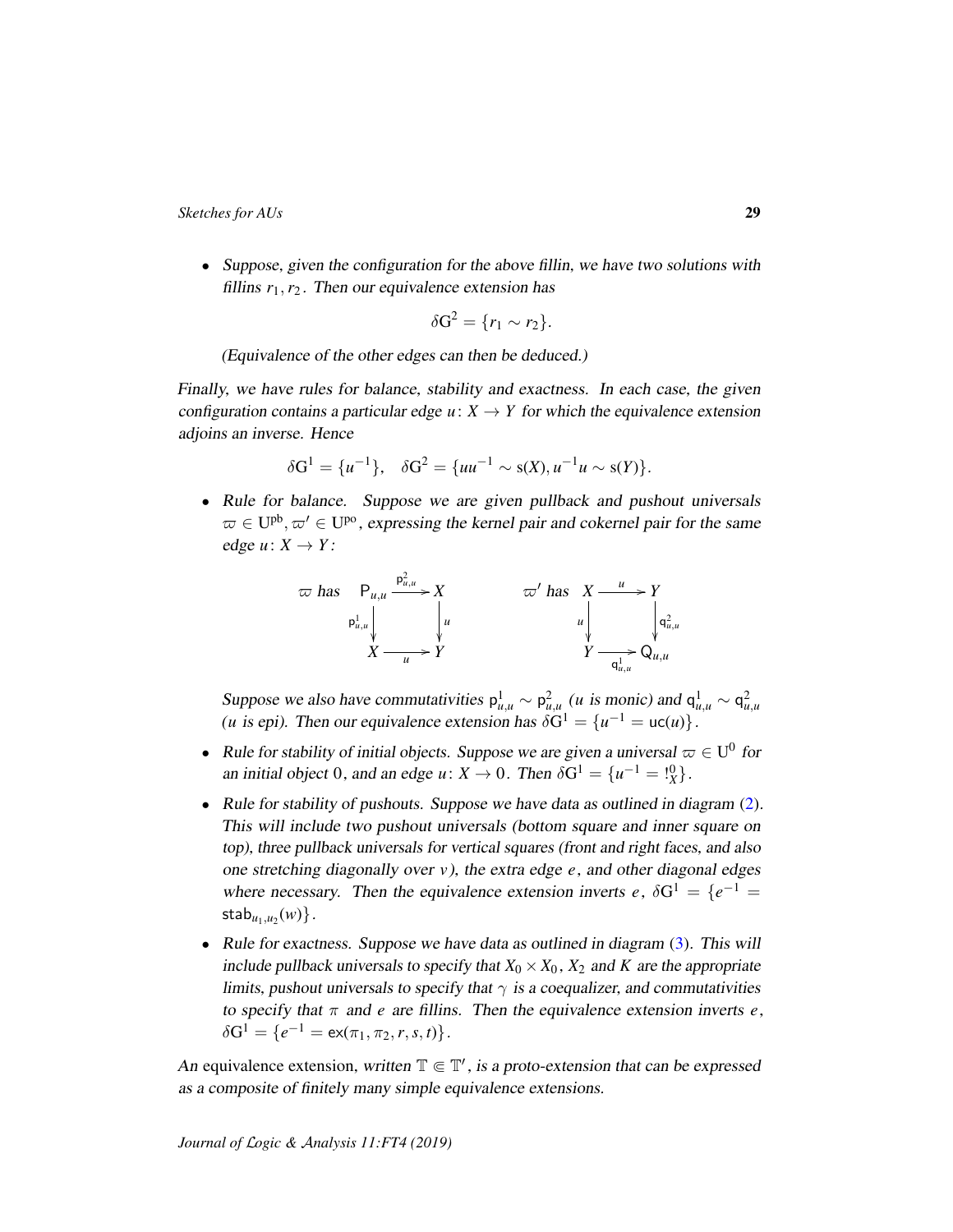Note also that if  $\mathbb{T} \in \mathbb{T}'$  is an equivalence extension, then so too is its reindexing along any sketch homomorphism.

<span id="page-29-1"></span>**Definition 16** If  $e_i$ :  $\mathbb{T} \in \mathbb{T}_i$  ( $i = 1, 2$ ) are two equivalence extensions of a context T, then  $e_2$  is a refinement of  $e_1$ , by  $\varepsilon$ , if  $\varepsilon$ :  $\mathbb{T}_1 \to \mathbb{T}_2$  is a homomorphism such that  $e_1 \varepsilon = e_2$ .

For any two equivalence extensions  $e_i$  of  $\mathbb{T}$ , we can reindex  $e_2$  along  $e_1$  (or vice versa), compose, and thereby get a common refinement of *e*<sup>1</sup> and *e*<sup>2</sup> .

Equality between morphisms  $u, u' : X \to Y$  is expressed using unary commutativities  $u \sim u'$ , defined as s(*X*) $u \sim u'$ . Since the rules used in equivalence extensions must be capable of supplying proofs of equality, we verify that the standard rules for equality can be derived as composite rules of equivalence extensions. Given these, it will be clear that all proofs of equality of morphisms in the essentially algebraic theory of categories can be represented by commutativities in a suitable equivalence extension.

<span id="page-29-0"></span>**Proposition 17** Let  $\mathbb T$  be a sketch. In the following results we are interested in properties holding in T, and properties derivable from them in the sense that they hold in some equivalence extension of T.

- (1) For any two nodes *X* and *Y*,  $\sim_{XY}$  is an equivalence relation on the edges between them. This is in the sense that for each of the three properties for an equivalence relation, if the hypothesis holds in some sketch then the conclusion holds in some equivalence extension.
- (2) If *u*, *u'* are two edges from *X* to *Y*, then the commutativities  $s(X)u \sim u'$  and  $u$ <sup>*'*</sup>s(*Y*)  $\sim$  *u* are mutually derivable.

It follows that we have four mutually derivable characterizations of  $u \sim u'$ , namely  $s(X)u \sim u'$ ,  $s(X)u' \sim u$ ,  $us(Y) \sim u'$  and  $u's(Y) \sim u$ .

(3) Suppose we have  $u \sim_{XY} u'$  and  $v \sim_{YZ} v'$ , and also  $w, w' : X \to Z$  with  $uv \sim w$ . Then the commutativities  $u'v' \sim w'$  and  $w \sim w'$  are mutually derivable.

From left to right is congruence. From right to left (with  $u' = u$  and  $v' = v$ ) shows that the set of composites *uv* is the entire congruence class of *w*.

**Proof** (1) *Reflexivity* is immediate from the left unit law.

For *symmetry*, suppose  $u \sim_{XY} u'$ . By the left unit law we derive

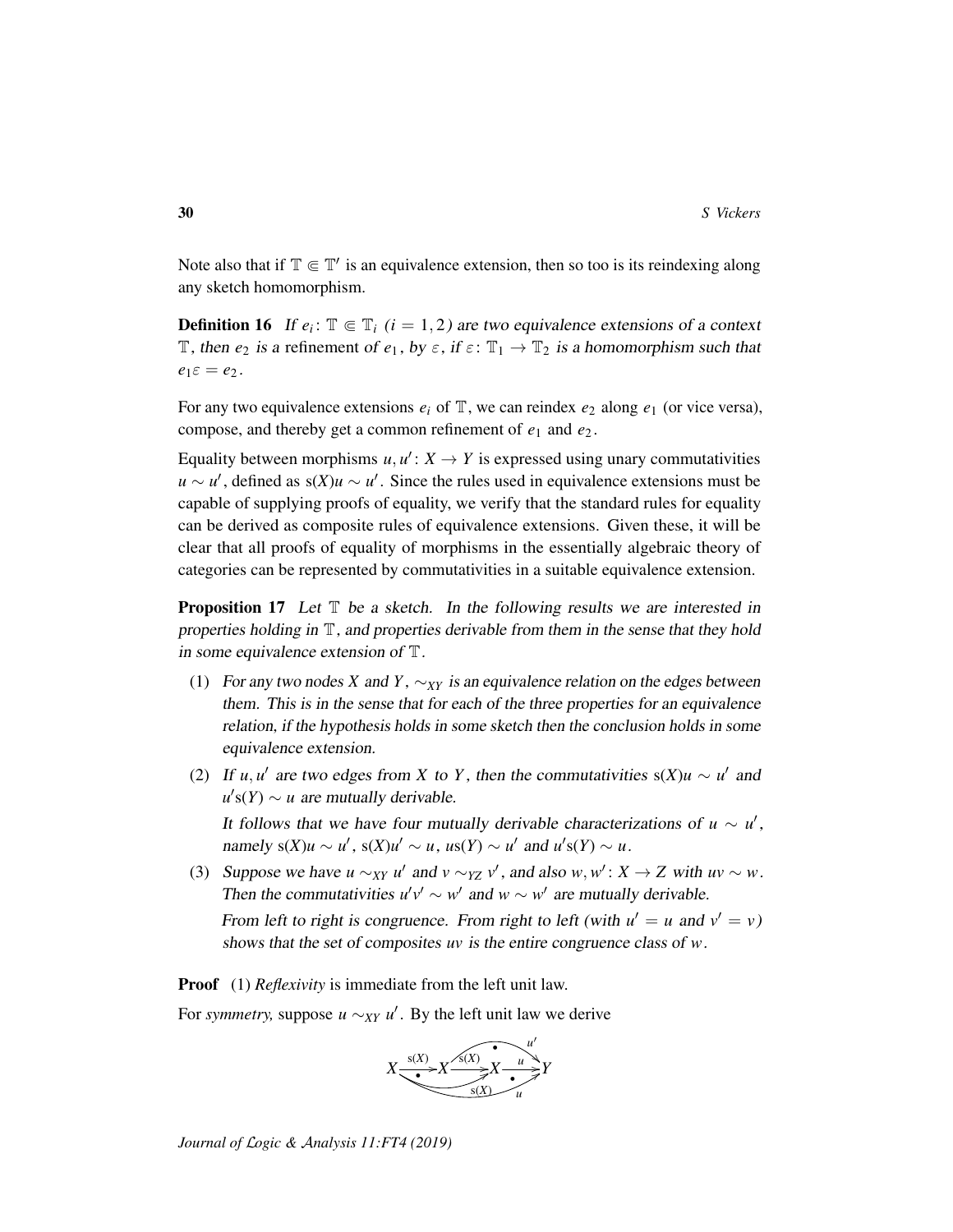and then right associativity gives  $s(X)u' \sim u$ .

For *transitivity*, suppose  $u \sim u' \sim u''$ . By the left unit law we get



and then  $s(X)u \sim u''$  is derived by left associativity.

(2) The two directions follow by applying associative laws to the two diagrams



(3) First, consider the case when  $v = v'$ , and the diagram



The two associativities give the two directions we want. A similar proof, but dual (using (2)), deals with the case  $u = u'$ . Putting these together gives the general result.  $\Box$ 

<span id="page-30-0"></span>**Proposition 18** Let  $\mathbb{T} \in \mathbb{T}'$  be an equivalence extension, and let *M* be a strict model of  $\mathbb T$  in an AU  $\mathcal A$ .

Then there is a unique strict model  $M'$  of  $\mathbb{T}'$  in A whose restriction to  $\mathbb T$  is M.

We call this the extension of  $M$  to  $T'$ .

**Proof** Each node or edge introduced in  $T'$  has a canonical description as an AUexpression in terms of older nodes and edges, and so has a canonical interpretation already in  $AU/\mathbb{T}$ . For a node, strictness implies already that we must use this interpretation. For an edge, the commutativities introduced at the same time are enough to force equality in  $A$  between the interpretations of the edge and the canonical description.

It remains to show that all the commutativities  $fg \sim h$  in  $\mathbb{T}'$  are respected. Let us write [*f*] for the interpretation of the canonical expression for *f* in *M*, and similarly for *g* and *h*. We require  $[h] = [g] \circ [f]$  in A.

We have to examine the rule that introduces the commutativity, and use induction on the number of simple equational extensions needed.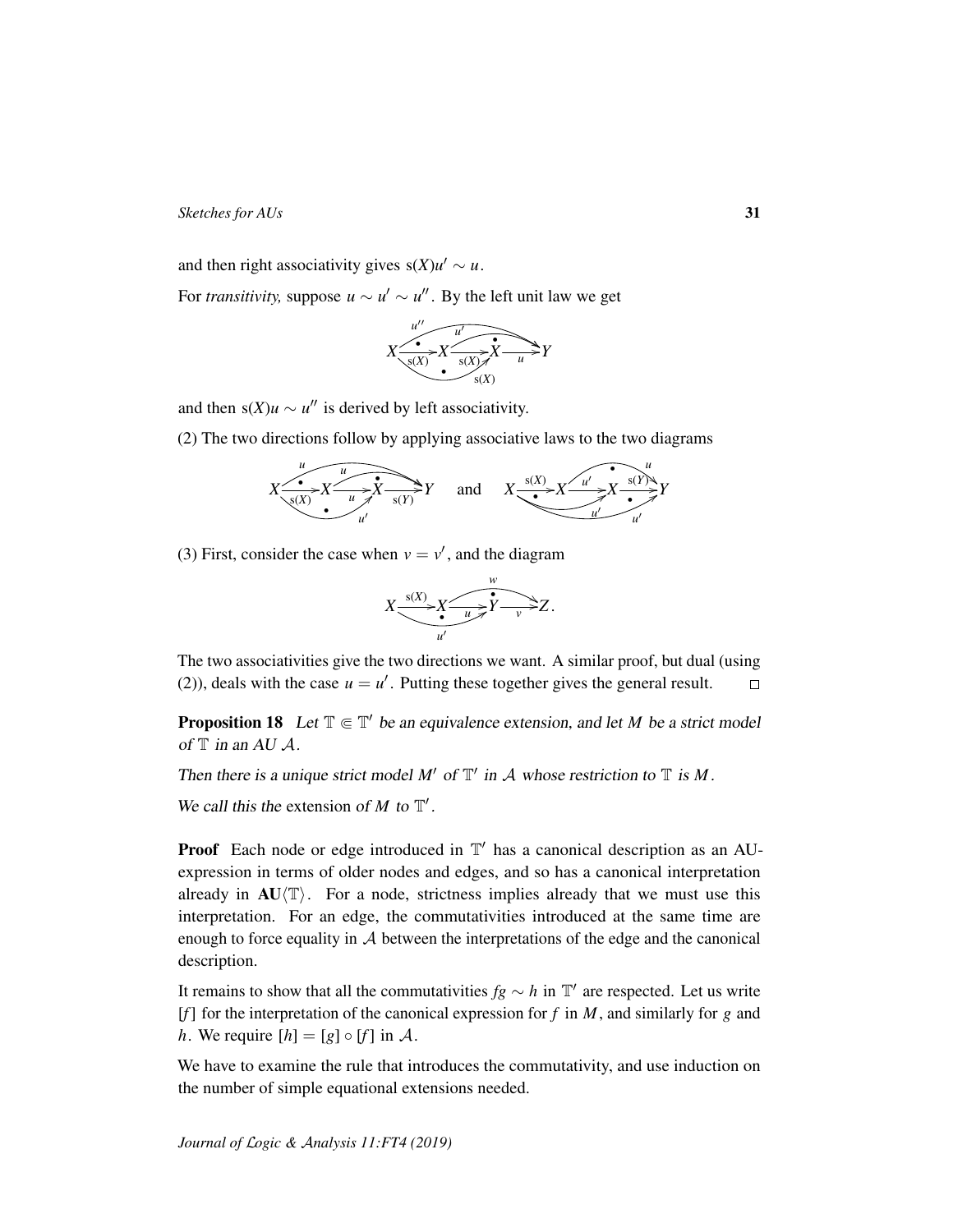For the rules that introduce nodes or edges, the commutativities introduced follow directly from quasiequational rules for AUs. It is also clear for unit laws and associativity.

There remain the uniqueness rules for fillins. Suppose we have one expressing  $f \sim f'$ . Then in  $A$  we have that  $f$  and  $f'$  are both equal to the fillin, and so equal to each other.  $\Box$ 

<span id="page-31-1"></span>**Proposition 19** Let  $e: \mathbb{T} \in \mathbb{T}'$  be an equivalence extension. Then the corresponding  $AU\text{-}functor \ \mathbf{A}U\langle e \rangle: \mathbf{A}U\langle \mathbb{T} \rangle \to \mathbf{A}U\langle \mathbb{T}' \rangle \ \text{ is an isomorphism.}$ 

**Proof** In terms of strict AU-functors, Proposition [18](#page-30-0) says that for any strict *M* :  $AU(T)$  $\rightarrow$  A there is a unique strict *M'*: **AU** $\langle T' \rangle \rightarrow$  A such that **AU** $\langle e \rangle M' = M$ . Applying this with  $\mathsf{Id}_{\mathbf{A}\mathbf{U}\langle\mathbb{T}\rangle}$  for *M* gives us an  $F: \mathbf{A}\mathbf{U}\langle\mathbb{T}'\rangle \to \mathbf{A}\mathbf{U}\langle\mathbb{T}\rangle$  for *M'*, and then for more general *M* we see that  $M' = FM$ . From this we deduce that *F* is an inverse for  $AU\langle e\rangle$ .  $\Box$ 

# <span id="page-31-0"></span>6 Object equalities

The notion of equality between two context homomorphisms (Definition [5\)](#page-12-1) is very strong, and in essence syntactic. The homomorphisms must act equally on the nodes and edges as sketch ingredients. In practice we usually want a more semantic notion that allows us to say when nodes and edges are equal in the sense that they must be interpreted equally in strict models. This will allow us to get faithfulness for a functor that takes  $\mathbb T$  to  $AU \langle \mathbb T \rangle$ .

For edges, we already have a machinery for proving equality as morphisms by using commutativities. For nodes we have deliberately avoided anything analogous, beyond equality in the graph. However, semantic equality can still arise when two nodes are declared by universals for two identical constructions from equal data. We define certain kinds of edges as being "object equalities" between their domains and codomains; semantically they must be equal to identity morphisms. We then extend the phrase to apply also to "object equality" between edges or context homomorphisms.

We use the phrase *object equality* for a situation where a context already has the required structure, and *objectively equal*, or *objective equality*, for a situation where an equivalence extension can provide it.

**Definition 20** Let  $\mathbb{T}$  be a context, and suppose  $\gamma: X \to Y$  is an edge in  $\mathbb{T}$ . Then  $\gamma$  is an object equality, written  $\gamma$ :  $X \Rightarrow Y$ , if either  $X = Y$  as nodes and  $\gamma \sim s(X)$  in  $\mathbb{T}$ , or  $\gamma$  can be associated with structure in  $\mathbb T$  in one of the following ways.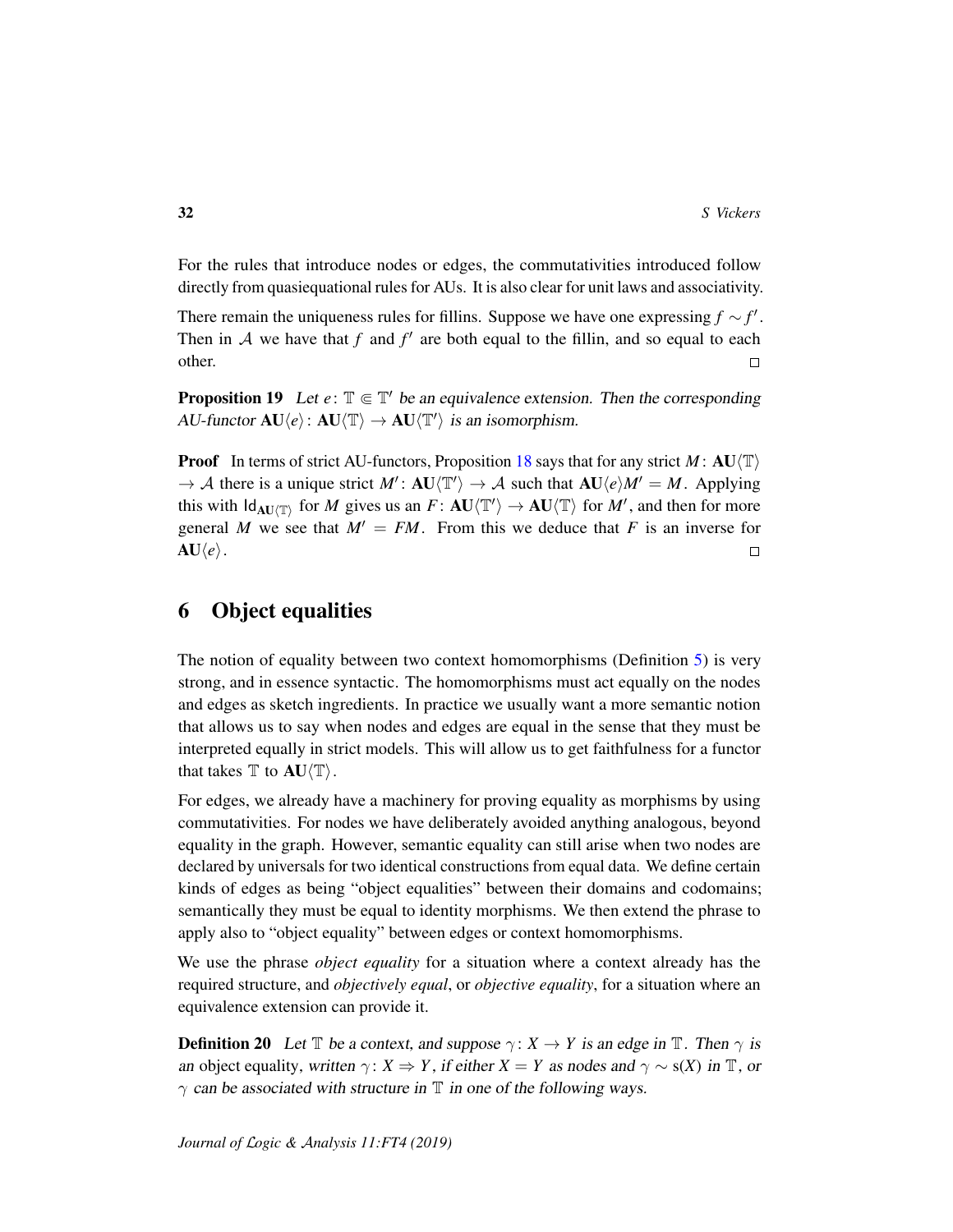- (1) If *X*, *Y* are subjects of terminal universals: no extra structure needed.
- (2) Suppose *X* and *Y* are subjects of pullback universals, for the back and front faces of the following diagram, and we have object equalities  $\gamma_i: U_i \Rightarrow V_i$ . Suppose also that we have sufficient composite edges and commutativities to assert that  $u_i \gamma_3 \sim \gamma_i v_i$  and  $\gamma q_i \sim p_i \gamma_i$ , so that  $\gamma$  is characterized as a fillin  $\langle p_1 \gamma_1, p_2 \gamma_2 \rangle_{v_1, v_2}$ . Then  $\gamma$ :  $X \Rightarrow Y$  is an object equality.



(3) Similarly for initial objects and pushouts.

(4) Suppose we have two list universals for  $L<sub>i</sub> = \text{List}(A<sub>i</sub>)$  ( $i = 0, 1$ ) and an object equality  $\gamma_A : A_0 \Rightarrow A_1$ , and an edge  $\gamma_L : L_0 \to L_1$  with sufficient data to characterize it as List( $\gamma_A$ ) (see Remark [1\)](#page-5-1). Then  $\gamma_L$  is an object equality.

<span id="page-32-0"></span>**Lemma 21** Let  $T$  be a context.

- (1) If  $\gamma: X \Rightarrow Y$  is an object equality, then in **AU** $\langle T \rangle$  we have  $X = Y$  and  $\gamma$  is the identity morphism.
- (2) If  $\gamma: X \Rightarrow X$  is an object equality, then there is some equivalence extension  $\mathbb{T} \in \mathbb{T}'$  in which s(*X*) ~  $\gamma$ .
- (3) If  $\gamma: X \Rightarrow Y$  and  $\gamma': Y \Rightarrow Z$  are object equalities, then there is some  $\mathbb{T} \in \mathbb{T}'$  in which we have an object equality  $\delta: X \Rightarrow Z$  and  $\gamma \gamma' \sim \delta$ .
- (4) If  $\gamma: X \Rightarrow Y$  is an object equality, then there is some  $\mathbb{T} \in \mathbb{T}'$  in which  $\gamma$  is an isomorphism, and its inverse is also an object equality.
- (5) If  $\gamma, \gamma' : X \Rightarrow Y$  are two object equalities, then there is some  $\mathbb{T} \in \mathbb{T}'$  in which  $\gamma \sim \gamma'$ .

**Proof** (1) is immediate from the definition, bearing in mind that for a list universal the expression for  $A \times L$  is defined to be that for the pullback of  $!_L$  and  $!_A$ .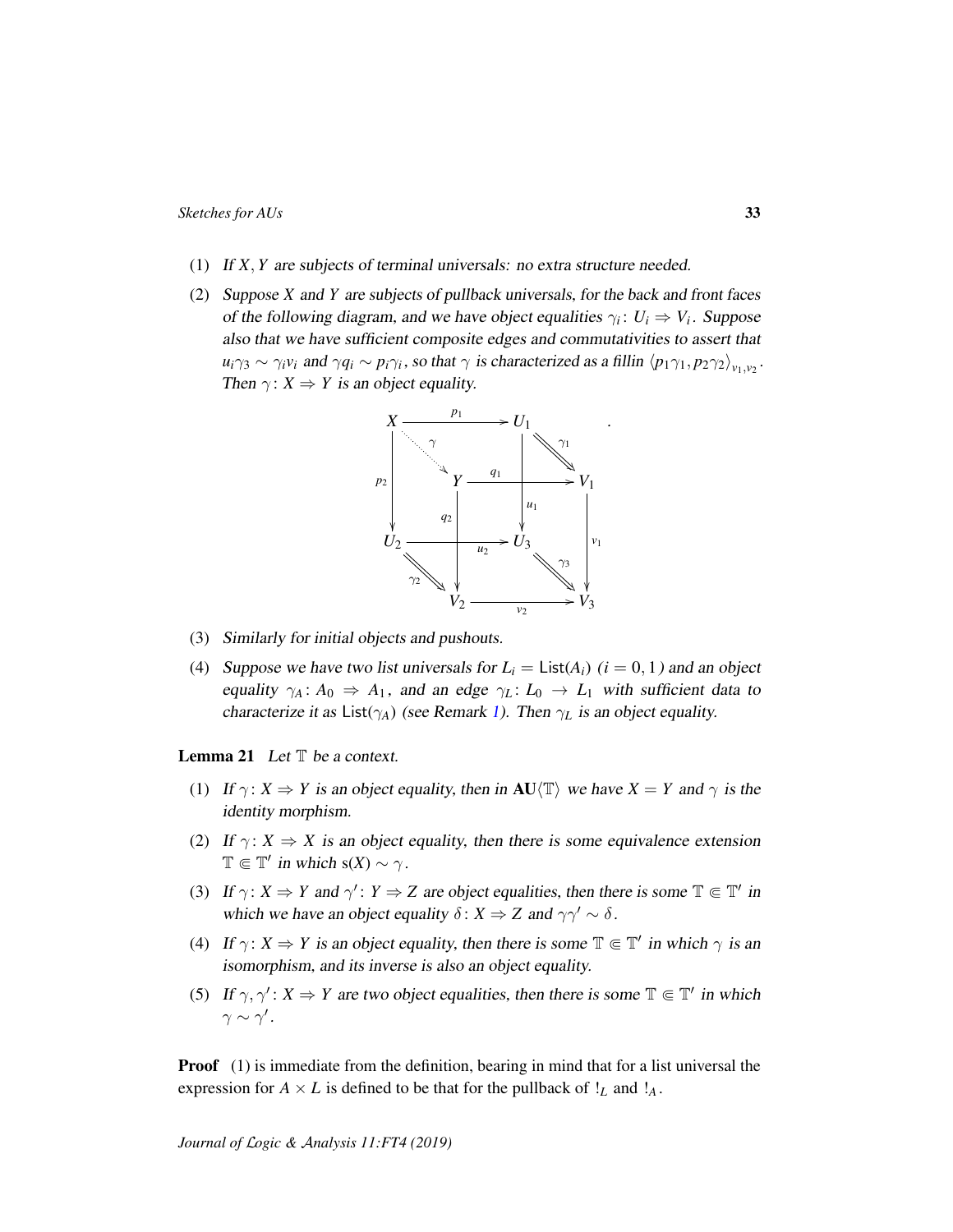$\Box$ 

(2) and (3) follow from the uniqueness clauses for fillins.

(4) follows because all the cases for object equality are symmetric, and we can then apply  $(3)$  and  $(2)$ .

(5) again follows from the uniqueness clauses for fillins.

We shall use the phrase "object equality" more generally than just for objects.

**Definition 22** Let  $\mathbb{T}$  be a context.

If  $u_i: X_i \to Y_i$  ( $i = 1, 2$ ) are edges in  $\mathbb{T}$ , then an object equality from  $u_1$  to  $u_2$  is the data of a commutative diagram

$$
X_1 \xrightarrow{\begin{array}{c} u_1 \\ \hline \bullet \\ \hline \\ \hline \\ X_2 \xrightarrow{\begin{array}{c} \hline \\ \hline \\ u_2 \end{array}} Y_1 \\ \hline \\ X_2 \xrightarrow{\begin{array}{c} \hline \\ \hline \\ u_2 \end{array}} Y_2
$$

such that  $\gamma_X$  and  $\gamma_Y$  are object equalities.

Let  $f_0, f_1: \mathbb{T}_1 \leq \mathbb{T}_0$  be two context homomorphisms. Then an object equality from *f*<sub>0</sub> to *f*<sub>1</sub> is a 2-cell  $\gamma$  from *f*<sub>0</sub> to *f*<sub>1</sub>, for which every carrier edge is an object equality  $\gamma_X : f_0(X) \Rightarrow f_1(X)$ . (It follows that for each edge  $u: X \to Y$  of  $\mathbb{T}_1$ , we get an object equality  $(\gamma_X, \gamma_u, \gamma_Y)$  from  $f_0(u)$  to  $f_1(u)$ .)

By taking  $\mathbb{T}_1$  as either  $\mathbb{O}$  or  $\mathbb{O}^{\rightarrow}$ , we see that object equality for homomorphisms subsumes the cases for nodes and edges.

We say that two context homomorphisms are objectively equal in  $\mathbb{T}$ , symbolized  $=_o$ , if there is some equivalence extension of  $\mathbb T$  in which they have an object equality.

<span id="page-33-0"></span>Proposition 23 Objective equality of context homomorphisms is an equivalence relation.

**Proof** This is a straightforward extension of Lemma [21.](#page-32-0) For transitivity  $f_0 = f_1 = 0$ ,  $f_2$ , note that we may have different equivalence extensions for  $f_0 =_o f_1$  and for  $f_1 =_o f_2$ . Work in a common refinement.  $\Box$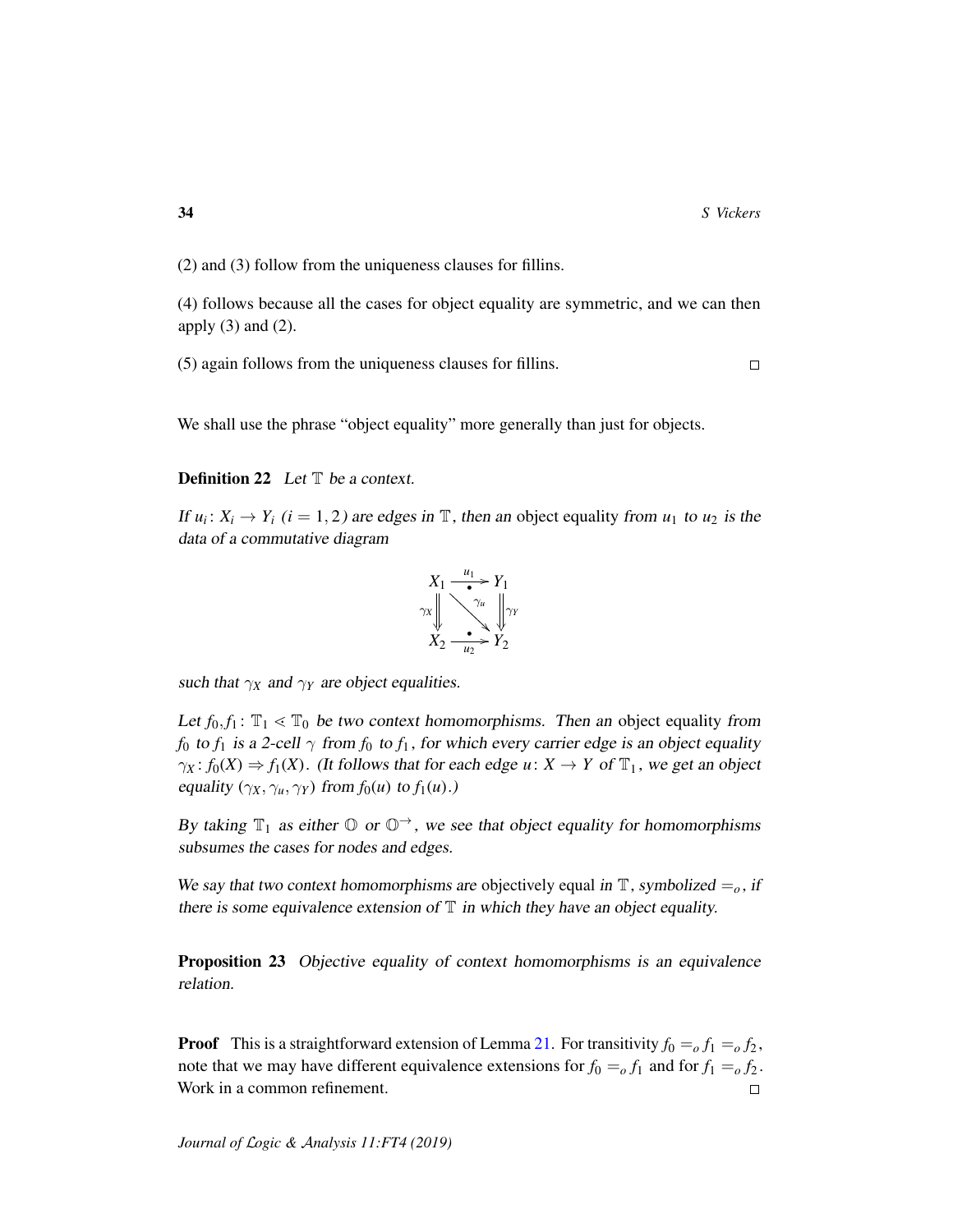# <span id="page-34-0"></span>7 Context maps

In Section [8](#page-40-0) we shall define a 2-category Con whose objects are contexts, and whose morphisms  $\mathbb{T}_0 \to \mathbb{T}_1$  are in bijection with strict AU-functors  $AU(\mathbb{T}_0) \leftarrow AU(\mathbb{T}_1)$ . In fact, its 1-cells will be what we shall define here as *context maps*.

In this section we investigate the 1-category  $\mathfrak{Con}_{\mathfrak{S}}$  of contexts and context maps, from which Con is got by factoring out a congruence based on objective equality. To save repetition, we shall exploit the fact that object equalities are a special case of 2-cells, and the present section is really a collection of ad hoc preliminary results about 2-cells in the not-a-2-category  $\mathfrak{Con}_{\mathfrak{S}}$ .

We already have a category  $\mathfrak{Con}_{\leq}$  of contexts and context homomorphisms (and we shall also write  $\mathfrak{Con}_{\geq}$  for its opposite). Recall that we consider two sketch homomorphisms equal if they agree on the nodes and edges. For the present section, all diagrams of contexts are in  $\mathfrak{Con}_{\leq}$ .

**Definition 24** Let  $\mathbb{T}_0$ ,  $\mathbb{T}_1$  be contexts. Then a context map from  $\mathbb{T}_0$  to  $\mathbb{T}_1$  is an opspan  $(e, f)$  from  $\mathbb{T}_0$  to  $\mathbb{T}_1$ , where *e* is an equivalence extension:

$$
\mathbb{T}_0\smash{\mathop{\longrightarrow}\limits^e_{\textstyle\subset\hspace{-1.4em}\in\hspace{-1.4em}}}\mathbb{T}'_0\smash{\stackrel{f}{\longleftarrow}}\mathbb{T}_1
$$

Using reindexing, we can compose context maps.

**Definition 25** Suppose we have context maps as in the bottom two rows of the following diagram, and we reindex  $e_1$  along  $f_0$ .



Then the composite  $(e_0, f_0)(e_1, f_1)$  is  $(e_0f_0(e_1), \varepsilon \circ f_1)$ .

Contexts and context maps form a category  $\mathfrak{Con}_{\mathfrak{S}}$ , with composition as defined and identity maps (Id, Id). Note that  $(e, f)$  is the composite  $(e, Id)(Id, f)$ .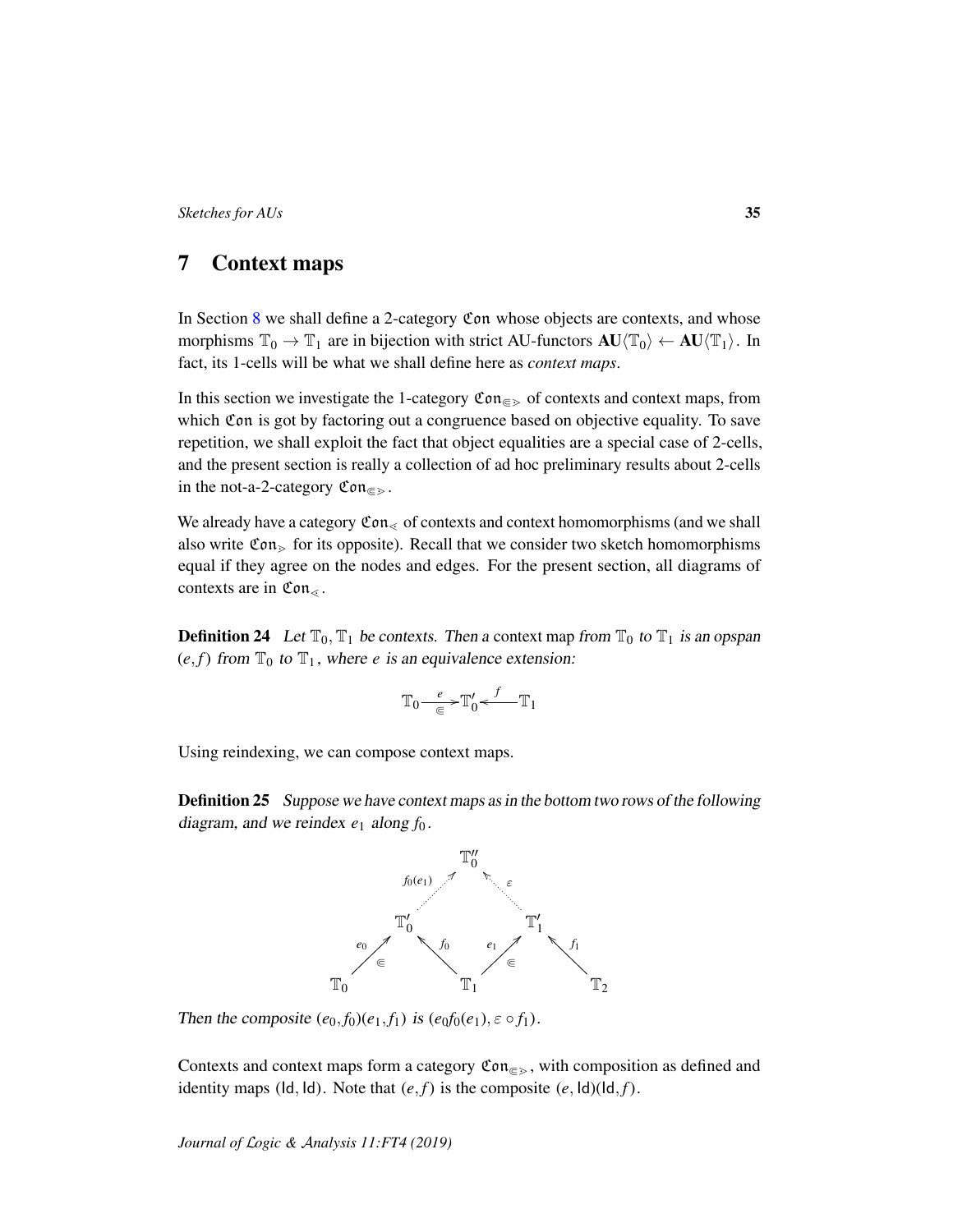**Definition 26** A 2-cell in Con<sub> $\epsilon$ </sub>, between  $\mathbb{T}_0$  and  $\mathbb{T}_1$ , is a context map  $(e, \alpha)$  from  $\mathbb{T}_0$  to  $\mathbb{T}_1^{\to}$ . Its domain and codomain are  $(e, \alpha \circ i_\lambda)$   $(\lambda = 0, 1)$ .

An object equality is a 2-cell  $(e, \gamma)$  in which  $\gamma$  is an object equality.

Two context maps  $(e_i, f_i)$ , with the same domain and codomain, are objectively equal if *e*<sub>0</sub> and *e*<sub>1</sub> have a common refinement *e* such there is an object equality from  $f_0 \varepsilon_0$  to  $f_1 \varepsilon_1$ .

(6)

<span id="page-35-2"></span>

From Proposition [23](#page-33-0) it is easy to see that objective equality is an equivalence relation on each hom-set of  $\mathfrak{Con}_{\mathfrak{S}}$ .

 $\mathfrak{Con}_{\epsilon}$  is not a 2-category; it lacks vertical and horizontal composition. For example, suppose we have two vertically composable 2-cells between  $\mathbb{T}_0$  and  $\mathbb{T}_1$ . To compose them we need to be able to compose the carrier edges in  $\mathbb{T}_0$ .

For the time being we examine *whiskering*, horizontal composition of 2-cells with 1-cells.

*Left whiskering*<sup>[3](#page-35-0)</sup> is done by composition of context maps  $\mathbb{T}_0 \longrightarrow \mathbb{T}_1 \longrightarrow \mathbb{T}_2^{\rightarrow}$ .

*Right whiskering* by context maps  $(\text{Id}, f)$  is similar, with a composition

$$
\mathbb{T}_0{\longrightarrow\!\!\!\!\!\!\longrightarrow} \mathbb{T}_1^{\rightarrow}\!\!\!\!\!\overset{(\mathrm{id},f^{\rightarrow})}{\longrightarrow}\!\!\!\!\!\!\mathbb{T}_2^{\rightarrow}.
$$

For whiskering as defined so far, it is clear that

- (1) all possible associativities hold, and
- (2) whiskering preserves object equalities.

The remaining case is right whiskering by maps (*e*, Id). For these we start to need equivalence extensions.

<span id="page-35-1"></span>**Lemma 27** Let  $\mathbb{T}_1$ ,  $\mathbb{T}'_1$  and  $\mathbb{T}_0$  be contexts. Suppose we have an equivalence extension  $e_1$ :  $\mathbb{T}_1 \Subset \mathbb{T}'_1$ , two homomorphisms  $f_0, f_1$ :  $\mathbb{T}'_1 \lessdot \mathbb{T}_0$ , and a 2-cell  $\alpha$ :  $e_1f_0 \rightarrow e_1f_1$ . Then:

<span id="page-35-0"></span> $3$  It is arguable which is left and which is right. We take it that left whiskering is for when the 1-cell is on the left in diagrammatic order of context maps.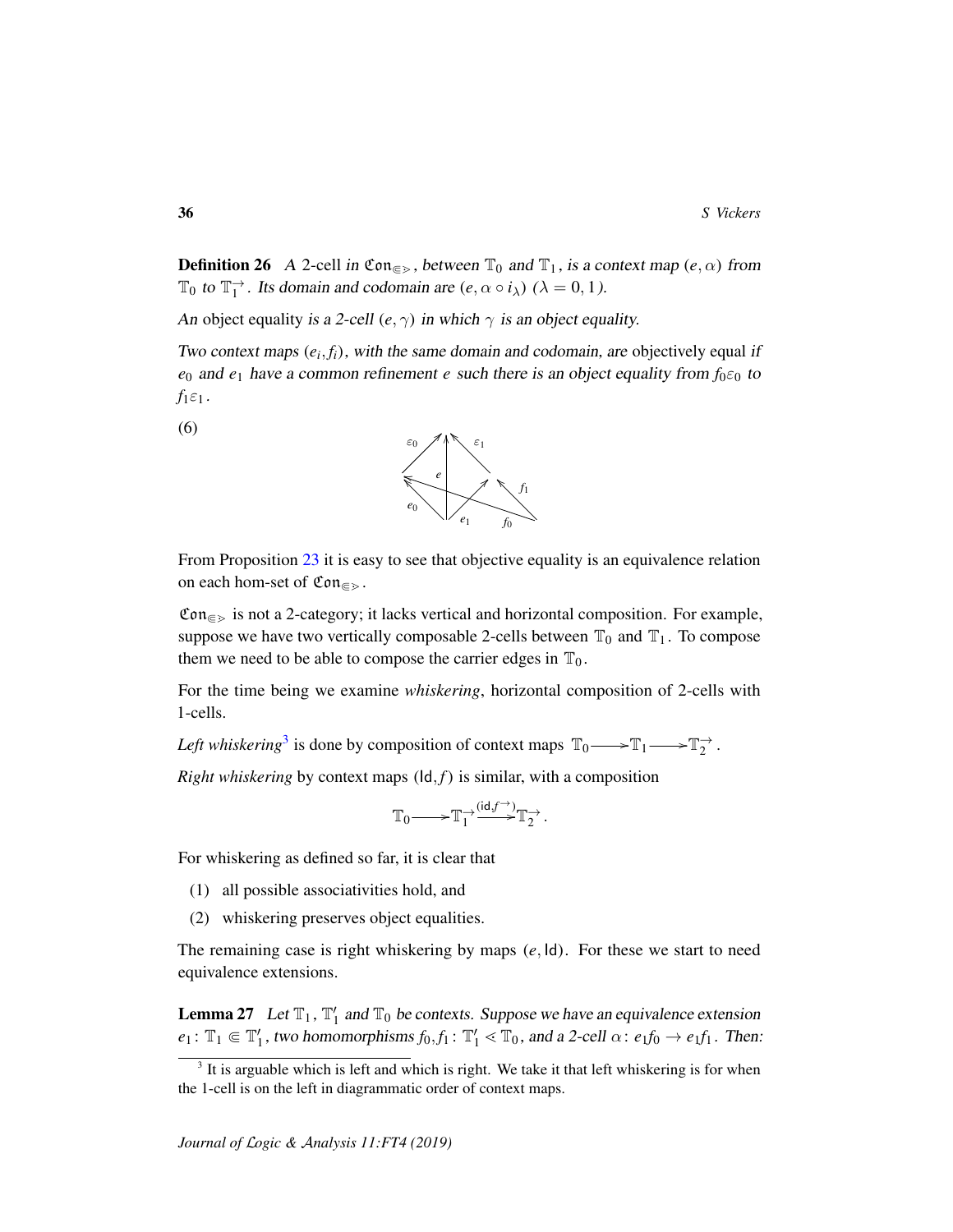(1) There is some equivalence extension  $e_0$ :  $\mathbb{T}_0 \in \mathbb{T}'_0$  and a 2-cell  $\alpha'$ :  $f_0e_0 \rightarrow f_1e_0$ such that  $\alpha e_0 = e_1^{\rightarrow} \alpha'$ .



(2) For any such  $e_0$  and  $\alpha'$  as in (1), suppose we also have (for the same  $e_0$ )  $\alpha''$ satisfying the same conditions as for  $\alpha'$ . Then  $\alpha' =_o \alpha''$ . (This just means that unary commutativities can be found between the actions of  $\alpha'$  and  $\alpha''$  on edges, since their actions on nodes are already constrained up to equality by  $f_0$  and  $f_1$ .)

**Proof** It suffices to consider simple equivalence extensions  $e_1$ , and the only non-trivial ones are those that introduce nodes or edges. If *e*<sup>1</sup> introduces only commutativities, then the action of  $\alpha'$  is already explicit in that of  $\alpha$  and  $e_0$  just has to introduce the images under  $f_0$  and  $f_1$  of those commutativities. This applies to the unit and associativity rules, and to the rules for the uniqueness of fillins.

We need therefore to find the image under  $\alpha'$  uniquely defined for every node and edge in  $\mathbb{T}_1^{\rightarrow}$ .

For everything in the image of  $i_0$  or  $i_1$  (and this includes all the nodes), the image under  $\alpha'$  is already in  $\mathbb{T}_0$ , and given by  $f_0$  or  $f_1$ .

It remains only to consider edges  $\theta_X$  or  $\theta_u$ , and again the  $\alpha'$  image is already in  $\mathbb{T}_0$ , and given by  $\alpha$ , for *X* or *u* in the image of  $e_1$ : so we must consider fresh *X* and *u* in  $\mathbb{T}_1$ . If  $u: X \to Y$  then  $\theta_u$  is determined as a composite as soon as  $\theta_X$  or  $\theta_Y$  is known. Then it remains only to adjoin sufficient ingredients to  $\mathbb{T}_0$  to justify the commutativities  $i_0(u)\theta_Y = \theta_X i_1(u)$ .

First, for adjoining a composite *w* ∼*XYZ uv*, the commutative square for *w* is got by pasting those already known for *u* and *v*. Explicitly, we check algebraically that the appropriate square for *w* commutes:

$$
f_0(w)\alpha_Z = f_0(u)f_0(v)\alpha_Z = f_0(u)\alpha_v = f_0(u)\alpha_Y f_1(v)
$$
  
=  $\alpha_u f_1(v) = \alpha_X f_1(u)f_1(v) = \alpha_X f_1(w).$ 

By Proposition [17](#page-29-0) we can find an equivalence extension with sufficient edges and commutativities to express this.

A similar argument applies to all those equivalence extensions that adjoin an inverse to a particular edge  $u: X \to Y$ .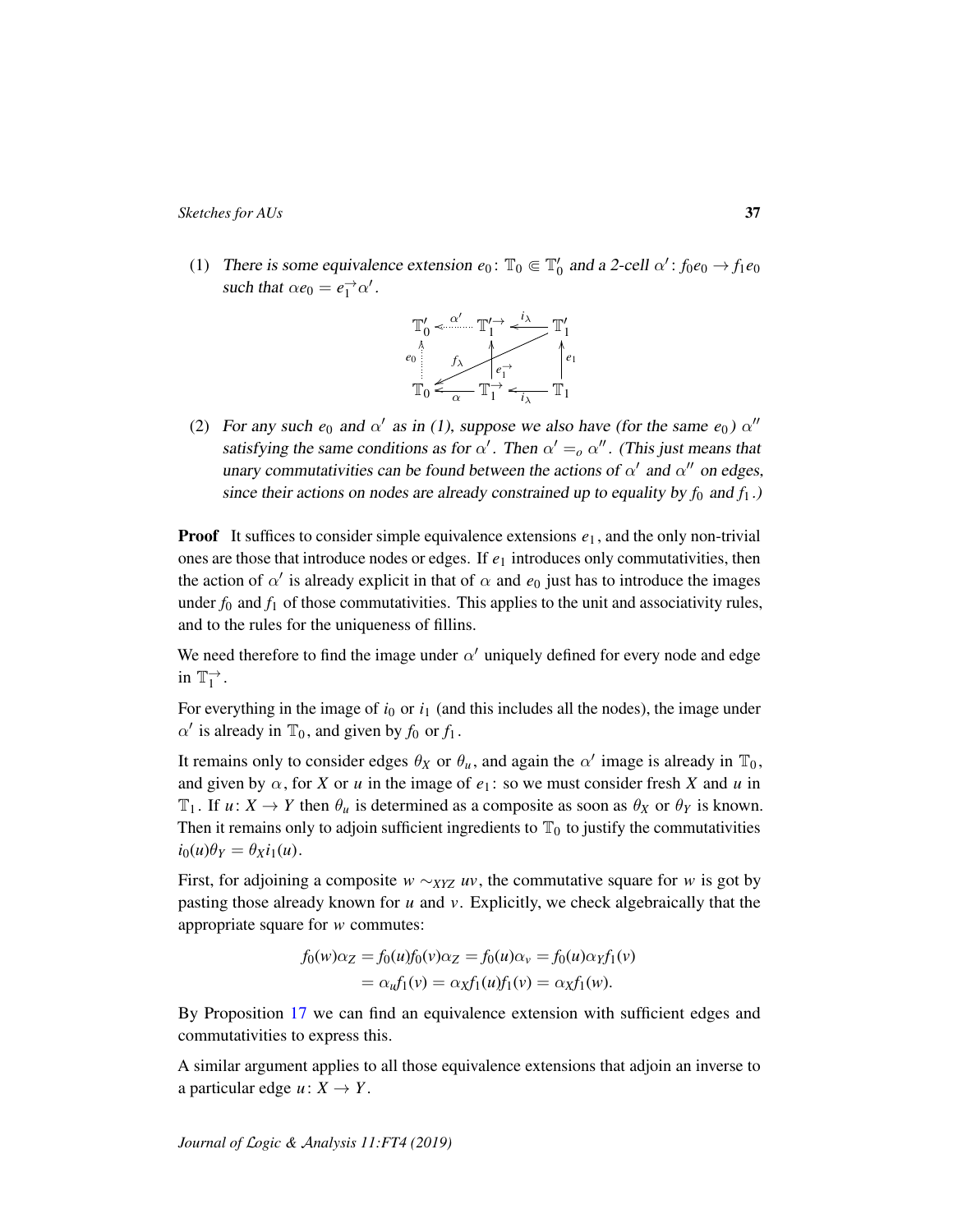We now look at pullbacks.

For a pullback universal we have one fresh node *P* and three fresh edges for three projections  $p: P \to X$  (say) in the pullback cone. For each  $p, \theta_p$  is defined from the known  $\theta_X$ , and then the three  $\theta_p$ s provide a cone from  $i_0(P)$  to the  $i_1$ -copy of the diagram opspan. To achieve the commutative squares for the  $\theta_p$ s,  $\theta_p$  can and must be defined as the fillin for the cone.

For pullback fillins, suppose in  $\mathbb{T}_1$  we have a pullback *P* of some opspan, and suppose that  $u: Y \to P$  fills in for a cone that has, for each projection  $p: P \to X$ , a morphism *q*: *Y* → *X*. We need to show  $f_0(u)\alpha_P \sim \alpha_Y f_1(u)$ , and it suffices to show that when composed with each pullback projection for  $f_1(p)$ .



The bounding quadrangle, the lower small rectangle and the two side-bows all commute, and so (in some suitable equational extension) we can show  $f_0(u)\alpha p f_1(p) \sim \alpha y f_1(u)f_1(p)$ .

The same argument applies dually to pushouts, and simpler arguments apply to terminal and initial universals.

For list universals the ideas are similar, but with some extra intricacies that we shall now outline. For a list universal the essential task is to implement the functoriality expressed in Remark [1,](#page-5-1) for the situation where  $f: A_0 \to A_1$  is  $\theta_A: f_0(A) \to f_1(A)$ . Over  $\mathbb{T}_0$  we can define the  $A_0$ -action on List( $A_1$ ), and then we can and must define  $\theta_{List(A)}$  as the fillin. The  $\theta$ s for the other new nodes are determined by the arguments for terminals and pullbacks.

For list fillins the argument is analogous to that for pullbacks, but more intricate. It is left to the reader.  $\Box$ 

Note that if  $\alpha$  is an object equality then so is  $\alpha'$ . In other words, we can cancel equivalence extensions *e* from objective equalities: if there is an object equality from *ef*<sup>1</sup> to  $ef_2$ , then  $f_1$  and  $f_2$  are objectively equal. A particular special case is for refinements of equivalence extensions (Definition [16\)](#page-29-1). If  $e_2 = e_1 \varepsilon = e_1 \varepsilon'$  then  $\varepsilon$  and  $\varepsilon'$  are objectively equal.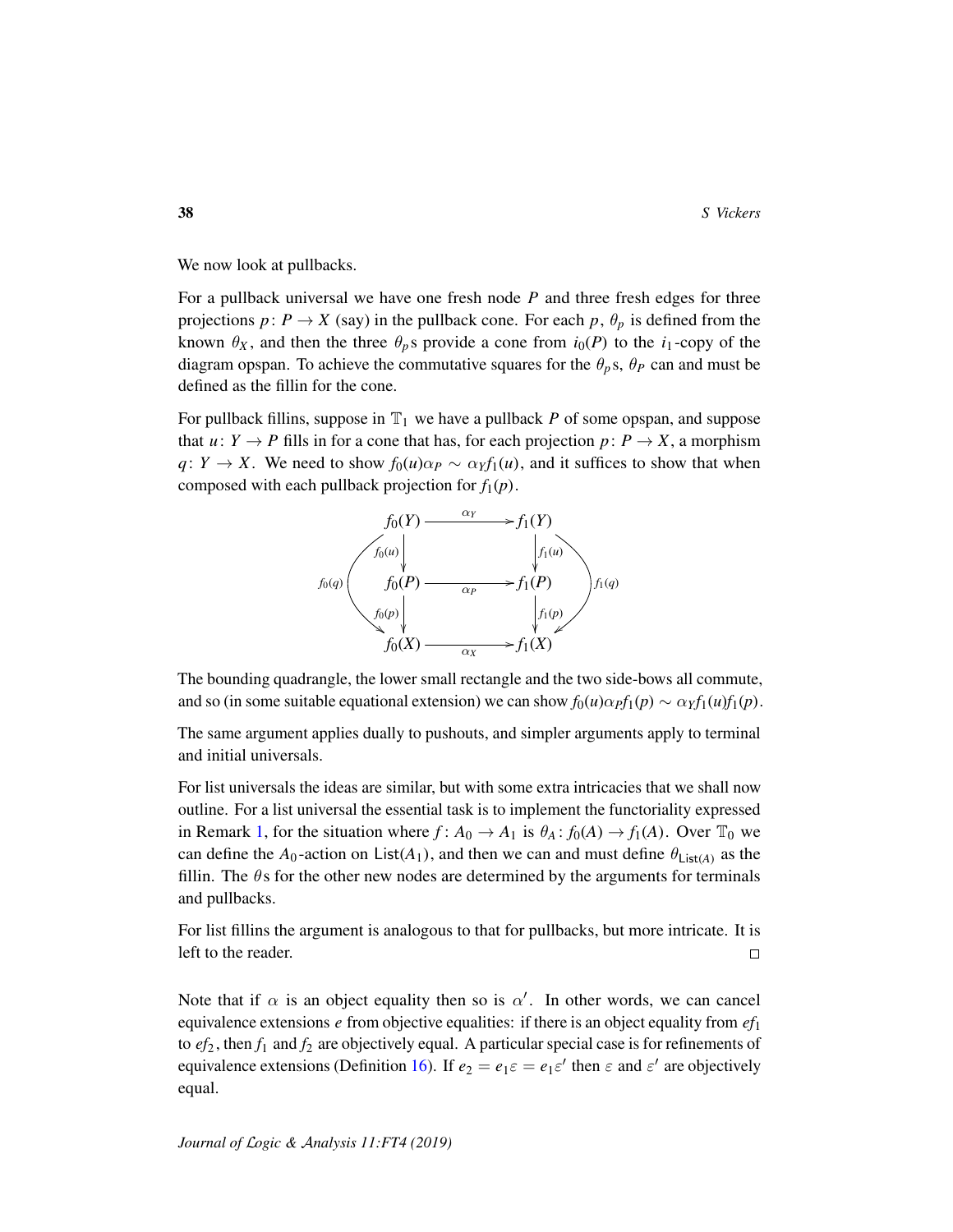<span id="page-38-0"></span>**Definition 28** Let  $\alpha$ :  $\mathbb{T}_1^{\rightarrow} \ll \mathbb{T}_0$  be a 2-cell, with domain and codomain  $f_0$  and  $f_1$ , and let  $e_1$ :  $\mathbb{T}_1 \Subset \mathbb{T}'_1$  be an equivalence extension. Then a right whiskering  $(\mathsf{Id}, \alpha)(e_1, \mathsf{Id})$  is a map  $(e_0, \alpha')$  where  $e_0$ :  $\mathbb{T}_0 \in \mathbb{T}'_0$  is a common refinement of  $f_0(e_1)$  and  $f_1(e_1)$ , and  $\alpha'$ :  $\mathbb{T}' \rightarrow \mathbb{T}'_0$  has  $e_1^{\rightarrow} \alpha' = \alpha e_0$ .

Note that, because of the need to use a common refinement of  $f_0(e_1)$  and  $f_1(e_1)$ , the domain of the whiskering is not strictly equal to what it should be at the 1-cell level. However, they are objectively equal. The codomain is similar.

**Proposition 29** Right whiskering  $(\mathsf{Id}, \alpha)(e_1, \mathsf{Id})$  exists and is unique up to objective equality.

**Proof** First, reindex  $f_1(e_1)$  along  $f_0(e_1)$  to obtain a common refinement  $e''$ :  $\mathbb{T}_0 \in \mathbb{T}_0''$ , and define  $f'_{\lambda}$ :  $\mathbb{T}'_1 \to \mathbb{T}''_0$  by composing the morphisms introduced for reindexing and the refinements.



Now apply Lemma [27](#page-35-1) to  $\alpha e''$  and the  $f'_{\lambda}$ s to get  $e'$ :  $\mathbb{T}'_0 \Subset \mathbb{T}'_0$  and  $\alpha'$ :  $\mathbb{T}'_1 \to \mathbb{T}'_0$ . The required right whiskering is  $(e_0, \alpha')$ , where  $e_0 = e''e'$ .

Uniqueness follows from the uniqueness in Lemma [27.](#page-35-1)

 $\Box$ 

 $\Box$ 

General right whiskering can now be defined by

$$
(e_0, \alpha_0)(e_1, f_1) = (e_0, \text{Id})((\text{Id}, \alpha)(e_1, \text{Id}))(\text{Id}, f_1).
$$

#### Proposition 30

- (1) Whiskering obeys the usual associative laws up to objective equality.
- (2) Whiskering preserves object equalities.

**Proof** (1) After what we said earlier, the only remaining issue is the associativity of  $(\mathsf{Id}, \alpha)(e_0, \mathsf{Id})(e_1, \mathsf{Id}).$ 

 $((\mathsf{Id}, \alpha)(e_0, \mathsf{Id}))$  $(e_1, \mathsf{Id})$  has the property required for  $(\mathsf{Id}, \alpha)(e_0e_1, \mathsf{Id})$ , so they are objectively equal.

(2) Clear from the remark after Lemma [27.](#page-35-1)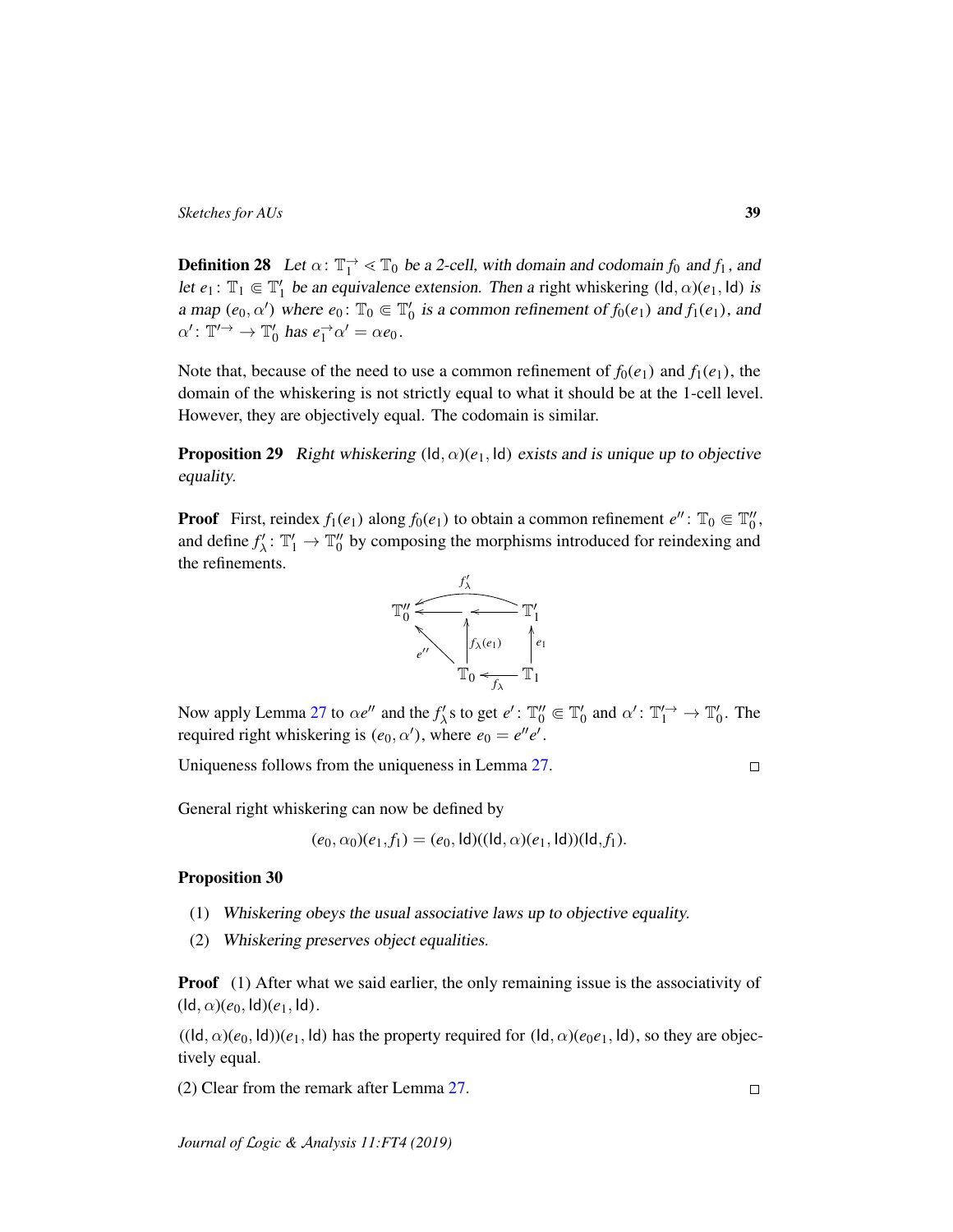The following lemma has an important application in Lemma [34.](#page-41-0) Note that if *cg* is *equal* to *f*, then *e* can be trivial, with  $\epsilon g' = g$ . With object equalities there is a little more work, and it is embodied in *e*.

# <span id="page-39-0"></span>Lemma 31

(1) Suppose we have the solid parts of the following diagram,



where  $c$  is an extension, the square is the reindexing, and we have an object equality  $\gamma$ :  $f \Rightarrow cg$ .

Then we can find an equivalence extension  $e: \mathbb{T}_0 \in \mathbb{T}_0''$  and a homomorphism  $g'$ :  $\mathbb{T}'_0 \to \mathbb{T}''_0$  such that  $f(c)g'$  is strictly equal to *e* and there is an object equality  $\gamma' : \varepsilon g' \Rightarrow \text{ge such that } c\gamma' = \gamma e$ .

(2) Suppose, in the situation above, we have an equivalence extension *e* and two homomorphisms  $g_i'$  with the properties described. Then  $g_1'$  and  $g_2'$  are objectively equal in  $\mathbb{T}_0''$ .

**Proof** (1) By induction we can assume that *c* is a simple extension.

If *c* adjoins a primitive node *X*, then we define *e* as trivial, and  $g'(X) = g(X)$ .

If *c* adjoins a primitive edge  $u: X \to Y$  then in  $\mathbb{T}_0$  we have the solid part of

$$
f(X) \xrightarrow{\gamma_X} g(c(X))
$$
  

$$
g'(u) \downarrow \qquad g(u)
$$
  

$$
f(Y) \xrightarrow{\gamma_Y} g(c(Y))
$$

and in a suitable equivalence extension of  $\mathbb{T}_0$  we can define  $g'(u)$  to make the square commute.

Suppose *c* adjoins a commutativity *vw* ∼*XYZ u*. We have:

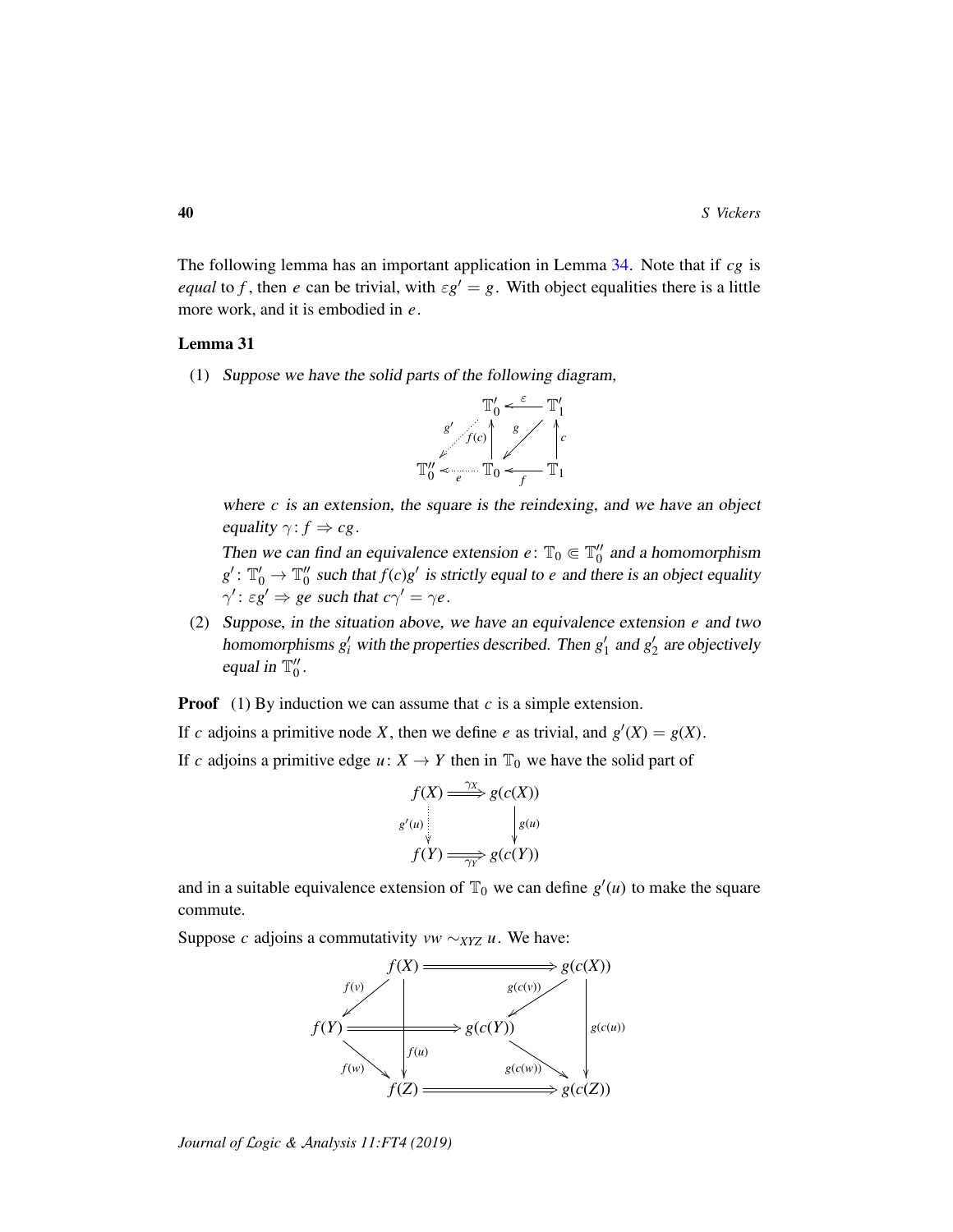The square faces all commute because they are object equalities. Once *c* has made the right-hand triangle commute, in a suitable equivalence extension we can deduce that so does the left-hand one.

If *c* adjoins a universal, then we let *e* adjoin the same universal.

(2) Every ingredient of  $\mathbb{T}'_0$  is in the image of either  $f(c)$  or  $\varepsilon$ . It therefore suffices to note that  $f(c)g'_1$  and  $f(c)g'_2$  are strictly equal, while  $\epsilon g'_1$  and  $\epsilon g'_2$  are objectively equal by Proposition [23.](#page-33-0)  $\Box$ 

# <span id="page-40-0"></span>8 The 2-category of contexts

We now define our 2-category Con in which the 0-cells are contexts, and the 1-cells between  $\mathbb{T}_0$  and  $\mathbb{T}_1$  are in bijection with strict AU-functors from  $AU\langle \mathbb{T}_1\rangle$  to  $AU\langle \mathbb{T}_0\rangle$ . At the same time, we shall make the reversal of direction by which a strict AU-functor can be thought of as a transformation of models. Thus we shall think of a 1-cell as a "map" from the "space of models of  $\mathbb{T}_0$ " to the "space of models of  $\mathbb{T}_1$ ".

# 8.1 Con as a 1-category

**Proposition 32** Objective equality of context maps is a congruence on  $\mathfrak{Con}_{\mathfrak{S}}$ .

Hence contexts and their maps modulo objective equality form a category Con.

**Proof** It has already been remarked that objective equality is an equivalence relation on each hom-set. To show that it is a congruence, we show that if two context maps are objectively equal, then their composites with any  $(e, f)$  are also objectively equal. On the left, we just reindex everything along  $f$ . On the right, we apply right whiskering by  $(e, f)$ , and use the fact that this preserves objective equality.  $\Box$ 

We now have a functor  $(\mathsf{Id}, -)$ : Con $\geq \mathfrak{Con}$  given by

$$
(\mathbb{T}_0 \stackrel{f}{\longleftarrow} \mathbb{T}_1) \mapsto (\mathbb{T}_0 \stackrel{f}{\longleftarrow} \mathbb{T}_0 \stackrel{f}{\longleftarrow} \mathbb{T}_1).
$$

<span id="page-40-1"></span>**Theorem 33** Con is free over Con<sub> $>$ </sub> subject to object equalities becoming equalities, and equivalence extensions becoming invertible.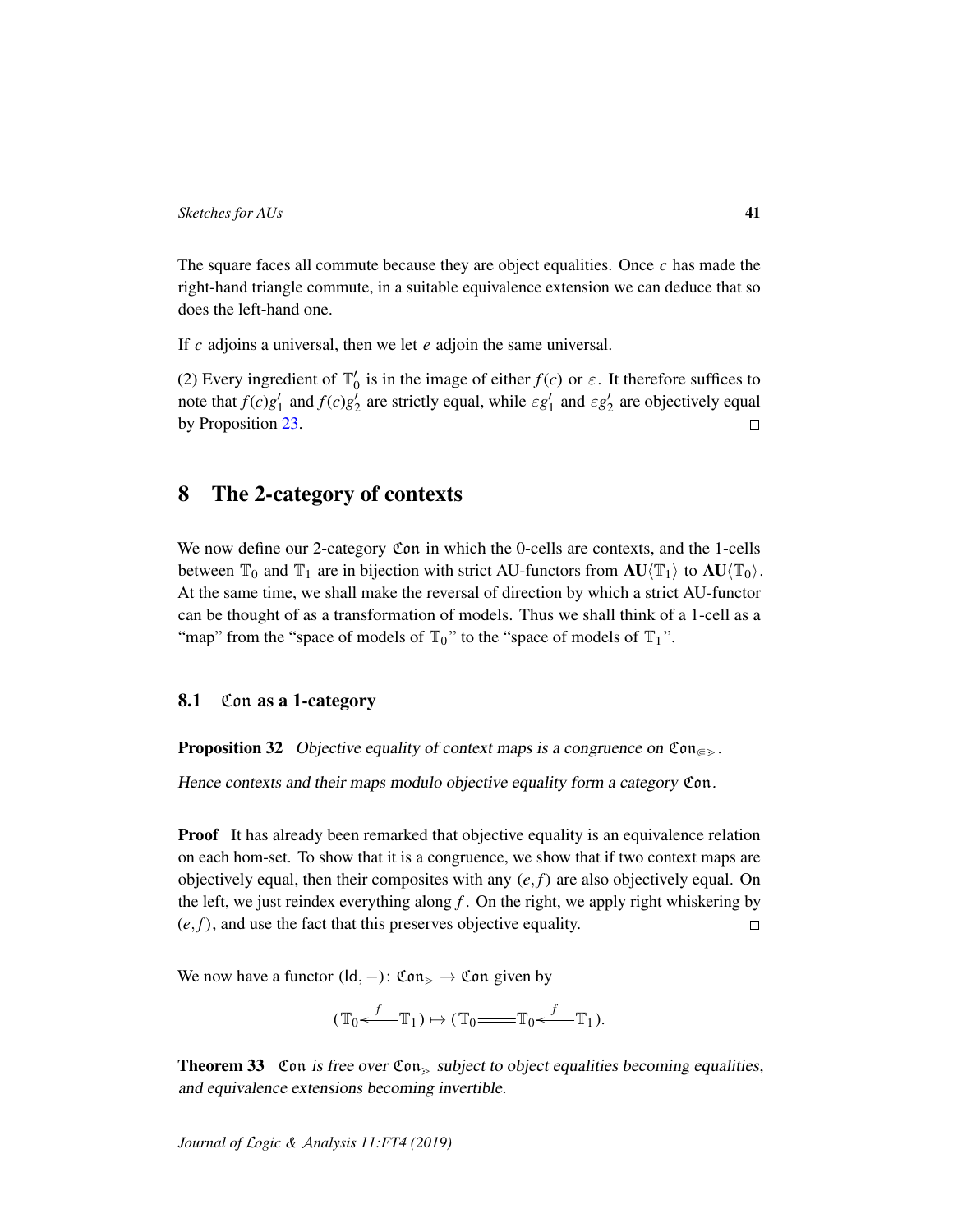**Proof** If  $e: \mathbb{T}_0 \in \mathbb{T}'_0$  is an equivalence extension, then  $(\mathsf{Id}, e)$  has inverse  $(e, \mathsf{Id})$  in Con.

We have  $(e, \text{Id})$ ;  $(\text{Id}, e) = (e, e)$ , and this is objectively equal to  $(\text{Id}, \text{Id})$  using *e* as a refinement of Id.

For the other composite we get  $(e(e), \varepsilon)$  by reindexing. Now by the remark preceding Lemma [31,](#page-39-0) with *g* as an identity, we get a homomorphism *g'* with  $e(e)$ ;  $g' = \varepsilon$ ;  $g' = \text{Id}$ , showing that  $(e(e), \varepsilon)$  is equal to the identity.

It follows that, in Con, every morphism can be expressed in the form  $(\mathsf{Id}, e)^{-1}$ ;  $(\mathsf{Id}, f)$ , where *e* is an equivalence extension.

Now suppose we have a functor  $F: \mathfrak{Con}_{\ge} \to \mathcal{C}$  with those properties. We must show it factors uniquely via  $(\mathsf{Id}, -)$ , with  $F'$ : Con  $\to \mathcal{C}$ . Uniqueness is clear: we must have

$$
F'(e,f) = F'(e, \text{Id}); F'(\text{Id}, f) = F(e)^{-1}; F(f).
$$

For existence, first we show that  $F'$  thus defined transforms objective equality to equality. Suppose  $(e_i, f_i)$   $(i = 0, 1)$  are objectively equal, as in diagram [\(6\)](#page-35-2). Then

$$
F(e_i)^{-1}; F(f_i) = F(e)^{-1}; F(\varepsilon_i); F(f_i) = F(e)^{-1}; F(f_i \varepsilon_i)
$$

and these are equal for  $i = 0, 1$  because *F* transforms object equality to equality.

It is obvious that  $F'$  preserves identities, and for composition it suffices to consider the composite  $(\mathsf{Id}, f)$ ;  $(e, \mathsf{Id}) = (f(e), \varepsilon)$ . In C we have

$$
F(f); F(e)^{-1} = F(f(e))^{-1}; F(ff(e)); F(e)^{-1} = F(f(e))^{-1}; F(e\varepsilon); F(e)^{-1}
$$
  
=  $F(f(e))^{-1}; F(\varepsilon).$ 

## <span id="page-41-0"></span>Lemma 34

- (1) Any reindexing square [\(4\)](#page-19-1) for a context extension becomes a pullback square in Con.
- (2) In Con, extension maps (ie those of the form  $(\text{Id}, c)$  where *c* is an extension) can be pulled back along any morphism.

**Proof** (1) Consider a diagram as on the left here, with the outer square commuting.

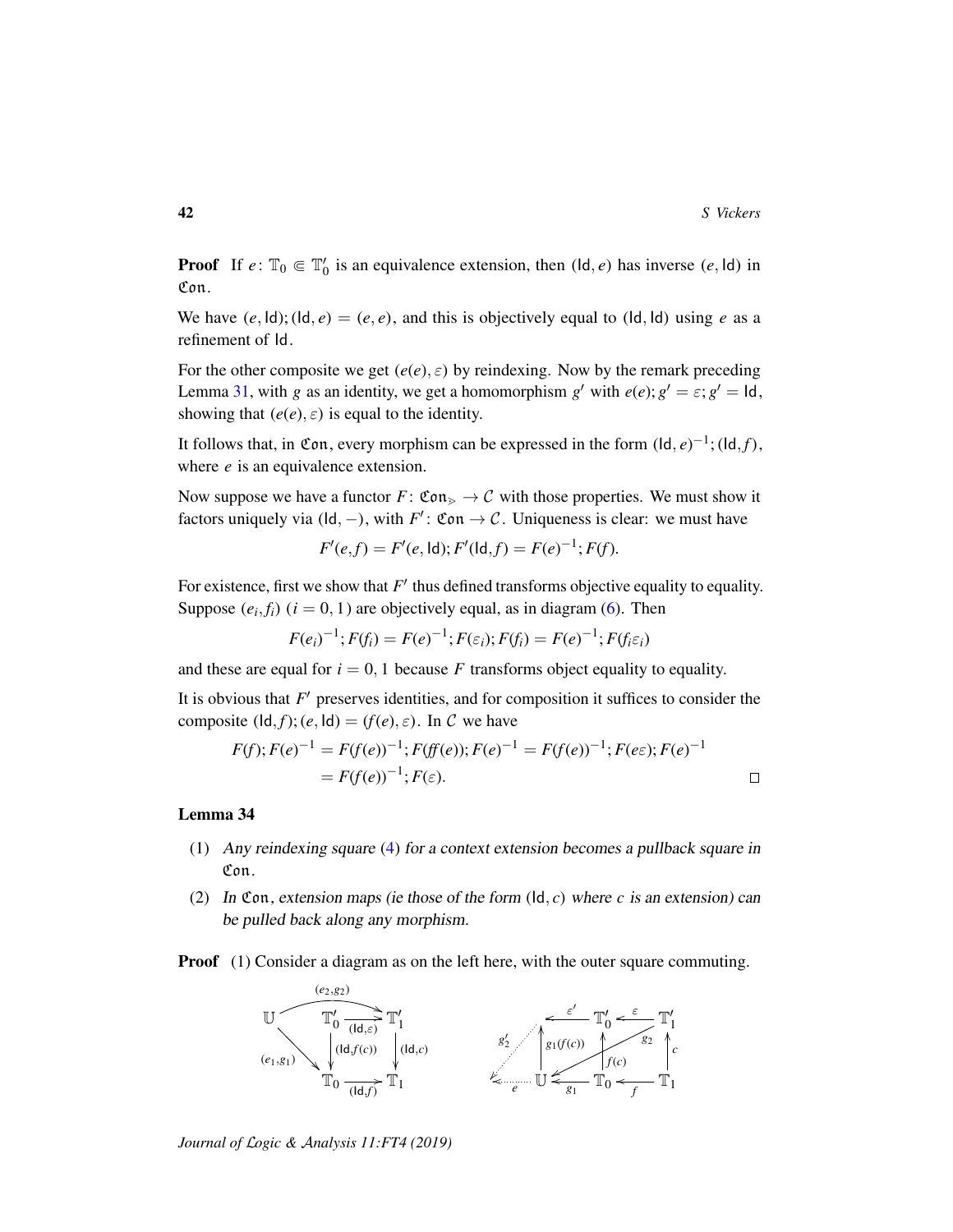Taking a common refinement of  $e_1$  and  $e_2$ , we might as well assume that they are both trivial and that we have an object equality  $fg_1 \Rightarrow cg_2$ . Now consider the diagram on the right, and apply Lemma [31](#page-39-0) with  $g_2$  for  $g$ . We obtain  $e$  and  $g'_2$ , with  $e$  an equivalence extension, strict equality  $g_1(f(c))$ ;  $g'_2 = e$ , and an object equality  $\varepsilon \varepsilon' g'_2 \Rightarrow g_2 e$ .

The required fillin is  $(e, \varepsilon' g_2')$ . It has the correct composites with  $(\text{Id}, f(c))$  and  $(\text{Id}, \varepsilon)$ . Moreover, uniqueness follows by the same argument as in Lemma [31.](#page-39-0)

(2) After part (1), it suffices to show that  $(\mathsf{Id}, c)$  can be pulled back along any map  $(e, \mathsf{Id})$ where  $e: \mathbb{T}_0 \in \mathbb{T}_1$  is an equivalence extension. This is trivial, because pullbacks along invertible morphisms always exist.  $\Box$ 

# 8.2 Con as 2-category

We now develop the 2-categorical structure.

<span id="page-42-0"></span>**Lemma 35** Let  $\mathbb{T}$  be a context. Then  $(\mathbb{T}^{\rightarrow})^{\rightarrow}$  has an involution  $(e, \tau)$  such that  $(\mathsf{Id}, i_\mu)(e, \tau) = (\mathsf{Id}, i_\mu^\rightarrow).$ 

**Proof** We shall write  $i_{\lambda\mu}$  ( $\lambda, \mu = 0, 1$ ) for the composite

$$
i_{\lambda}i_{\mu} = \mathbb{T} \longrightarrow \mathbb{T} \longrightarrow \mathbb{T} \longrightarrow \mathbb{T} \longrightarrow \mathbb{T} \longrightarrow \mathbb{T} \longrightarrow \mathbb{T} \longrightarrow \mathbb{T} \longrightarrow \mathbb{T} \longrightarrow \mathbb{T} \longrightarrow \mathbb{T} \longrightarrow \mathbb{T} \longrightarrow \mathbb{T} \longrightarrow \mathbb{T} \longrightarrow \mathbb{T} \longrightarrow \mathbb{T} \longrightarrow \mathbb{T} \longrightarrow \mathbb{T} \longrightarrow \mathbb{T} \longrightarrow \mathbb{T} \longrightarrow \mathbb{T} \longrightarrow \mathbb{T} \longrightarrow \mathbb{T} \longrightarrow \mathbb{T} \longrightarrow \mathbb{T} \longrightarrow \mathbb{T} \longrightarrow \mathbb{T} \longrightarrow \mathbb{T} \longrightarrow \mathbb{T} \longrightarrow \mathbb{T} \longrightarrow \mathbb{T} \longrightarrow \mathbb{T} \longrightarrow \mathbb{T} \longrightarrow \mathbb{T} \longrightarrow \mathbb{T} \longrightarrow \mathbb{T} \longrightarrow \mathbb{T} \longrightarrow \mathbb{T} \longrightarrow \mathbb{T} \longrightarrow \mathbb{T} \longrightarrow \mathbb{T} \longrightarrow \mathbb{T} \longrightarrow \mathbb{T} \longrightarrow \mathbb{T} \longrightarrow \mathbb{T} \longrightarrow \mathbb{T} \longrightarrow \mathbb{T} \longrightarrow \mathbb{T} \longrightarrow \mathbb{T} \longrightarrow \mathbb{T} \longrightarrow \mathbb{T} \longrightarrow \mathbb{T} \longrightarrow \mathbb{T} \longrightarrow \mathbb{T} \longrightarrow \mathbb{T} \longrightarrow \mathbb{T} \longrightarrow \mathbb{T} \longrightarrow \mathbb{T} \longrightarrow \mathbb{T} \longrightarrow \mathbb{T} \longrightarrow \mathbb{T} \longrightarrow \mathbb{T} \longrightarrow \mathbb{T} \longrightarrow \mathbb{T} \longrightarrow \mathbb{T} \longrightarrow \mathbb{T} \longrightarrow \mathbb{T} \longrightarrow \mathbb{T} \longrightarrow \mathbb{T} \longrightarrow \mathbb{T} \longrightarrow \mathbb{T} \longrightarrow \mathbb{T} \longrightarrow \mathbb{T} \longrightarrow \mathbb{T} \longrightarrow \mathbb{T} \longrightarrow \mathbb{T} \longrightarrow \mathbb{T} \longrightarrow \mathbb{T} \longrightarrow \mathbb{T} \longrightarrow \mathbb{T} \longrightarrow \mathbb{T} \longrightarrow \mathbb{T} \longrightarrow \mathbb{T} \longrightarrow \mathbb{T} \longrightarrow \mathbb{T} \longrightarrow \mathbb{T} \longrightarrow \mathbb{T} \longrightarrow \mathbb{T} \longrightarrow \mathbb{T} \longrightarrow \mathbb{T} \longrightarrow \mathbb{T} \longrightarrow \mathbb{T} \longrightarrow \mathbb{T} \longrightarrow \mathbb{T} \longrightarrow \mathbb{T} \longrightarrow \mathbb{T} \longrightarrow \mathbb{T} \longrightarrow \mathbb{T} \longrightarrow \mathbb{T} \longrightarrow \mathbb{T} \longrightarrow \mathbb{T} \longrightarrow \mathbb{T} \longrightarrow \mathbb{T} \longrightarrow \mathbb{T} \longrightarrow \mathbb{T} \longrightarrow \mathbb{T} \longrightarrow \mathbb{T} \
$$

In  $(\mathbb{T}^{\rightarrow})^{\rightarrow}$  we write  $\theta$  for the first level homomorphism, in  $\mathbb{T}^{\rightarrow}$ , represented in  $(\mathbb{T}^{\rightarrow})^{\rightarrow}$ by  $i_{\mu}(\theta)$ , and  $\phi$  for the second level homomorphism.

Note that  $i_\lambda i_\mu^{\rightarrow} = i_\mu i_\lambda$ . It follows that any model of  $(\mathbb{T}^{\rightarrow})^{\rightarrow}$  has a square of four models of  $\mathbb{T}$ , got from the  $i_{\lambda\mu}$ s, and four homomorphisms between them, got from the  $i_{\mu}$ s and the  $i_{\mu}^{\rightarrow}$  s. In fact, the square will commute, because  $\phi$  is homomorphic with respect to the  $i_{\mu}$ s. Conversely, any such commutative square of homomorphisms gives a model of  $(\mathbb{T}^{\rightarrow})^{\rightarrow}$ .

$$
\begin{array}{c}\ni_{00}(X) \xrightarrow{i_{0}(\theta_{X})} i_{10}(X) \\
\phi_{i_{0}(X)} = i_{0}^{-\lambda}(\theta_{X}) \downarrow \qquad \qquad \downarrow \phi_{i_{0}(X)} = i_{1}^{-\lambda}(\theta_{X}) \\
i_{01}(X) \xrightarrow[i_{1}(\theta_{X})] i_{11}(X)\n\end{array}
$$

Reflecting the square about its leading diagonal gives another such square, and that is the essential action of  $\tau$ . The only remaining issue is that in the *context* ( $\mathbb{T}^{\rightarrow}$ )<sup>→</sup>, we need an equivalence extension *e* to introduce some composites and associativities; mere commutativity of the squares (of carrier edges) does not explicitly have all the data for a homomorphism between homomorphisms.  $\Box$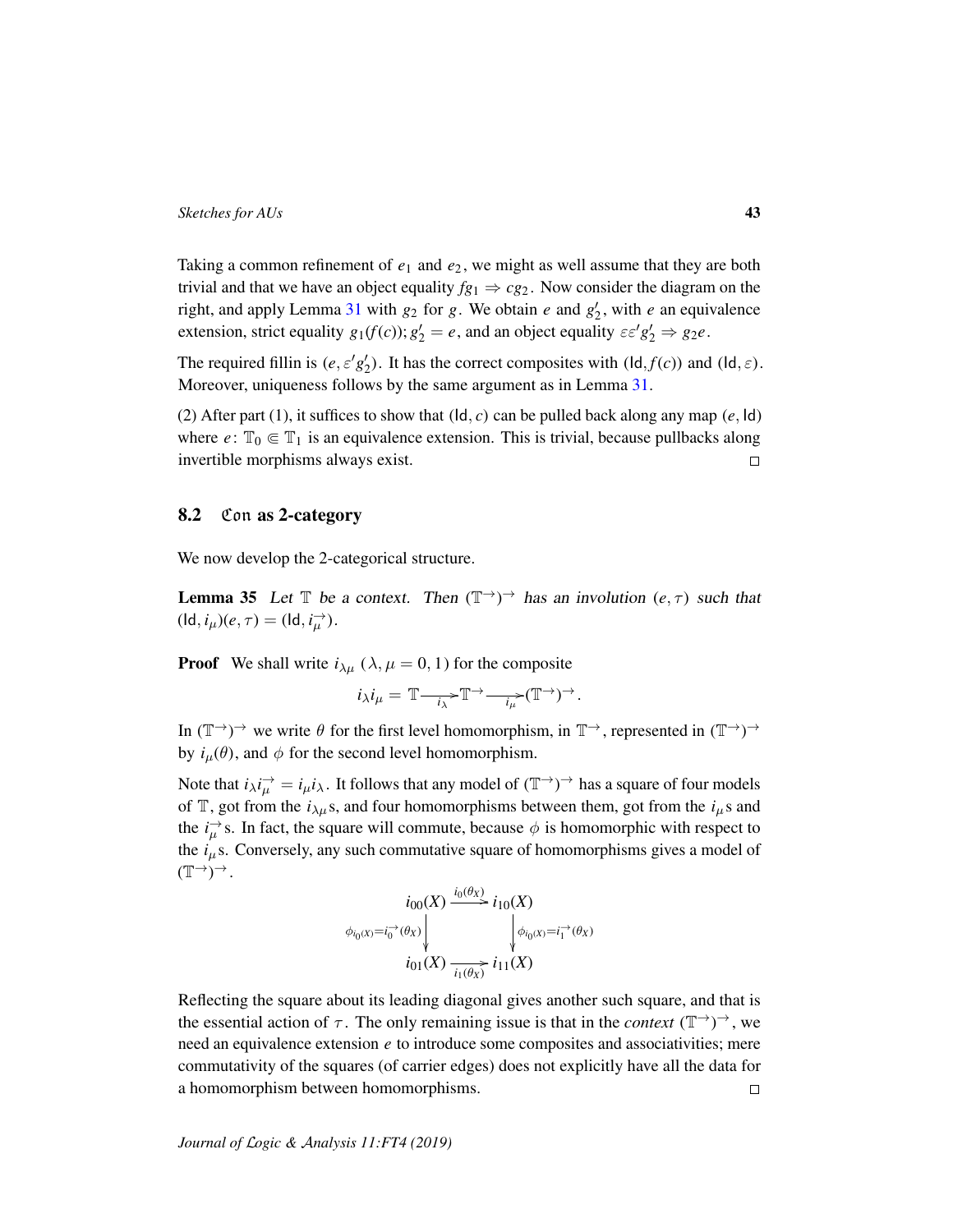<span id="page-43-0"></span>**Lemma 36** Let  $f_0, f_1 : \mathbb{T}_1 \ll \mathbb{T}_0$  have an object equality  $\gamma$ . Then  $f_0 \to$  and  $f_1 \to$  are objectively equal.

**Proof** Use 
$$
(\mathsf{Id}, \gamma^{\rightarrow})(e, \tau)
$$
, where  $(e, \tau)$  is as in Lemma 35.

<span id="page-43-1"></span>**Lemma 37** Let  $e: \mathbb{T}_1 \in \mathbb{T}_0$  be an equivalence extension. Then  $e^{\rightarrow}$  is invertible in Con.

**Proof** The identity on  $\mathbb{T}_1^{\to}$  gives the generic 2-cell between  $\mathbb{T}_1^{\to}$  and  $\mathbb{T}_1$ , its domain and codomain being  $i_0$  and  $i_1$ . Consider its right whiskering (Definition [28\)](#page-38-0) by  $(e, \text{Id})$ , giving the right hand square in the diagram below. Then  $(e', \alpha)$  is the inverse of  $(\mathsf{Id}, e^{\rightarrow})$ . Immediately we have  $(e', \alpha)(\text{Id}, e^{\rightarrow}) = (e', e^{\rightarrow} \alpha) = (e', e')$ . For  $(\text{Id}, e^{\rightarrow})(e', \alpha)$ , consider the reindexing square on the left here.



 $(e^{\rightarrow}(e'), \alpha \varepsilon)$  is a right whiskering of  $(\mathsf{Id}, e^{\rightarrow})$  by  $(e, \mathsf{Id})$ : for  $e^{\rightarrow}$  factors via  $i_{\lambda}(e)$ , so *e'* and  $e^{\rightarrow}(e')$  are refinements of, respectively,  $i_{\lambda}(e)$  and  $i_{\lambda}e^{\rightarrow}$ . But then so is  $(e^{\rightarrow}(e'), e^{\rightarrow}(e'))$ , and so they are objectively equal, and the latter is objectively equal to the identity on  $\mathbb{T}_0^{\to}$ .  $\Box$ 

**Theorem 38** The functor  $-\rightarrow$  on  $\mathfrak{Con}_{\leq}$  gives an endofunctor on  $\mathfrak{Con}$ .

**Proof** Theorem [33](#page-40-1) reduces this to Lemmas [36](#page-43-0) and [37.](#page-43-1)

We now define an internal category in the functor category [Con, Con] in which the object of objects is Id, and the object of morphisms is  $-\rightarrow$ .

The structure operations will be natural transformations. Note that to prove naturality, it suffices to prove it with respect to maps of the form  $(\mathsf{Id}, f)$ , since the rest follows from invertibility of (*e*, Id).

The domain and codomain, natural transformations from  $-\rightarrow$  to Id, are given by the maps dom  $=$  (ld,  $i_0$ ) and cod  $=$  (ld,  $i_1$ ).

The identity  $Id: Id \to -\rightarrow$  is given by maps  $(e, \gamma)$  where  $\gamma: \mathbb{T} \to \mathbb{T}'$  takes  $\theta$  to the equality homomorphism on the generic model of  $T$ . The equivalence extension  $e: \mathbb{T} \in \mathbb{T}'$  uses instances of the unit laws to provide the necessary commutativities.

 $\Box$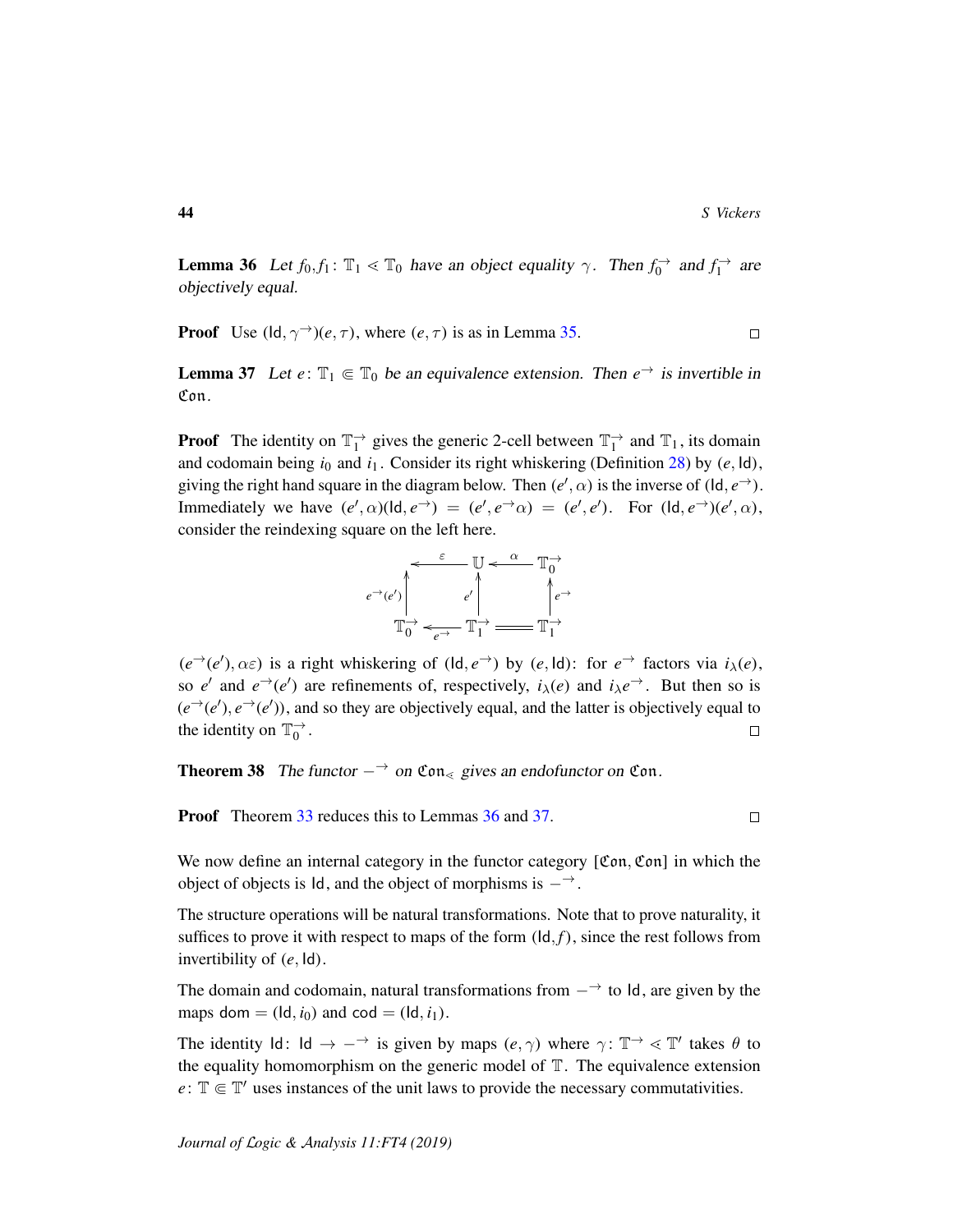Since  $i_0$  is an extension, we can reindex along  $i_1$ , and in fact this gives  $\mathbb{T} \rightarrow \rightarrow$  as a pullback in Con.



 $i_1(i_0)$  maps the ingredients of  $\mathbb{T}^{\rightarrow}$  to the 0- and 1-copies in  $\mathbb{T}^{\rightarrow}$ , and adjoins the 2-copies with the carrier edges from 1 to 2.

In an equivalence extension of  $T \rightarrow \rightarrow$ , the two model homomorphisms can be composed, and this provides composition as a natural transformation from  $-\rightarrow$  to  $-\rightarrow$ . It is vertical composition of the two 2-cells  $\mathbb{T} \rightarrow \mathbb{R} \rightarrow \mathbb{R}$ .

Thus for each  $\mathbb T$  we get an internal category  $N(\mathbb T)$  in Con, on objects  $\mathbb T$  and morphisms  $T^{\rightarrow}$ .

Using the category structure of  $N(\mathbb{T}_1)$ , this makes  $\mathfrak{Con}(\mathbb{T}_0, \mathbb{T}_1)$  into a category, with objects and morphisms the 1-cells and 2-cells between  $\mathbb{T}_0$  and  $\mathbb{T}_1$ .

We already have vertical composition of 2-cells. (We shall compose from top to bottom, so the codomain of the upper 2-cell must equal the domain of the lower.)

We deal with horizontal composition by whiskering. Using the functor  $-\rightarrow$ , we can make  $\mathfrak{Con}(-, -^{\rightarrow})$  into a profunctor from  $\mathfrak{Con}$  to  $\mathfrak{Con}$ , and this provides whiskering on both sides. The proof of Lemma [37](#page-43-1) shows that this agrees with the whiskering we already have.

Horizontal composition can now be defined as:

$$
\alpha \beta = \frac{\alpha \operatorname{dom}(\beta)}{\operatorname{cod}(\alpha)\beta}
$$

The interchange law follows from:

Lemma 39

$$
\frac{\alpha \operatorname{dom}(\beta)}{\operatorname{cod}(\alpha)\beta} = \frac{\operatorname{dom}(\alpha)\beta}{\alpha \operatorname{cod}(\beta)}
$$

**Proof** Suppose we have the following:

$$
\mathbb{T}_0 \xrightarrow{\text{#}(e,\alpha)} \mathbb{T}_1 \xrightarrow{\text{#}(e',\beta)} \mathbb{T}_2
$$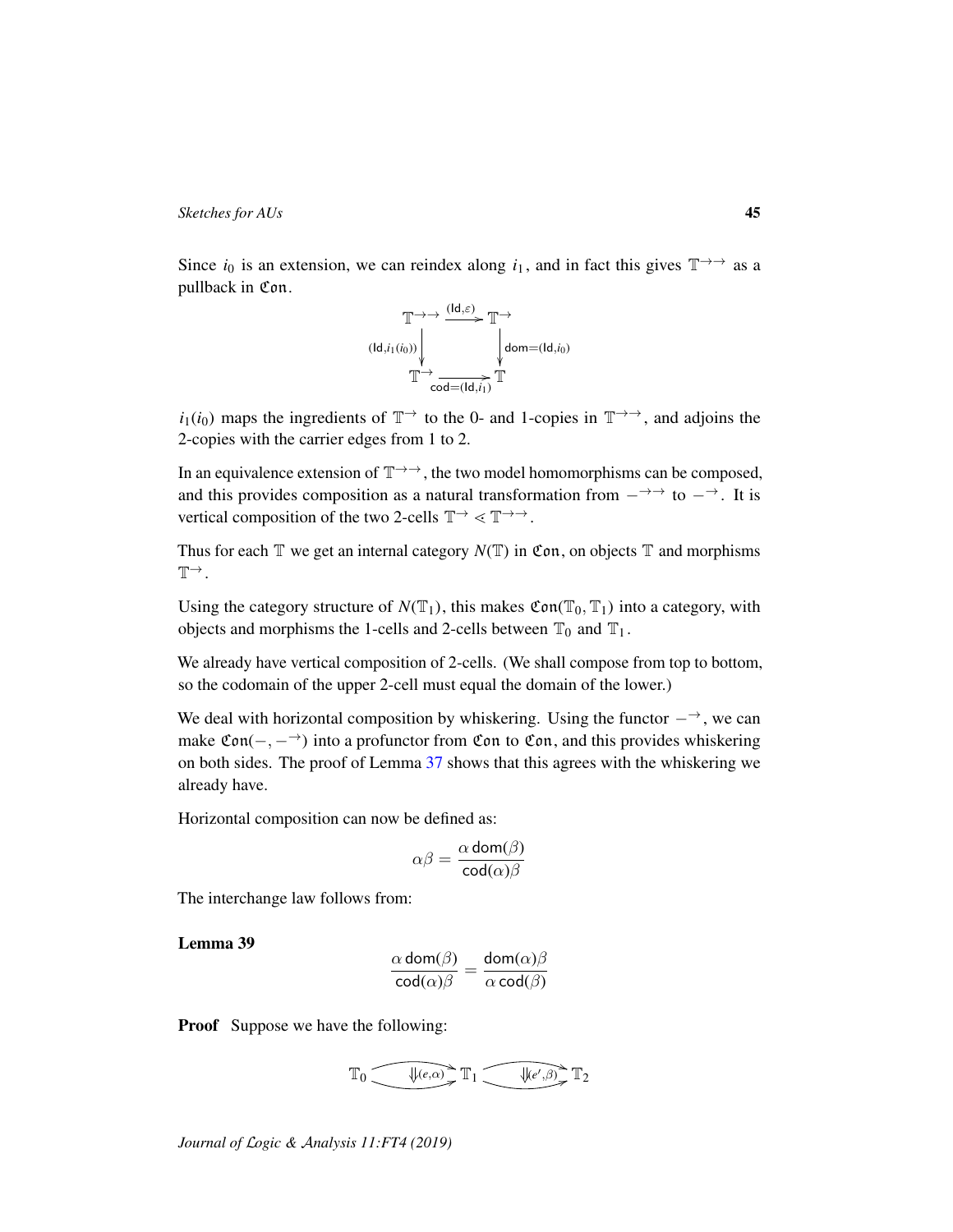By whiskering  $(e, \alpha)(e', \text{Id})$  we might as well assume that *e* and  $e'$  are both identities. In  $\mathfrak{Con}_{\leq}$  we now have:

$$
\alpha \circ \beta^{\rightarrow} \colon \mathbb{T}_0 \leftarrow \mathbb{T}_1^{\rightarrow} \leftarrow \mathbb{T}_2^{\rightarrow} (\mathbb{T}_2^{\rightarrow})^{\rightarrow}
$$

The two vertical composites in the statement are the images in  $\mathbb{T}_0$  of the two routes round the square of homomorphisms in  $(\mathbb{T}_2^{\to})^{\to}$  (see Lemma [35\)](#page-42-0) and so are equal.

Putting together the properties proved so far, we can deduce:

Theorem 40 Con is a 2-category.

# 8.3 Limits in Con

We have two main results here. The first (Theorem  $48$ ) is that Con has finite PIE-limits (products, inserters and equifiers; Power and Robinson [\[11\]](#page-54-9)).

This is a large class of finite weighted limits, but a notable lack is equalizers and pullbacks. Although by universal algebra  $AU_s$  has all pushouts and  $AU_s^{op}$  has all pullbacks, in general we cannot replicate this in contexts. For example, suppose we have two context homomorphisms  $f_i: \mathbb{T}_0 \leq \mathbb{T}_i$  where  $\mathbb{T}_0$  has just a single node, and the *fi*s map it to nodes introduced by two different kinds of universals. Then the pushout must specify an equality between those two different nodes, and that cannot be done with a context.

The second main result (Theorem [42\)](#page-46-0) is that, nonetheless, pullbacks of extension maps do exist, essentially by reindexing. In fact this has already been addressed in Lemma [34.](#page-41-0) All that remains here is to show that they are 2-categorical conical limits (in other words, they take proper account of 2-cells between fillins).

Note that all our weighted limits are *strict*, with strict cones, as in [\[11\]](#page-54-9). We do not follow the convention in Johnstone [\[5,](#page-54-1) page 244] of interpreting them in a "pseudo" or "bi" sense.

Also note that we do not claim to have constructed the limits in a canonical way, at least not those – such as pullbacks, inserters and equifiers – that depend on maps. This is because the construction will depend on the representatives  $(e, f)$  of the maps.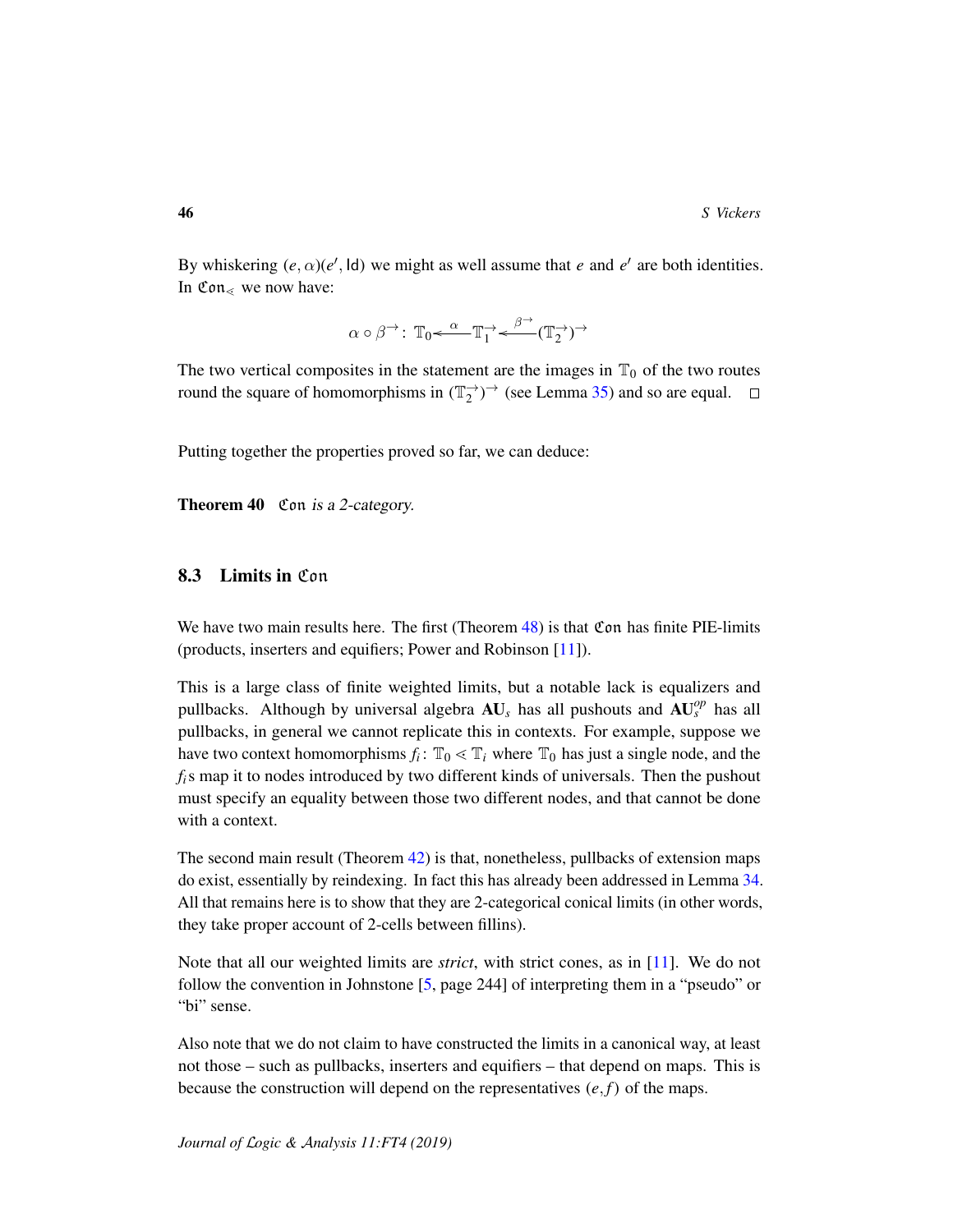### Pullbacks and products

<span id="page-46-2"></span>Lemma 41 Consider a context reindexing square [\(4\)](#page-19-1). Then the following square in  $\mathfrak{Con}_{\leq}$  becomes a pullback in Con.

<span id="page-46-1"></span> $\mathbb{T}$  $\int_0^{\rightarrow} \leftarrow \infty$   $\mathbb{T}_1^{\prime}$   $\rightarrow$  $\varepsilon^{\rightarrow}$  $\mathbb{T}^{\rightarrow}_0$  $f(c)$ <sup>→</sup> ,<br>I  $\mathbb{T}_1^{\rightarrow}$ *c*<sup>→</sup> l<br>\  $\leftarrow$ <sup>*f*→</sup>

**Proof** If  $c^{\rightarrow}$  were an extension, then we could apply Lemma [34.](#page-41-0) In fact it is not, but only for bureaucratic reasons based on the concrete definition of coproduct "+" (see Section [9\)](#page-50-0). The issue is that the steps constructing  $\mathbb{T}'_1$  are applied in an order that does not start off with all those for  $\mathbb{T}_1^{\to}$ . Those steps can be reordered to give an extension  $c'$ :  $\mathbb{T}_1^{\rightarrow} \subset \mathbb{T}_1''$  isomorphic to  $c^{\rightarrow}$ , and moreover that reordering can be reindexed along  $f^{\rightarrow}$  to get a reindexing square isomorphic to [\(7\)](#page-46-1):



By Lemma [34](#page-41-0) the reindexing square is a pullback in Con, and it follows that so too is [\(7\)](#page-46-1).  $\Box$ 

<span id="page-46-0"></span>Theorem 42 Con has pullbacks of extension maps along any map.

**Proof** Lemma [34](#page-41-0) has already shown the 1-categorical form of this. It remains to show that we also have 2-cell fillins, and the ability to do this follows from Lemma [41.](#page-46-2)  $\Box$ 

<span id="page-46-3"></span>Lemma 43 Con has all finite products.

**Proof** The empty theory 1 is initial in  $\mathfrak{Con}_{\le}$ . After that one easily shows that it is terminal in Con.

The case for binary products follows from Theorem [42,](#page-46-0) since the unique homomorphism  $1 \leq T$  is an extension.  $\Box$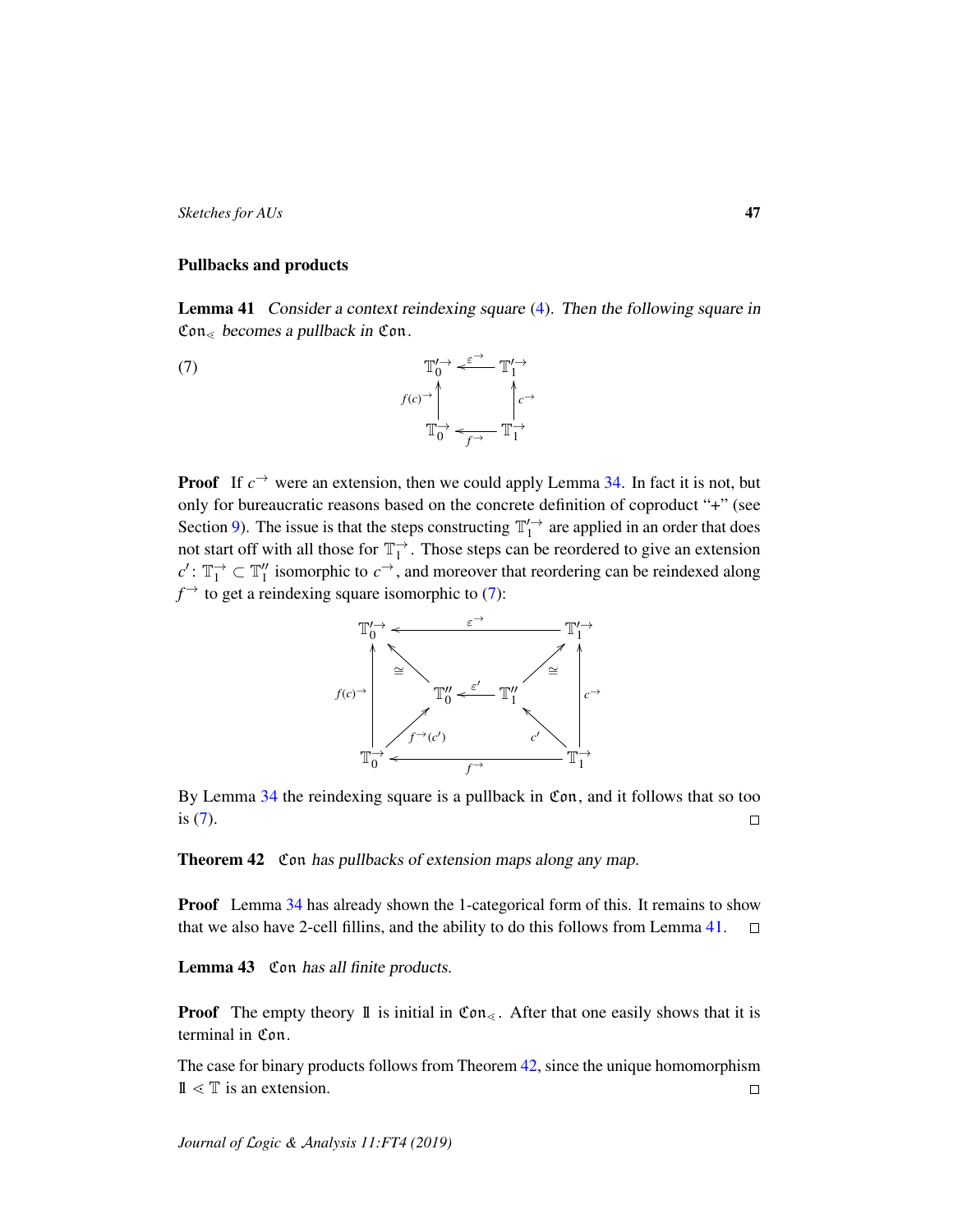#### **Inserters**

First, we work in  $\mathfrak{Con}_{\leq}$  (or, dually, in  $\mathfrak{Con}_{\geq}$ ).

**Definition 44** Let  $f_{\lambda}$ :  $\mathbb{T}_1 \leq \mathbb{T}_0$  ( $\lambda = 0, 1$ ) be two context homomorphisms. Then we define an extension  $c: \mathbb{T}_0 \subset \text{Ins}(f_0, f_1)$  by adjoining:

- for every node *Y* in  $\mathbb{T}_1$ , an edge  $\theta_Y : f_0(Y) \to f_1(Y)$ ; and
- for every edge  $u: Y \to Y'$  in  $\mathbb{T}_1$ , an edge  $\theta_u$  and two commutativities



Obviously this generalizes the construction of  $\mathbb{T}_1^{\to}$  out of  $\mathbb{T}_1^2$ , and gives  $\bar{f} \colon \mathbb{T}_1^{\to} \to$  $Ins(f_0, f_1)$  with two strictly commutative squares:



In fact  $\text{Ins}(f_0, f_1)$  is their joint pushout in  $\mathfrak{Con}_{\leq}$ .

To put this another way, whiskering induces a bijection between

- (1) context homomorphisms  $g'$ :  $\text{Ins}(f_0, f_1) \leq U$ , and
- (2) pairs  $(g, \theta)$  where  $g: \mathbb{T}_0 \leq U$  is a context homomorphism, and  $\theta: f_0g \to f_1g$  is a 2-cell.

This very nearly also works at the level of 2-cells. Consider two sketch homomorphisms  $g'_{\mu}$ :  $\text{Ins}(f_0, f_1) \ll \mathbb{U}$  ( $\mu = 0, 1$ ), corresponding to pairs ( $g_{\mu} = cg'_{\mu}, \theta_{\mu} = \bar{f}g'_{\mu}$ ) as above, and suppose we have a 2-cell  $\alpha' : g'_0 \to g'_1$ . Considering the nodes and edges of  $\textsf{Ins}(f_0, f_1)$ , we see that the edge data needed for  $\alpha'$  comprises edges of the form  $\alpha'_{cX}$  and  $\alpha'_{cu}$ , for nodes and edges in  $\mathbb{T}_0$ , and  $\alpha'_{\theta_Y}$  and  $\alpha'_{\theta_Y}$ , for nodes and edges in  $\mathbb{T}_1$ . The first two kinds come along with commutativitites that make the whiskered 2-cell  $g_0 \rightarrow g_1$ . The last two kinds have commutativities:

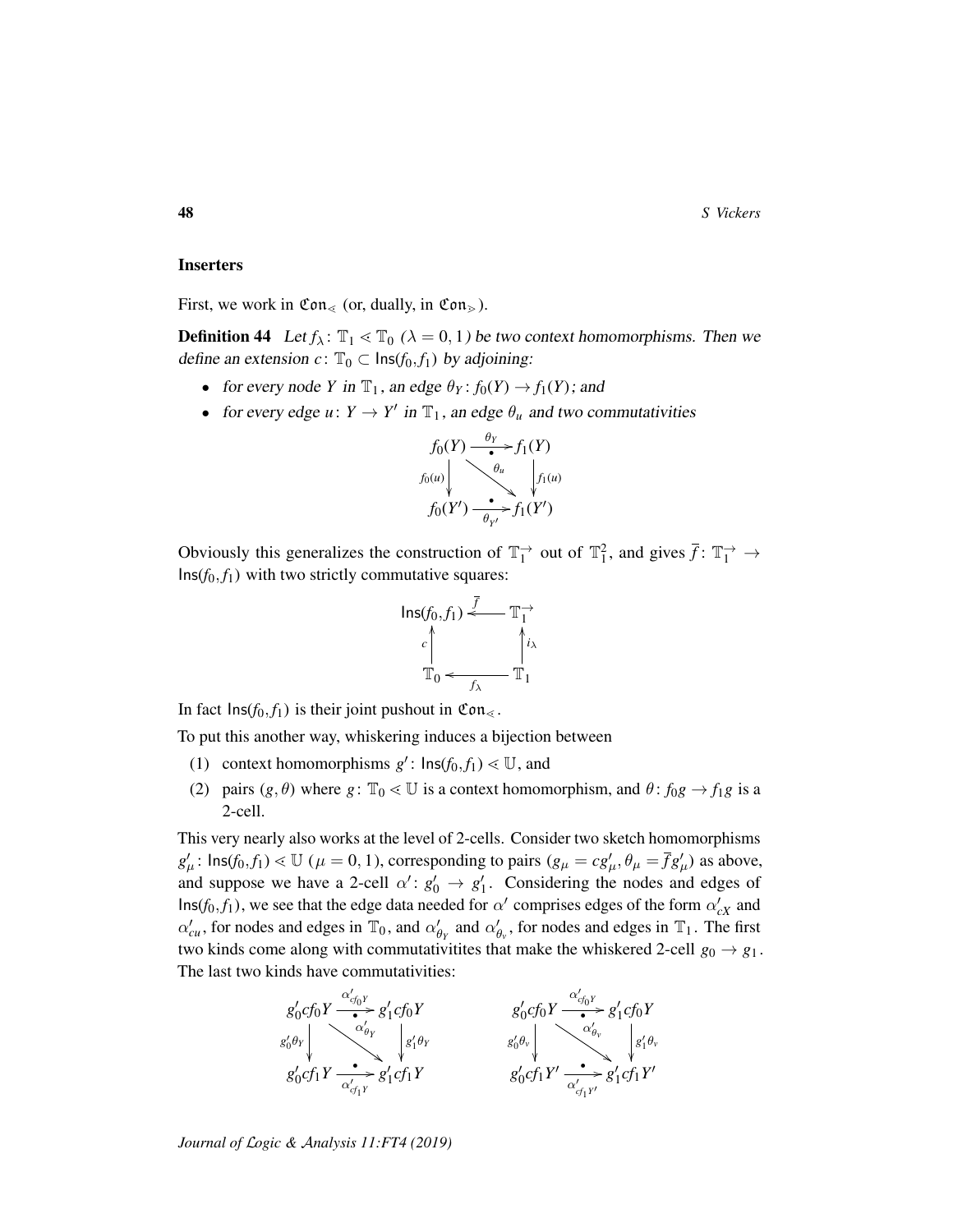The first of these expresses that the  $\alpha'_{\theta_Y}$ s give the correct carrier edges for the horizontal composition of  $\alpha'$  and  $\theta$ . The second is equivalent to saying that the  $\alpha'_{\theta_v}$  s give the correct naturality diagonals for this horizontal composition, in other words



but only modulo applications of associativity laws.

## <span id="page-48-0"></span>Lemma 45 Con has inserters.

**Proof** Suppose we have two maps from  $\mathbb{T}_0$  to  $\mathbb{T}_1$ . We can represent them as homomorphisms  $f_0$  and  $f_1$  into a single equivalence extension  $\mathbb{T}'_0$  of  $\mathbb{T}_0$ . We shall show that  $\mathbb{T}_0 \in \mathbb{T}'_0 \subset \text{Ins}(f_0, f_1)$  provides the inserter in Con.

In the following diagram we use arrows  $\xrightarrow{(e,\text{Id})} \xrightarrow{(1d,f)} \xleftarrow{(e,f)}$  for maps of the forms indicated.



The map from  $\text{Ins}(f_0, f_1)$  to  $\mathbb{T}_0$  is got by inverting the equivalence extension  $e \colon \mathbb{T}_0 \in \mathbb{T}'_0$ .

Suppose we have a map from  $\mathbb U$  to  $\mathbb T_0$  and a 2-cell between its composites with the  $f_{\lambda}$ s. By replacing U by a suitable equivalence extension  $\mathbb{U}'$ , we may assume that the 2-cell, between maps from  $\mathbb{U}'$  to  $\mathbb{T}_1$ , is entirely in  $\mathfrak{Con}_{\geq 0}$  as in the above diagram, and we get a unique factorization  $\mathbb{U}' \to \text{Ins}(f_0, f_1)$  in  $\mathfrak{Con}_{\ge}$ . This then gives us a unique factorization in Con.

The remarks before the lemma now enable us to extend this to 2-cells in the manner required for a weighted limit. (Now we need an equivalence extension of  $\mathbb{U}'$  for the associativities needed.)  $\Box$ 

## **Equifiers**

Again, we start off in  $\mathfrak{Con}_{\geq}$ .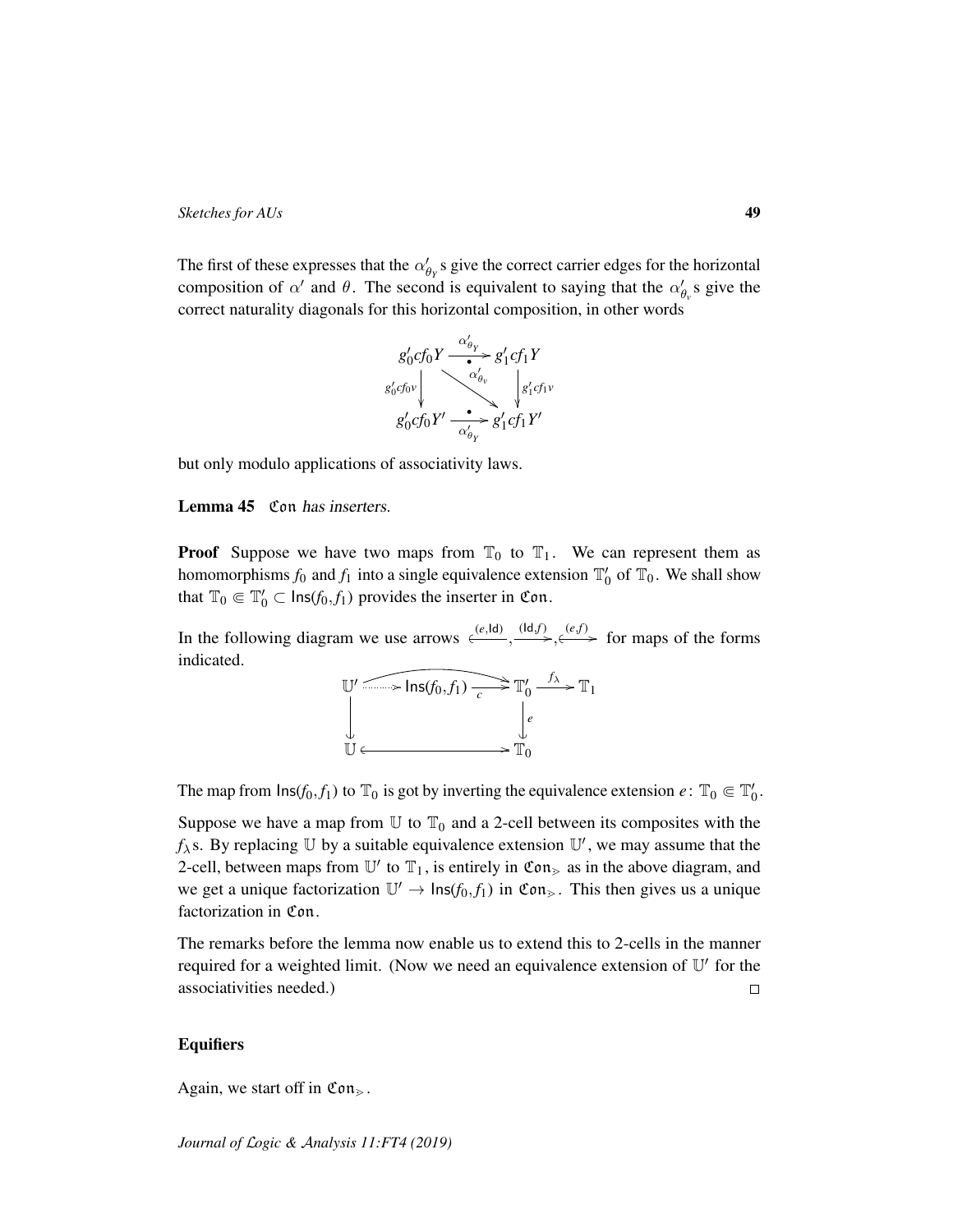**Definition 46** Suppose we have two homomorphisms  $\alpha$ ,  $\beta$ :  $\mathbb{T}_1^{\rightarrow} \leq \mathbb{T}_0$  that, as 2-cells, have the same domain and codomain:  $f_{\lambda} = i_{\lambda} \alpha = i_{\lambda} \beta$  ( $\lambda = 0, 1$ ). (Equality is in the sense of agreeing on nodes and edges.) Then we define an extension  $c: \mathbb{T}_0 \subset \mathsf{Eq}(\alpha, \beta)$ that adjoins unary commutativities  $\alpha_Y \sim \beta_Y$  and  $\alpha_Y \sim \beta_Y$  for the nodes *Y* and edges *v* in  $T_1$ .

A homomorphism  $g'$ :  $\textsf{Eq}(\alpha, \beta) \leq \mathbb{U}$  is equivalent to a homomorphism  $g: \mathbb{T}_0 \leq \mathbb{U}$  such that  $\alpha$ *g* and  $\beta$ *g* are equal in the sense that there are unary commutativities in U equating the images under *g* of the  $\theta_Y$ s and the  $\theta_Y$ s.

We can extend this precisely to 2-cells in  $\mathfrak{Con}_{\ge}$ . If  $g'_{\lambda}$  are two homomorphisms from Eq( $\alpha$ ,  $\beta$ ) to U, then a 2-cell from  $g'_0$  to  $g'_1$  is equivalent to a 2-cell from  $cg'_0$  to  $cg'_1$ .

<span id="page-49-1"></span>Lemma 47 Con has equifiers.

**Proof** Suppose in Con we have two 2-cells between  $\mathbb{T}_0$  and  $\mathbb{T}_1$  with equal domain and codomain. Then by taking common refinements, and vertically composing one of the 2-cells with object equalities, we can suppose without loss of generality that our 2-cells are given by a suitable equivalence extension  $e: \mathbb{T}_0 \in \mathbb{T}'_0$  and, entirely in  $\mathfrak{Con}_{\geq 0}$ , two 2-cells between  $\mathbb{T}'_0$  and  $\mathbb{T}_1$  with equal domain and codomain. Then  $\mathsf{Eq}(\alpha,\beta)$ , mapped through to  $\mathbb{T}_0$  using ( $\text{Id}, e$ ), provides the equifier we seek.

$$
\mathsf{Eq}(\alpha,\beta) \xrightarrow{c} \mathbb{T}'_0 \xrightarrow{\qquad \qquad \downarrow \alpha \Downarrow \beta} \mathbb{T}_1
$$
\n
$$
\downarrow_{\mathbb{C}} \xrightarrow{\qquad \qquad \downarrow \alpha \Downarrow \beta} \mathbb{T}_1
$$
\n
$$
\mathbb{T}_0
$$

The rest is similar to Lemma [45.](#page-48-0)

<span id="page-49-0"></span>Theorem 48 Con has finite pie limits.

Proof This is the combined content of Lemmas [43,](#page-46-3) [45](#page-48-0) and [47.](#page-49-1)  $\Box$ 

We emphasize again that the inserters and equifiers do not have canonical constructions, because they depend on the representations of 1-cells.

 $\Box$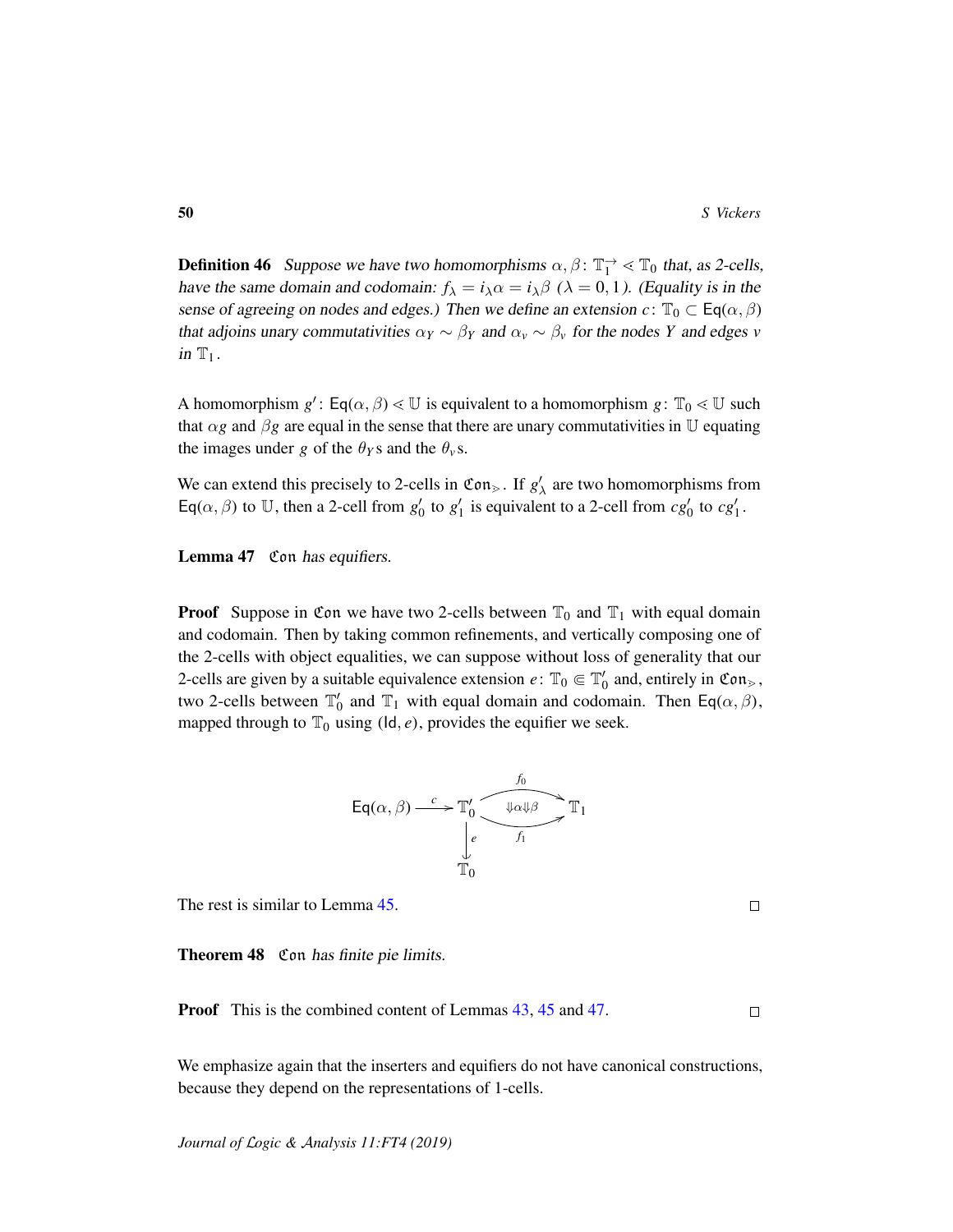# <span id="page-50-0"></span>9 A concrete construction of  $AU$  $\langle T \rangle$

We can define a 2-functor  $AU\langle-\rangle$ :  $\mathfrak{Con} \to AU_s^{op}$ , acting on objects as  $\mathbb{T} \mapsto AU \langle \mathbb{T} \rangle$ . (At the 1-category level this is immediate from Theorem [33,](#page-40-1) using Proposition [19](#page-31-1) and Lemma [21.](#page-32-0))

The main result of this section, Theorem [49,](#page-50-1) is that this 2-functor is representable, with  $AU\langle T\rangle$  isomorphic to Con(T, O). We also show, Theorem [51,](#page-51-0) that it is full and faithful: thus *all* strict AU-functors between AUs of the form  $AU(T)$ , with  $T$  a context, can be got by the finitary means of constructions in Con.

Finally we shall show how the construction itself can be conducted entirely within the logic of AUs. This is in the spirit of the idea that AU constructions should be internalizable within AUs, the idea that inspired Joyal's original use of them with regard to Gödel's Theorem.

For the 2-cells, first note that  $AU\langle T \rangle$  is a tensor  $2 \otimes AU\langle T \rangle$  in  $AU_s$ . This is because a strict AU-functor  $AU(T \rightarrow) \rightarrow A$  is equivalent to a strict model of  $T \rightarrow \infty$  in A, which is equivalent to a strict model of  $\mathbb T$  in  $\mathcal A \downarrow \mathcal A$ , which is equivalent to a strict AU-functor  $AU(\mathbb{T}) \to A \downarrow A$ , which is equivalent to a 2-cell between  $AU(\mathbb{T})$  and A with domain and codomain both strict.

Hence  $AU\langle T \rangle$  is a cotensor  $2 \text{ } \pitchfork AU\langle T \rangle$  in  $AU_s^{op}$ . Thus we find that 2-cells in Con, which are 1-cells to some  $T^{\rightarrow}$ , are mapped to 2-cells in  $AU_s^{op}$ , and this preserves vertical and horizontal composition.

We next investigate the categories  $Con(\mathbb{T}, \mathbb{O})$ . The objects and morphisms of this are the nodes and edges of equivalence extensions of  $\mathbb{T}$ , all modulo objective equality.

<span id="page-50-1"></span>**Theorem 49** Let  $\mathbb T$  be a context. Then  $\mathfrak{Con}(\mathbb T, \mathbb O)$  is an AU freely presented by  $\mathbb T$ , in other words  $\mathbf{A} \mathbf{U} \langle \mathbb{T} \rangle \cong \mathfrak{Con}(\mathbb{T}, \mathbb{O})$ .

**Proof** All the AU constructions can be captured by equivalence extensions, and have the necessary properties. The rules of object equalities (for nodes) and fillin uniqueness (for edges) ensure that the constructions yield equals when applied to equals, and so have canonical representatives. Thus  $Con(\mathbb{T}, \mathbb{O})$  is an AU.

To show its freeness property, let M be a strict model of  $\mathbb T$  in  $\mathcal A$ . Then any object or morphism in  $\mathfrak{Con}(\mathbb{T}, \mathbb{O})$  gets a unique interpretation in A by model extension along the equivalence extension used. This respects objective equality, and so yields a well defined interpretation of the object or morphism.  $\Box$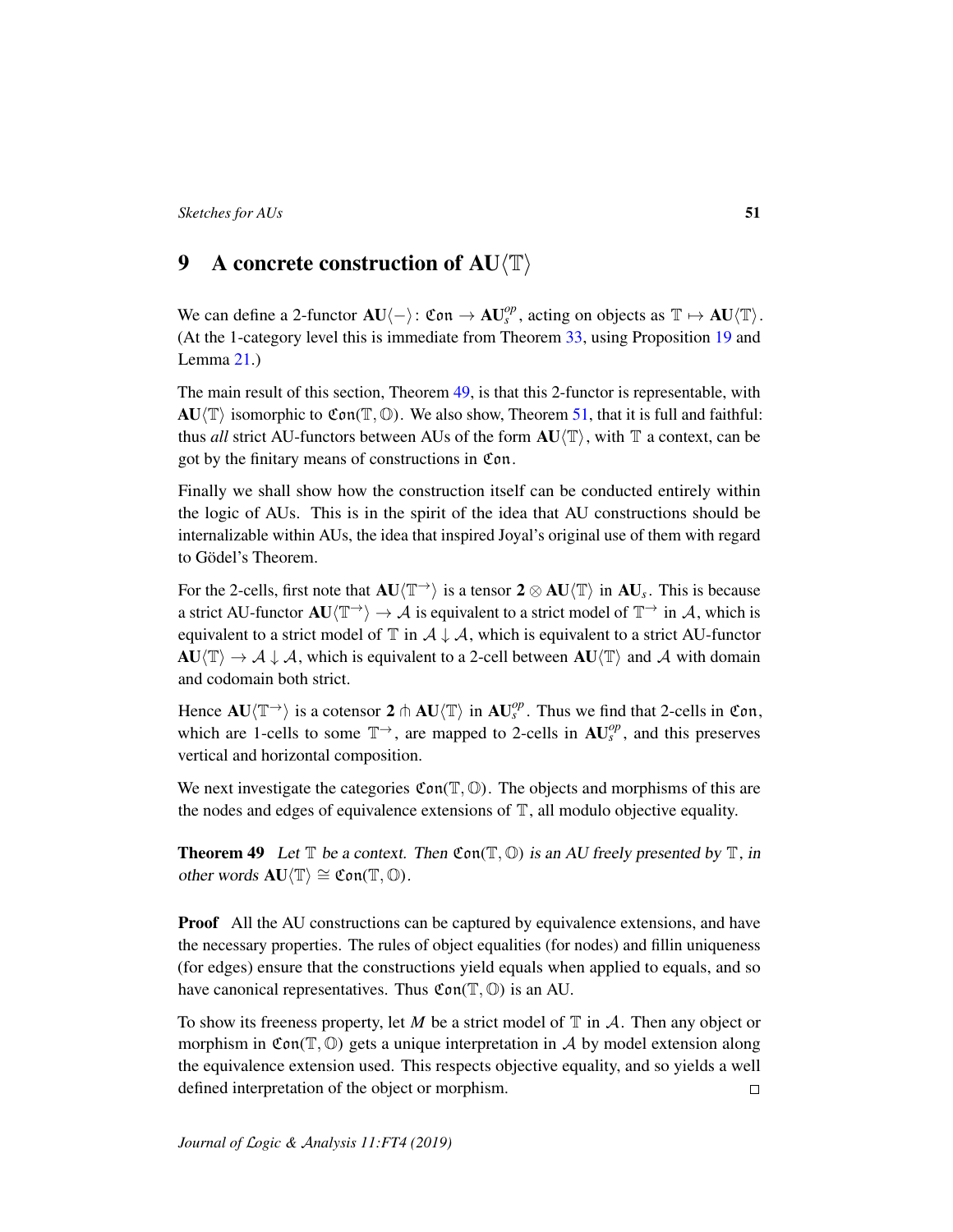**Proposition 50** Let  $\mathbb{T}, \mathbb{T}_0$  be contexts. If  $(e, f)$  is a context map from  $\mathbb{T}$  to  $\mathbb{T}_0$ , then the nodes and edges of  $\mathbb{T}_0$ , translated along f, give a strict model of  $\mathbb{T}_0$  in  $\mathfrak{Con}(\mathbb{T}, \mathbb{O})$ . This induces a bijection between

- context maps from  $\mathbb T$  to  $\mathbb T_0$  (modulo objective equality), and
- strict models of  $\mathbb{T}_0$  in Con( $\mathbb{T}, \mathbb{O}$ ).

**Proof** Objective equality of the context maps is determined solely by objective equalities for their nodes and edges, which is equality of the models in  $Con(\mathbb{T}, \mathbb{O})$ . Hence we have injectivity.

For surjectivity, each piece of data for a strict model of  $\mathbb{T}_0$  is expressed in an equivalence extension of T. There are only finitely many of these, so they have a common refinement  $e$ , say, and then the strict model can be expressed as a context map  $(e, f)$ .  $\Box$ 

<span id="page-51-0"></span>**Theorem 51** The 2-functor  $AU\langle -\rangle$  is full and faithful on 1-cells and 2-cells.

**Proof** Let  $\mathbb{T}_0$  and  $\mathbb{T}_1$  be contexts. Strict AU-functors  $AU(\mathbb{T}_1) \rightarrow AU(\mathbb{T}_0)$  are equivalent to strict models of  $\mathbb{T}_1$  in  $AU(\mathbb{T}_0) \cong \mathfrak{Con}(\mathbb{T}, \mathbb{O})$ , and these are equivalent to 1-cells in Con.

The result for 2-cells follows by considering maps to arrow contexts  $\mathbb{T}_1^{\rightarrow}$ .  $\Box$ 

We now look at the concrete construction in AU logic.

Each kind  $\sigma$  of simple extension or simple equivalence extension takes some given *data*, and produces a *delta*. The possible data are given by a functor  $\text{Det}_{\sigma}$  from sketches to sets. More carefully, an element of  $\text{Det}_{\sigma}(\mathbb{T})$  is some finite tuple of elements of carriers in T, subject to some equations. Hence  $\text{Det}_{\sigma}$  can be understood as an object of the Cartesian classifying category for the unary theory of sketches, and for any sketch  $\mathbb T$  in a Cartesian category C,  $\text{Det}_{\sigma}(\mathbb{T})$  is an object of C. If the sketch  $\mathbb{T}$  is in an AU, then, for each element of  $\text{Det}_{\sigma}(\mathbb{T})$ , the delta now gives us a proto-extension  $\mathbb{T} \leq \mathbb{T}'$ .

Since there are only finitely many kinds of simple extension or simple equivalence extension, in an AU we can sum over them and get:

$$
Data_{s\subset} \triangleq \sum \{Data_{\sigma} \mid \sigma \text{ a kind of simple extension}\}
$$
  

$$
Data_{s\in} \triangleq \sum \{Data_{\sigma} \mid \sigma \text{ a kind of simple equivalence extension}\}
$$

Let us now restrict ourselves to strongly finite sketches, in other words, sketches in the category Fin whose objects are natural numbers and whose morphisms are functions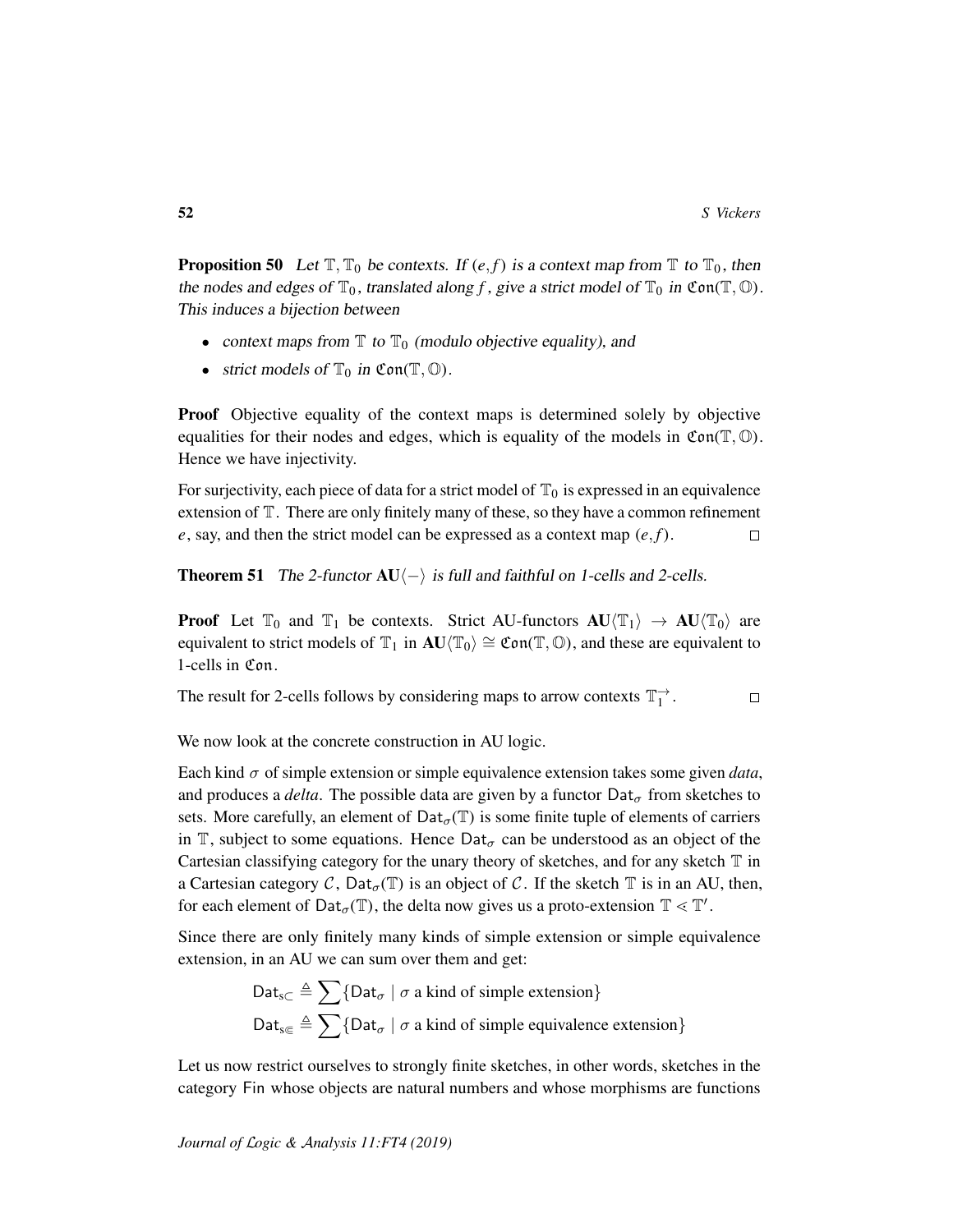between the corresponding finite cardinals. This can be defined internally in any AU. We obtain an internal graph Sk<sub>s</sub>⊂ whose nodes are strongly finite sketches  $\mathbb{T}$ , and whose edges are pairs ( $\mathbb{T}, e \in \text{Cat}_{\text{sc}}(\mathbb{T})$ ): the source is  $\mathbb{T}$ , the target is the corresponding simple extension  $\mathbb{T}'$ . Note that we can, and shall, choose the deltas in such a way that, for every carrier, the corresponding carrier function for the extension is the natural inclusion for some natural numbers  $m \leq n$ . We write  $Sk_{\subset}$  for the path category of Sk*s*<sup>⊂</sup> , its morphisms being the composable tuples of edges. (Note that two different paths could still give the same extension.)

We can now take the contexts to be the targets of extensions whose domains are the empty sketch 1.

Next we do the same with equivalence extensions, to obtain a graph  $Sk_{s\in A}$  and its path category  $Sk_{\in}$ .

Note that if *f* :  $\mathbb{T}_1 \leq \mathbb{T}_2$  then *f* extends to a function  $\text{Cat}_{s\subset}(\mathbb{T}_1) \to \text{Cat}_{s\subset}(\mathbb{T}_2)$ , and so transforms any extension *c* of  $\mathbb{T}_1$  into one  $f(c)$  of  $\mathbb{T}_2$ . This is the reindexing, and it applies similarly to equivalence extensions.

From these ingredients we can now, internally in any AU, define the 2-category Con and also, from any internal context  $\mathbb T$ , define  $\mathfrak{Con}(\mathbb T,\mathbb O)$  and hence  $\mathbf{A}\mathbf{U}\langle \mathbb T\rangle$ .

# 10 Conclusion

The technical achievement of the present paper, of providing a finitary means for dealing with arbitrary strict AU-functors between certain finitely presented AUs, was a necessary first step in pursuing the programme set out in Vickers [\[12\]](#page-54-0), with its goal of using AUs to provide a uniform, base-independent setting for geometric reasoning about toposes as generalized spaces.

That programme is developed further in Vickers [\[16\]](#page-55-0). It shows in particular how extension maps  $U: \mathbb{T}_1 \supset \mathbb{T}_0$  in Con can be understood as *bundles:* for each model M of  $\mathbb{T}_0$  in an elementary topos S with nno, the fibre over M is a certain bounded S-topos, the generalized space over S of  $T_1$ -models N for which  $U(N) = M$ . Hazratpour and Vickers  $[4]$  show furthermore that if  $U$  is an (op)fibration in Con then the bounded geometric morphism for each *M* is an (op)fibration in the 2-category of elementary toposes with nno.

Experience with geometric reasoning has shown that many of the constructions can be conducted within the "arithmetic" AU constraints, so an obvious direction of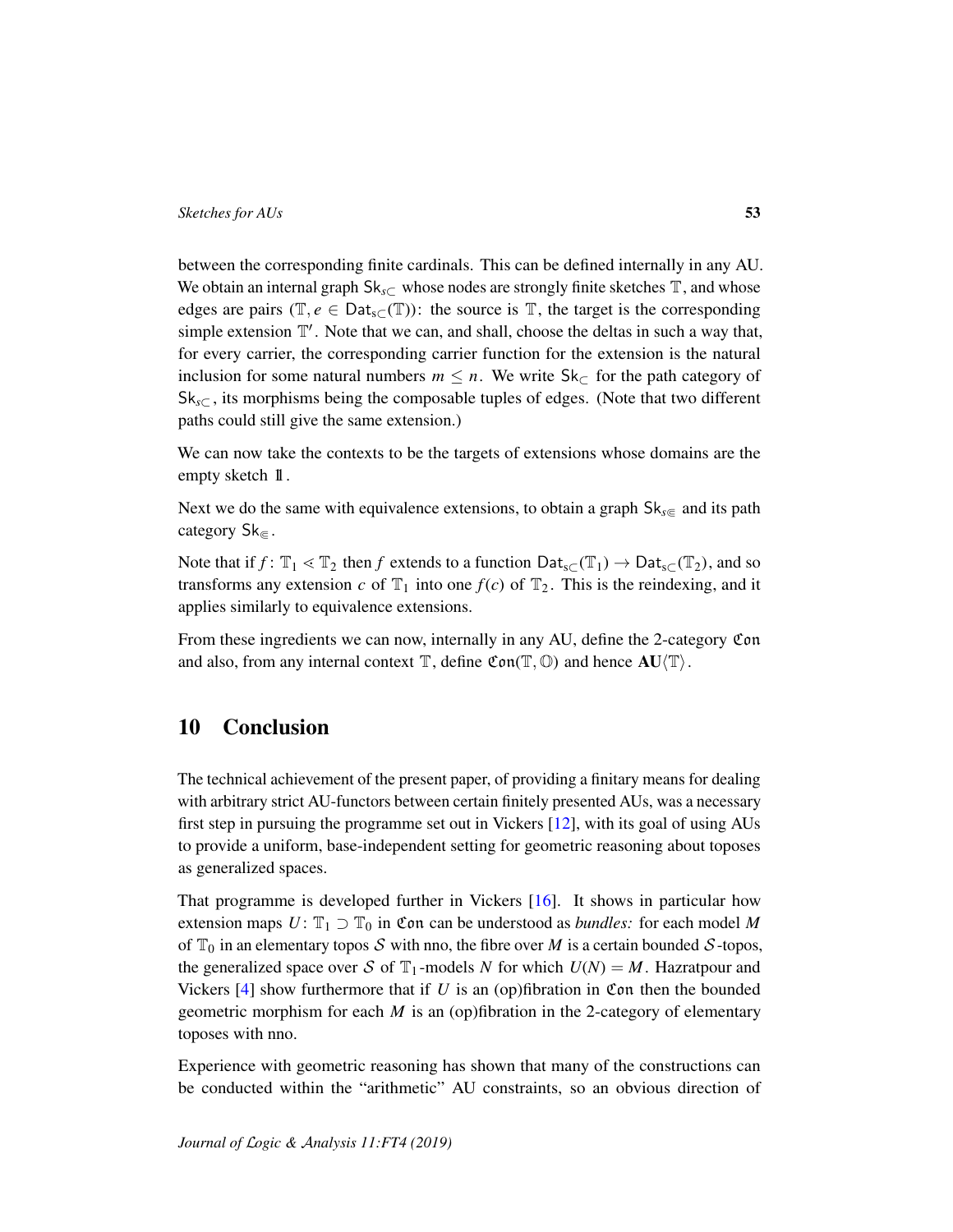investigation is to attempt to express them within the finitary formalism developed in the present paper. At the same time, it is also necessary to clarify the connection with the type theory for AUs as set out in Maietti and Vickers [\[6\]](#page-54-11).

Another pressing need is for a coherent account of the "geometricity" properties of point-free hyperspaces and related constructions. Existing accounts such as that of Vickers [\[13\]](#page-54-12) prove that the constructions are preserved up to isomorphism by pullback of bundles, but do not express any coherence properties of those isomorphisms. It is to be hoped that that will become clearer in the arithmetic account when bundles are understood as extensions.

A big question, requiring much further work, is that of whether the AU formalization is capable of providing a satisfactory substitute for Grothendieck toposes as an alternative account of generalized spaces. Already it seems clear that they can support much of arithmetic, algebra, real analysis, and logic. The critical question is whether they can also recapture the invariants, such as cohomology, for which Grothendieck invented toposes as generalized spaces. Many of the established techniques rely on a classical ambient set theory that is alien to the spirit of the finitary constructions with AU-contexts.

Many of the technical details in the present paper are open to change. Our axiomatization of AUs is surely not the final word on the subject. Nonetheless, the broad approach of sketches, using the novel notions of extensions, contexts, equivalence extensions and object equalities, would seem to have very general usefulness. They would apply not only to modified definitions of AU but also to other logics. A simple and important fragment of the AU theory would be a sketch account of Cartesian logic. Following the ideas of Palmgren and Vickers [\[10\]](#page-54-5), we would expect there to be a rich interplay between that and the AU theory, because the AU logic is what is needed to construct initial models for Cartesian theories.

# 11 Acknowledgements

I am grateful to the organizers of the 5th Workshop on Formal Topology, held at the Institute Mittag-Leffler, Stockholm, on 8-10 June 2015, for the opportunity to outline the ideas of this paper there.

# References

<span id="page-53-0"></span>[1] M Barr, C Wells, *Toposes, Triples and Theories*, Springer-Verlag (1984); reissued as [\[2\]](#page-54-13)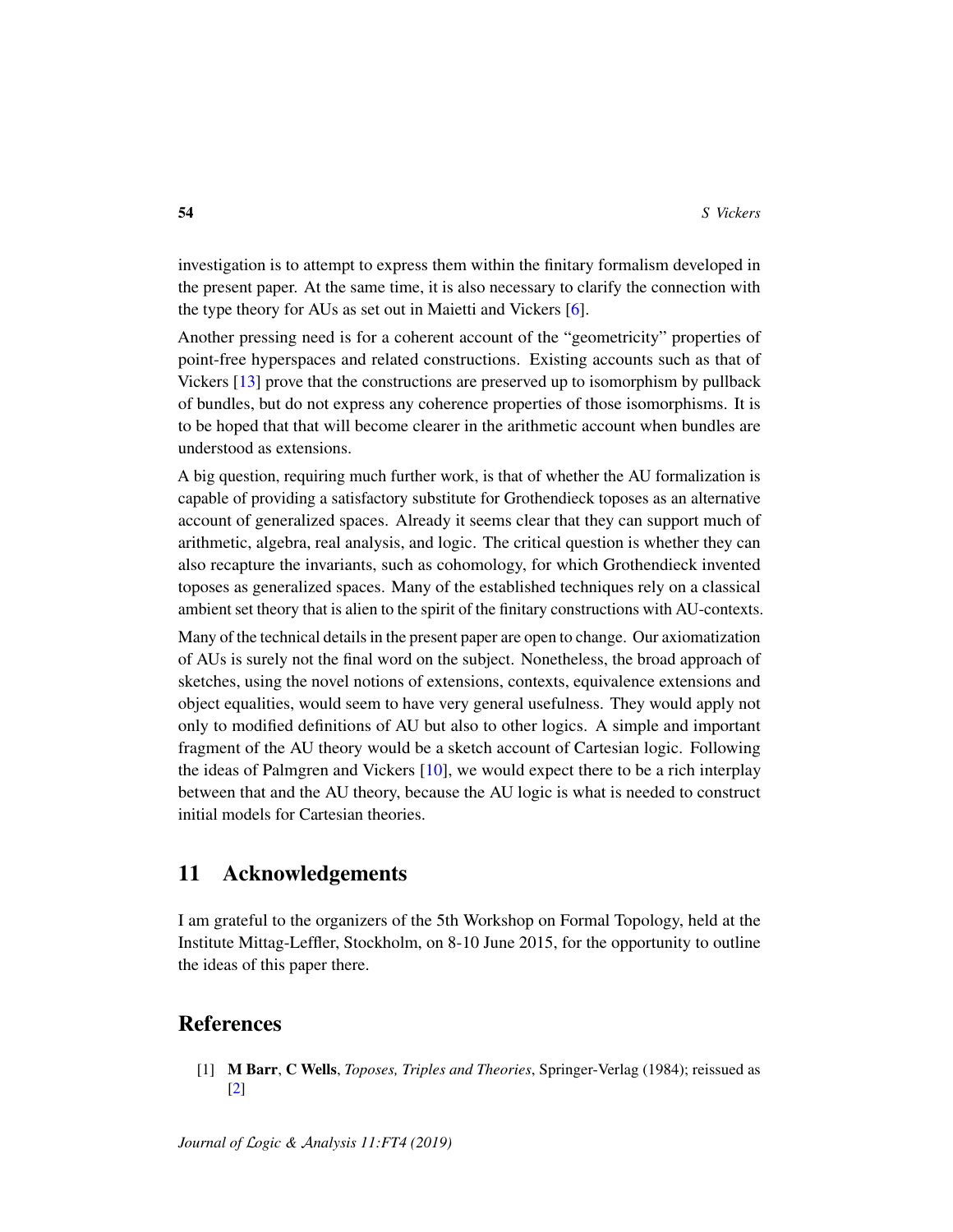- <span id="page-54-13"></span>[2] M Barr, C Wells, *Toposes, Triples and Theories*, Reprints in Theory and Applications of Categories 12, Theory and Applications of Categories, Mount Allison University (2005); originally published as [\[1\]](#page-53-0)
- <span id="page-54-8"></span>[3] T Coquand, G Sambin, J Smith, S Valentini, *Inductively Generated Formal Topologies*, Annals of Pure and Applied Logic 124 (2003) 71–106; [https://dx.doi.org/10.1016/S0168-0072\(03\)00052-6](https://dx.doi.org/10.1016/S0168-0072(03)00052-6)
- <span id="page-54-10"></span>[4] S Hazratpour, S Vickers, *Fibrations of contexts beget fibrations of toposes*, submitted (2018); [arXiv:1808.08291](http://arxiv.org/abs/1808.08291)
- <span id="page-54-1"></span>[5] P Johnstone, *Sketches of an Elephant: A Topos Theory Compendium, vol. 1*, Oxford Logic Guides 44, Oxford University Press (2002)
- <span id="page-54-11"></span>[6] M E Maietti, *Joyal's Arithmetic Universes via Type Theory*, from: "Category Theory and Computer Science (CTCS '02)", (R Blute, P Selinger, editors), Electronic Notes in Theoretical Computer Science 69, Elsevier (2003); [https://dx.doi.org/10.1016/S1571-0661\(04\)80569-3](https://dx.doi.org/10.1016/S1571-0661(04)80569-3)
- <span id="page-54-7"></span>[7] M E Maietti, *Reflection into Models of Finite Decidable FP-sketches in an Arithmetic Universe*, from: "Proceedings of the 10th Conference on Category Theory in Computer Science (CTCS 2004)", (L Birkedal, editor), Electronic Notes in Theoretical Computer Science 122, Elsevier (2005) 105–126; <https://dx.doi.org/10.1016/j.entcs.2004.06.054>
- <span id="page-54-6"></span>[8] M E Maietti, *Joyal's Arithmetic Universe as List-Arithmetic Pretopos*, Theory and Applications of Categories 24 (2010) 39–83
- <span id="page-54-4"></span>[9] M E Maietti, S Vickers, *An Induction Principle for Consequence in Arithmetic Universes*, Journal of Pure and Applied Algebra 216 (2012) 2049–2067; <https://dx.doi.org/10.1016/j.jpaa.2012.02.040>
- <span id="page-54-5"></span>[10] E Palmgren, S Vickers, *Partial Horn Logic and Cartesian Categories*, Annals of Pure and Applied Logic 145 (2007) 314–353; <https://dx.doi.org/10.1016/j.apal.2006.10.001>
- <span id="page-54-9"></span>[11] J Power, E Robinson, *A characterization of pie limits*, Mathematical Proceedings of the Cambridge Philosophical Society 110 (1991) 33–47; <https://dx.doi.org/10.1017/S0305004100070092>
- <span id="page-54-0"></span>[12] S Vickers, *Topical Categories of Domains*, Mathematical Structures in Computer Science 9 (1999) 569–616; <https://dx.doi.org/10.1017/S0960129599002741>
- <span id="page-54-12"></span>[13] S Vickers, *The Double Powerlocale and Exponentiation: A Case Study in Geometric Reasoning*, Theory and Applications of Categories 12 (2004) 372–422; <http://www.tac.mta.ca/tac/index.html#vol12>
- <span id="page-54-3"></span>[14] S Vickers, *Locales and Toposes as Spaces*, from: "Handbook of Spatial Logics", (M Aiello, I E Pratt-Hartmann, J F van Benthem, editors), Springer (2007) 429–496; [https://dx.doi.org/10.1007/978-1-4020-5587-4](https://dx.doi.org/10.1007/978-1-4020-5587-4_8) 8
- <span id="page-54-2"></span>[15] S Vickers, *Continuity and Geometric Logic*, Journal of Applied Logic 12 (2014) 14–27; <https://dx.doi.org/10.1016/j.jal.2013.07.004>